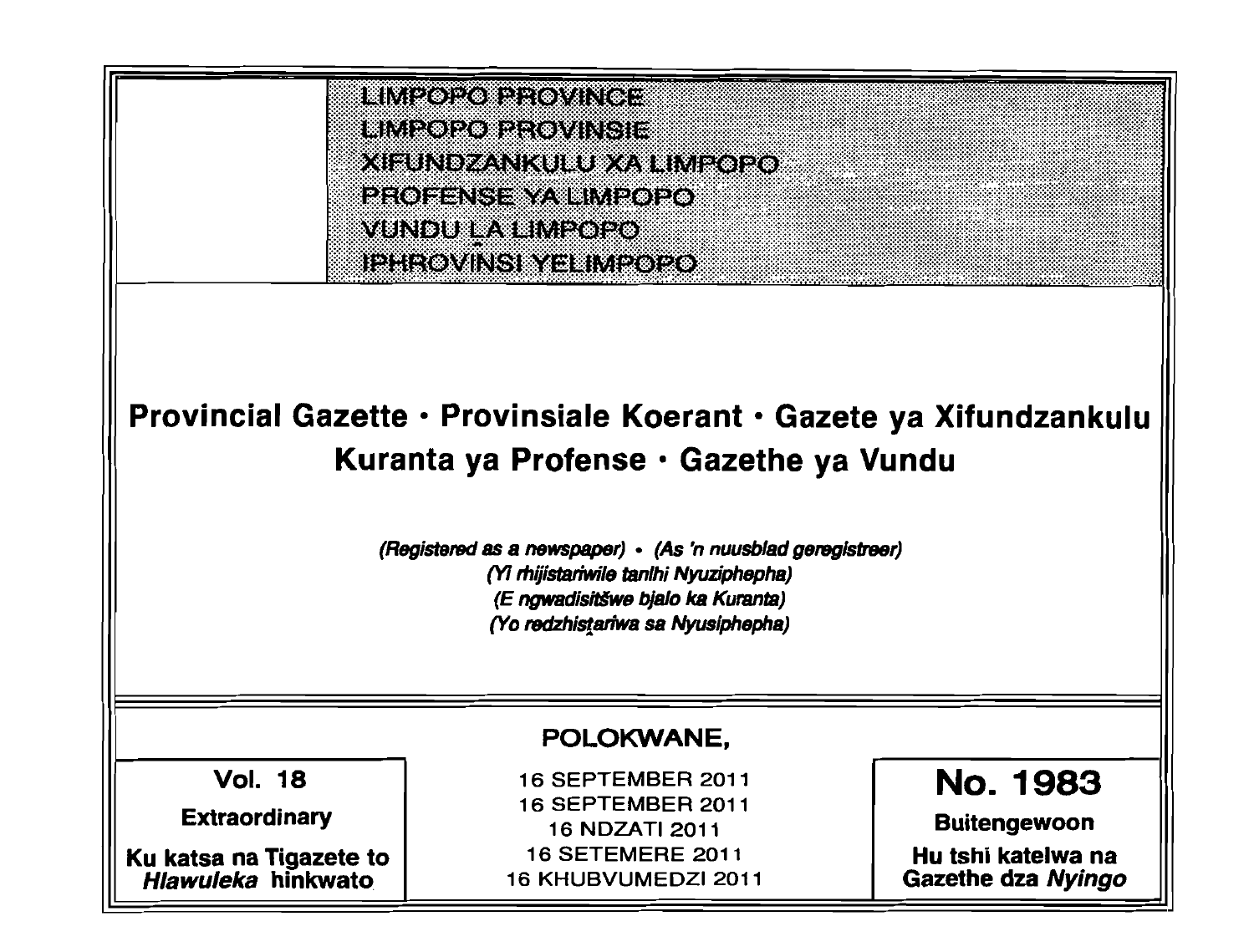# IMPORTANT NOTICE

The Government Printing Works will not be held responsible for faxed documents not received due to errors on the fax machine or faxes received which are unclear or incomplete. Please be advised that an "OK" slip, received from a fax machine, will not be accepted as proof that documents were received by the GPW for printing. If documents are faxed to the GPW it will be the sender's responsibility to phone and confirm that the documents were received in good order.

Furthermore the Government Printing Works will also not be held responsible for cancellations and amendments which have not been done on original documents received from clients.

# CONTENTS • INHOUD

| No. |                                               | Page<br>No. | Gazette<br>No. |
|-----|-----------------------------------------------|-------------|----------------|
|     | <b>GENERAL NOTICE · ALGEMENE KENNISGEWING</b> |             |                |
| 277 |                                               | 3           | 1983           |
| 277 |                                               | -12         | 1983           |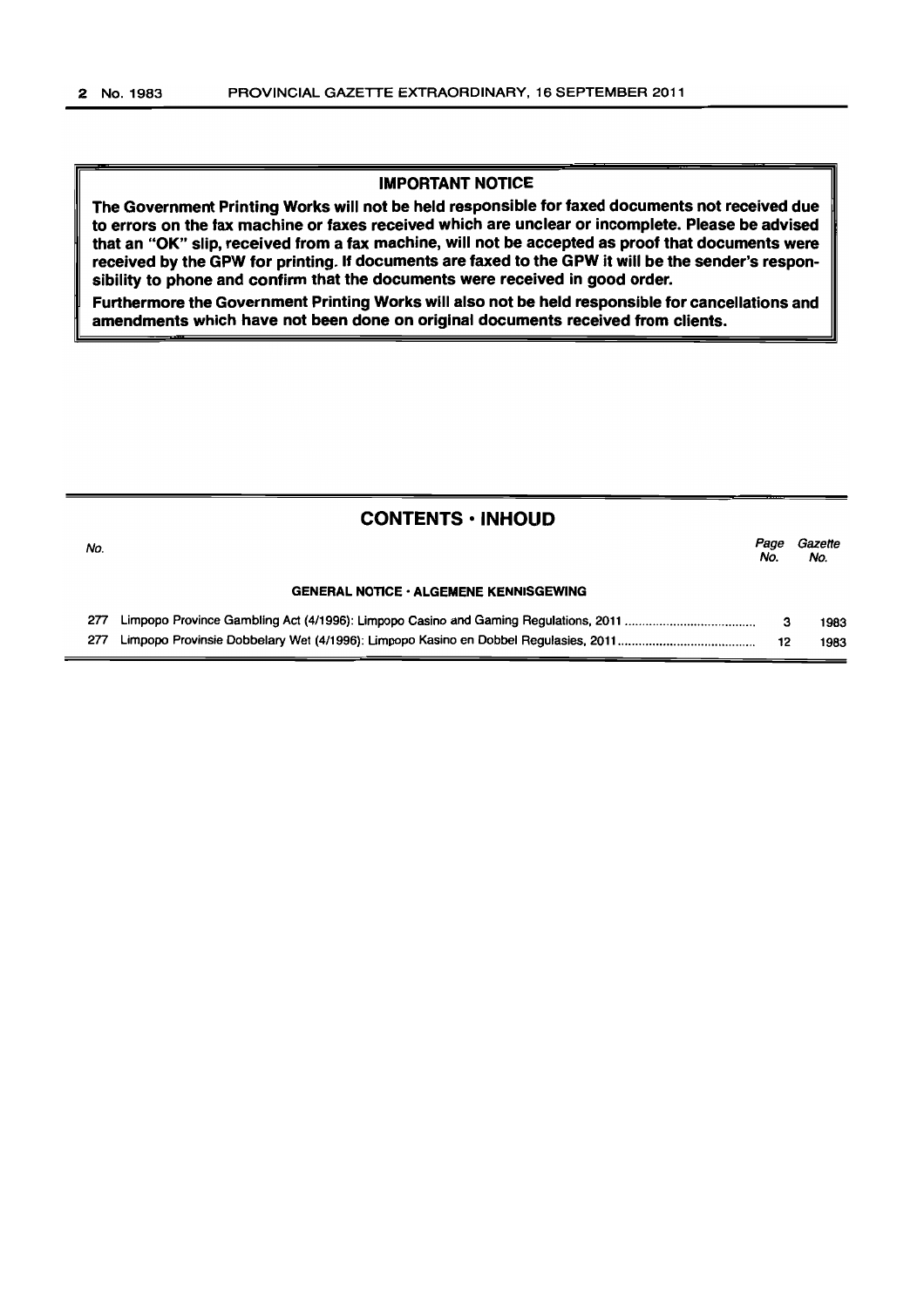# GENERAL NOTICE ALGEMENE KENNISGEWING

# GENERAL NOTICE 277 OF 2011

# LIMPOPO PROVINCIAL ADMINISTRATION

# DEPARTMENT OF ECONOMIC DEVELOPMENT, ENVIRONMENT AND TOURISM

LIMPOPO PROVINCE GAMBLING ACT, 1996 (ACT NO.4 OF 1996)

# LIMPOPO CASINO AND GAMING REGULATIONS, 2011

The Member of the Executive Council has, in terms of section 88 of the Limpopo Province Gambling Act, 1996 (Act No.4 of 1996), amended the Limpopo Province Casino and Gaming Regulations that were published in Government Gazette 292 Notice NO.28 of 26 September 1997, as set out in the Schedule.

### **SCHEDULE**

### 1. Definitions and Interpretation

In these Regulations "the Regulations" means the regulations published under Government Notice No.28 dated 26 September 1997, as amended by Government Notice No.167 dated 30 September 2002.

### 2, Deletion of regulation 11 of the Regulations

Regulation 11 is hereby deleted.

### 3. Deletion of regulation 13 of the Regulations

Regulation 13 is hereby deleted.

### 4. Amendment of regulation 72 of the Regulations

The following regulation is hereby substituted for regulation 72 of the Regulations:

### "72. Proposal and application fees

Proposals and applications must be accompanied by the following non-refundable fees: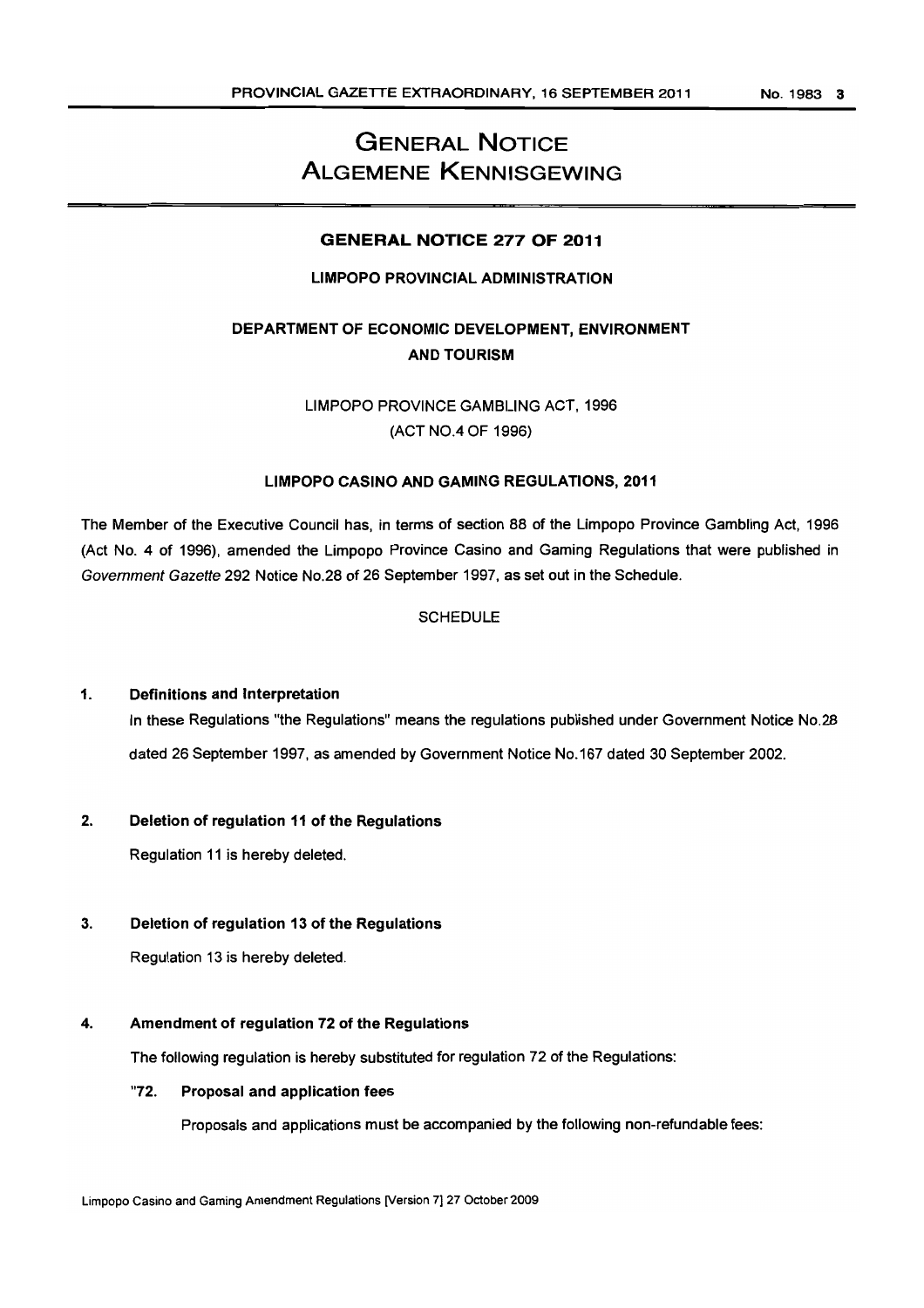|    |                                                | Fee            |
|----|------------------------------------------------|----------------|
| 1. | Application for a casino licence               | R450, 000.00   |
| 2. | Application for transfer or removal of licence | R450, 000.00   |
| 3. | Certificate of suitability                     | 8, 300.00<br>R |
| 4. | Amendment of licence                           | 8, 300.00<br>R |
| 5. | Key employee registration                      | 2, 000.00<br>R |
| 6. | Casino employee registration                   | 420.00<br>R    |
| 7. | Junket representative registration             | 1.000.00<br>R  |

8. Consent for procurement of interest in a licence must be paid according to the table hereunder:

| Percentage procured | Percentage payable   | Amount       |
|---------------------|----------------------|--------------|
| 100%                | 100% of R450, 000.00 | R450, 000.00 |
| 80-90%              | 85% of R450, 000.00  | R382, 500.00 |
| 60-79%              | 60% of R450, 000.00  | R270, 000.00 |
| 30-59%              | 30% of R450, 000.00  | R135, 000.00 |
| $0 - 29%$           | 20% of R450, 000.00  | R 90, 000.00 |

"

#### 5. Amendment of regulation 74 of **the** Regulations

Regulation 74 is hereby amended by the  $-$ 

(a) substitution for subregulation 74.1 of the following subregulation:

"74.1 Every holder of a casino licence shall pay a licence fee of R83, 000.00 plus  $-$ 

- (a) R1, 500.00 per registered gaming machine; and
- (b) R3. 100.00 per licenced casino table, for every year or part of a year ending on 31 March."; and
- (b) substitution for subregulation 74.3 of the following subregulation:

"74.3 If the licence fee payable in terms of subregulation (1) is not paid in accordance with subregulation (2). the licensee shall pay a penalty on the amount of any licence fee outstanding at the rate of eight per cent of the licence fee for each week or part of a week during which the Limpopo Casino and Gaming Amendment Regulations [Version 7] 27 October 2009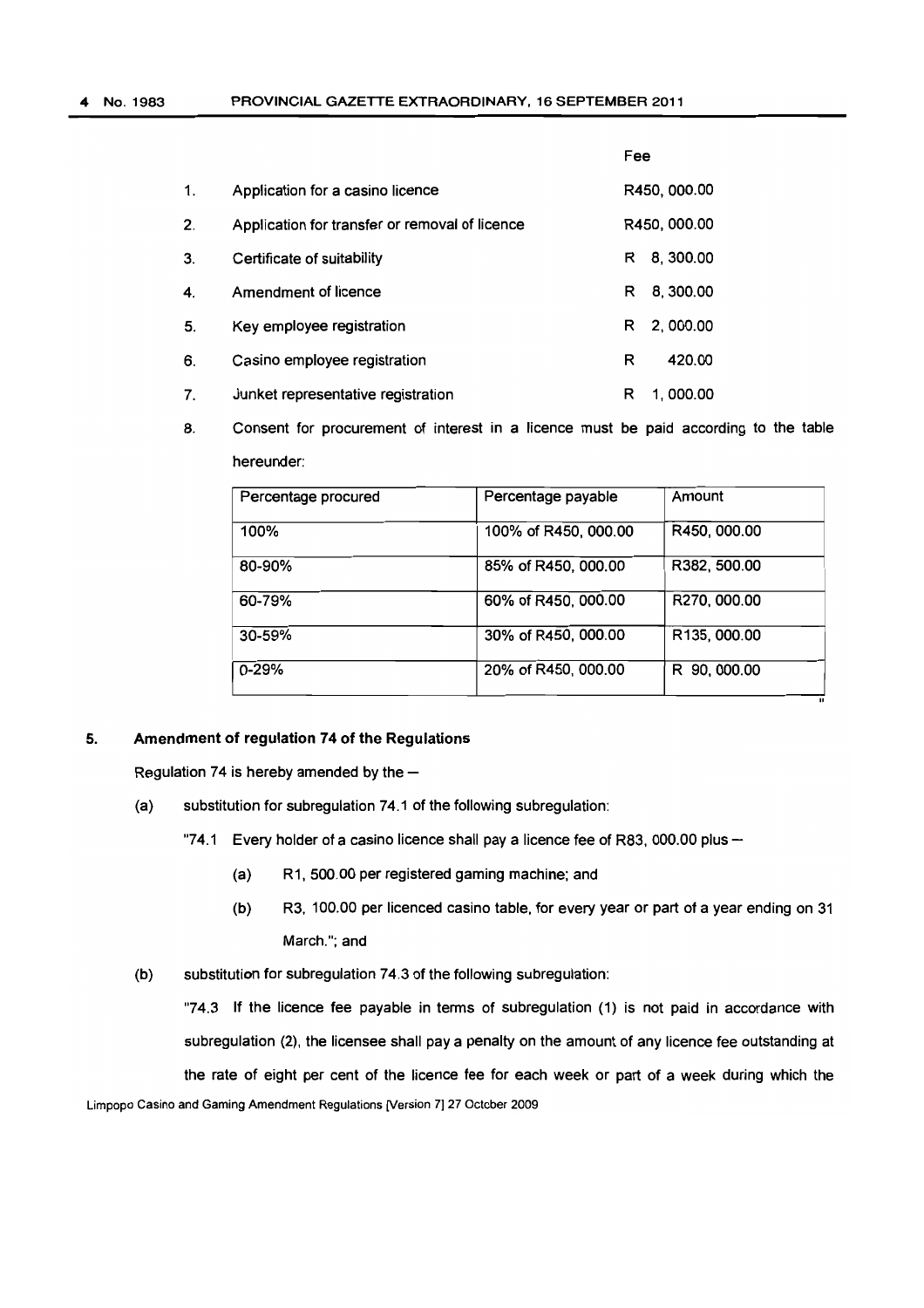licence fee remains unpaid: Provided that such penalty shall not exceed twice the amount of the licence fee in respect of which such penalty is payable: Provided further that where the Chief Executive Officer is satisfied that the failure on the part of any licensee to make payment of the levy or fee within the prescribed period was not due to or intended to avoid or postpone liability for payment of the amount due, the Chief Executive Officer may remit in whole or in part any penalty payable in terms of this regulation.".

### 6. Amendment of regulation 75 of the Regulations

Regulation 75 is hereby amended by the  $-$ 

- (a) substitution for subregulation 75.1 of the following subregulation:
	- "75.1 The gaming levy payable in terms of section 54 of the Act shall be paid at the rate of eight per cent of the licensee gross gaming revenue."; and

#### (b) substitution for subregulation 75.3 of the following subregulation:

"75.3 For each gambling machine, gross gaming revenue equals the total in (metered amount) less total out (metered amount) less hand pays, if the licensee retains detailed documentation supporting the deduction, (the actual cost to the licensee, its agent or employee, or person controlling, controlled by, or under common control with the licensee, of any personal property, other than costs of travel, food, lodging, services, and food and beverages) provided for or distributed to a patron as winnings.".

### 7. Amendment of regulation 77 of the Regulations

The following regulation is hereby substituted for regulation 77 of the Regulations:

#### "77. Penalty for late payment of gaming levies

If the gaming levy payable in terms of section 54 of the Act is not paid in accordance with the provisions of regulation 76, the licensee shall pay a penalty on the amount of any outstanding levies at the rate of eight per cent of the levies for each week or part of a week during which the levies remain unpaid: Provided that such penalty shall not exceed twice the amount of the levies

Limpopo Casino and Gaming Amendment Regulations [Version 7] 27 October *2009*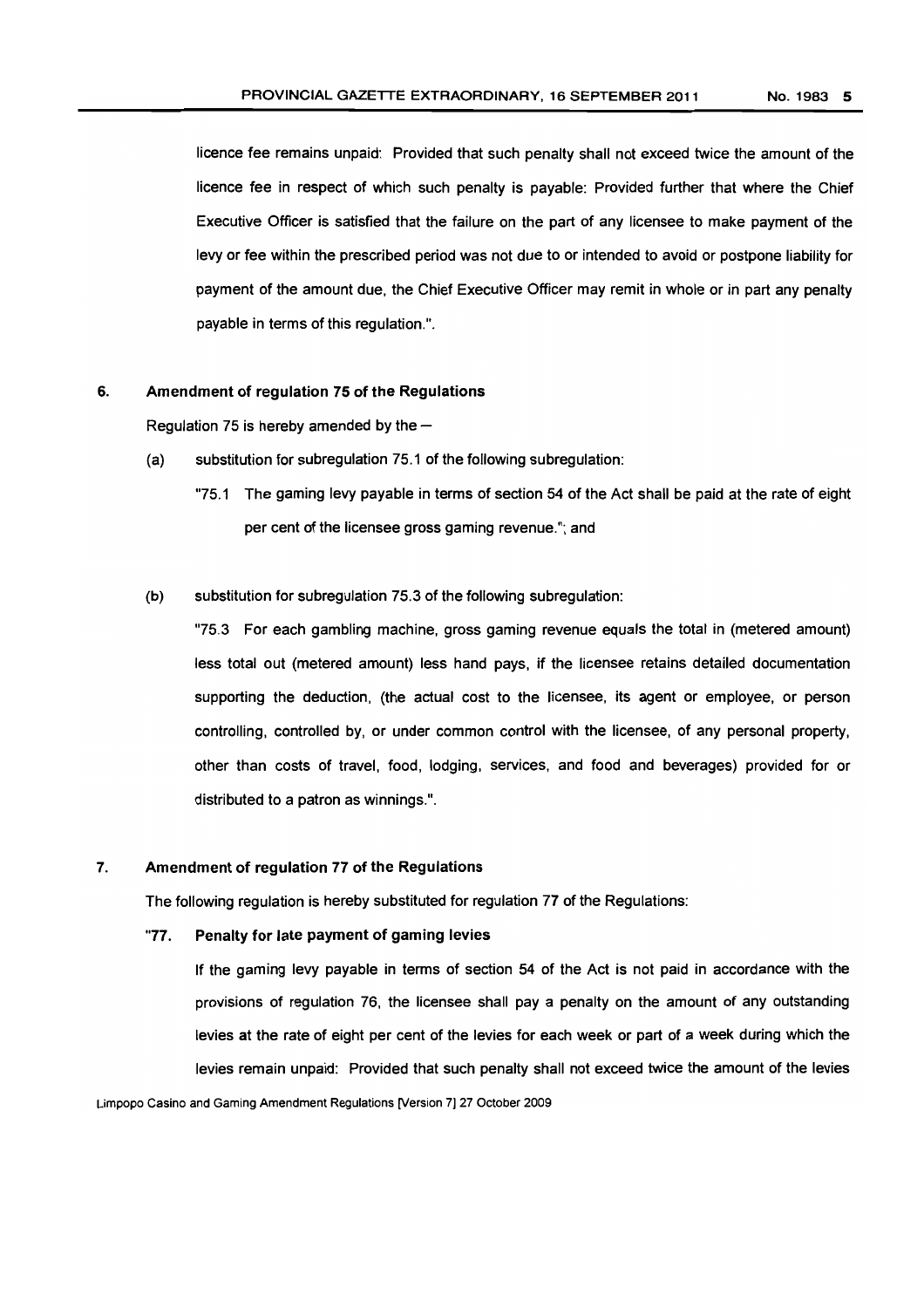in respect of which such penalty is payable: Provided further that where the Chief Executive Officer is satisfied that the failure on the part of any licensee to make payment of the levy or fee within the prescribed period was not due to or intended to avoid or postpone liability for payment of the amount due, the Chief Executive Officer may remit in whole or in part any penalty payable in terms of this regulation. ".

#### 8. Amendment of regulation 130 of the Regulations

The following regulation is hereby substituted for regulation 130 of the Regulations:

### "130. Application fees

Applications must be accompanied by the following non-refundable application fees:

| Type of application |                                        | Fee         |
|---------------------|----------------------------------------|-------------|
| 1.                  | Bingo licence / transfer of licence    |             |
|                     | R100.00 per seat with a maximum fee of | R76, 800.00 |
| 2 <sub>1</sub>      | Amendment of licence                   | R 4, 000.00 |
| 3.                  | Key employee registration              | R 1, 700.00 |
| 4.                  | Bingo employee registration            | 420.00<br>R |

5. Consent for procurement of interest in a licence must be paid according to the table hereunder:

| Percentage procured | Percentage payable  | Amount      |
|---------------------|---------------------|-------------|
| 100%                | 100% of R76, 800.00 | R76, 800.00 |
| 80-90%              | 85% of R76, 800.00  | R65, 280.00 |
| 60-79%              | 60% of R76, 800.00  | R46, 080.00 |
| 30-59%              | 30% of R76, 800.00  | R23, 040.00 |
| $0 - 29%$           | 20% of R76, 800.00  | R15, 360.00 |

### 9. Amendment of regulation 132 of the Regulations

Regulation 132 of the Regulations is hereby amended by the  $-$ 

(a) substitution for subregulation 132.1 of the following subregulation:

Limpopo Casino and Gaming Amendment Regulations [Version 7) 27 October 2009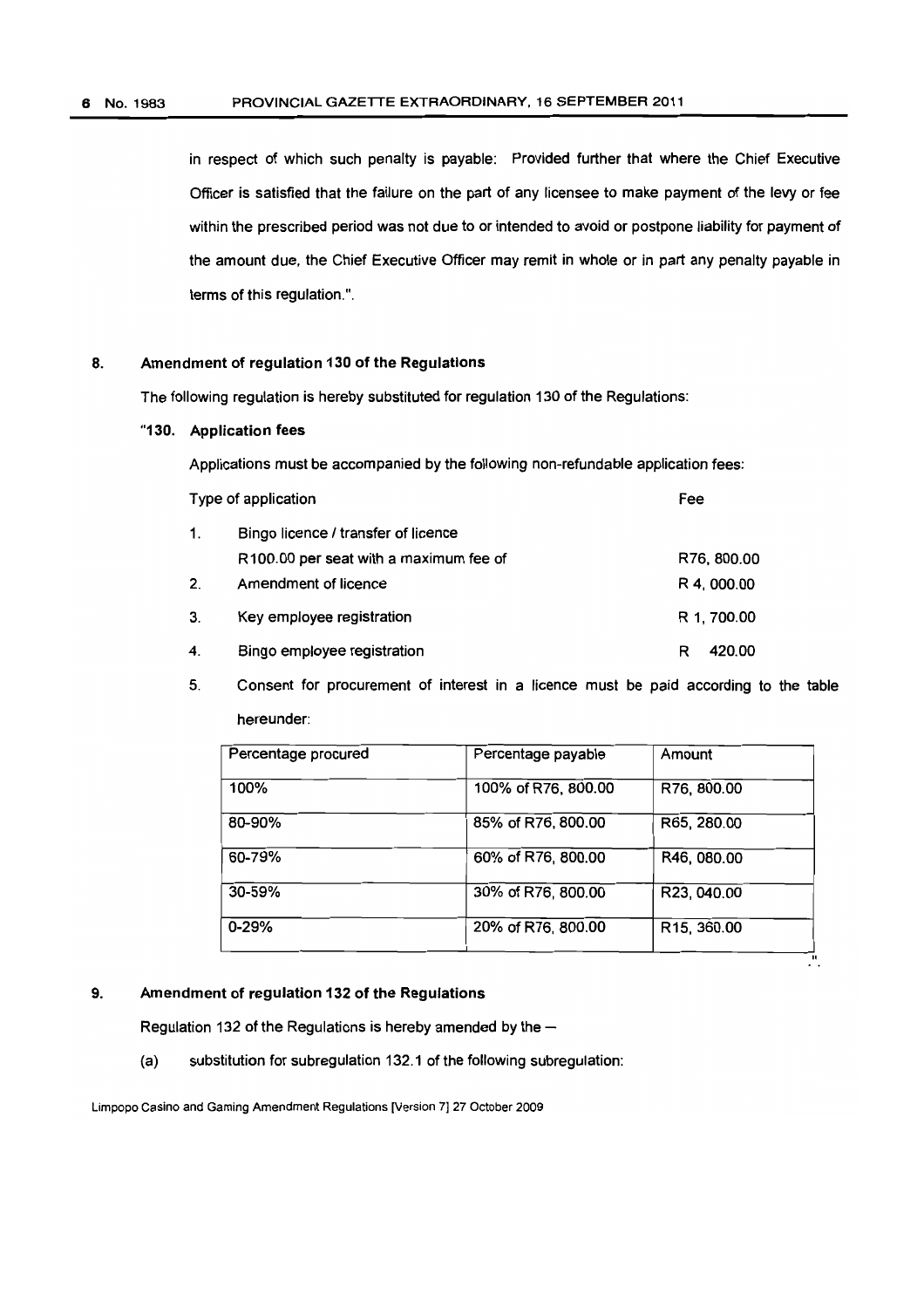"132.1 Every holder of a bingo licence shall pay a licence fee of R 125.00 per licensed seat for every year or part of a year ending 31 March.": and

(b) substitution for subregulation 132.3 of the following subregulation:

"132.3 If the licence fee payable in terms of subregulation (1) is not paid in accordance with subregulation (2), the licensee shall pay a penalty on the amount of any licence fee outstanding at a rate of eight per cent of the licence fee for each week or part of a week which the licence fee remains unpaid: Provided that such penalty shall not exceed twice the amount of the levies in respect of which such penalty is payable: Provided further that where the Chief Executive Officer is satisfied that the failure on the part of any licensee to make payment of the levy or fee within the prescribed period was not due to or intended to avoid or postpone liability for payment of the amount due, the Chief Executive Officer may remit in whole or in part any penalty payable in terms of this regulation.".

#### 10. Amendment of regulation 133 of the Regulations

Regulation 133 is hereby amended by the substitution for subregulation 133.1 of the following subregulation:

"133.1 The gaming levy payable in terms of section 54 of the Act, shall be paid at the rate of eight per cent of the licensee's bingo revenue.",

#### 11. Amendment of regulation 135 of the Regulations

The following regulation is hereby substituted for regulation 135 of the Regulations:

#### "135. Penalty for late payment of gaming levy

If the gaming levy payable in terms of section 54 of the Act is not paid in accordance with the provisions of regulation 134, the licensee shall pay a penalty on the amount of any outstanding levies at a rate of eight per cent of the levy for each week or part of a week during which the levy remains unpaid: Provided that such penalty shall not exceed twice the amount of the levies in respect of which such penalty is payable: Provided further that where the Chief Executive Officer is satisfied that the failure on the part of any

Limpopo Casino and Gaming Amendment Regulations [Version 71 27 October 2009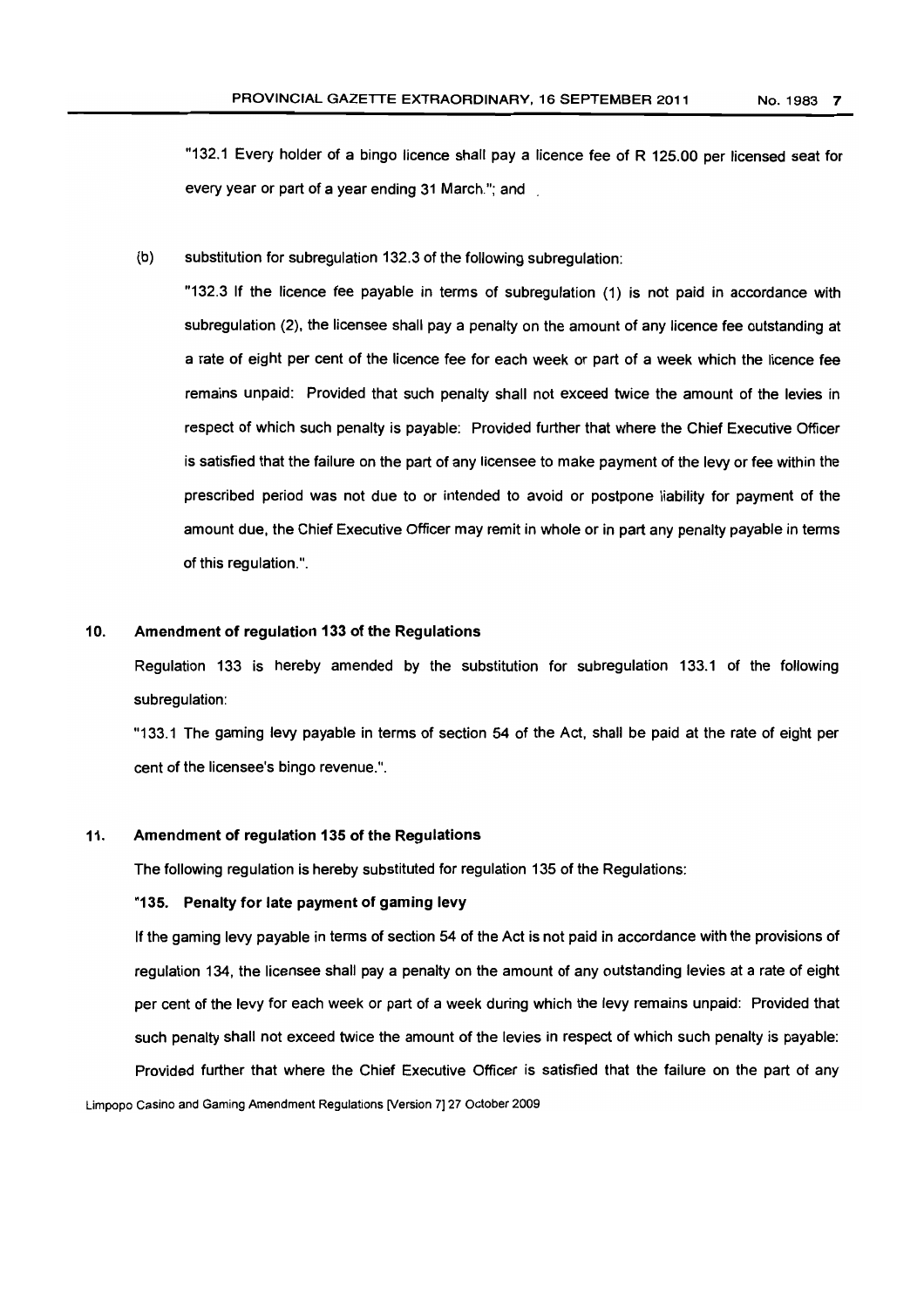licensee to make payment of the levy or fee within the prescribed period was not due to or intended to avoid or postpone liability for payment of the amount due, the Chief Executive Officer may remit in whole or in part any penalty payable in terms of this regulation.".

### 12. Amendment of regulation 166 of the Regulations

The following regulation is hereby substituted for regulation 166 of the Regulations:

### "166. Gaming machines to be registered

- (1) A licensee shall not keep or maintain any gambling machine or equipment which has not. on application and in the manner and form determined by the Board, been separately approved and registered by the Board.
- (2) Approval granted by the Board in terms of sub-regulation (1), is valid for a period of 7 years from the date of approval: Provided that any approval that was granted by the Board prior to 1 January 2010, is valid for a period of 7 years from 1 January 2010.
- (3) The Board may extend the period of 7 years in terms of sub-regulation (2), if the Board is of the opinion that such an extension is appropriate in the circumstances.
- (4) A licensee may, at any time before the lapsing of the 7 year period referred to in sub-regulation (2), in the manner and form determined by the Board, apply for the deregistration of any gaming machine or equipment.

#### 13. Amendment of regulation 169 of the Regulations

The following regulation is hereby substituted for regulation 169 of the Regulations:

#### "169. Application fees

Applications must be accompanied by the following non-refundable application fees:

| Type of application             | Fee         |
|---------------------------------|-------------|
| Gaming machine operator licence | R75, 300.00 |

Limpopo Casino and Gaming Amendment Regulations [Version 7] 27 October 2009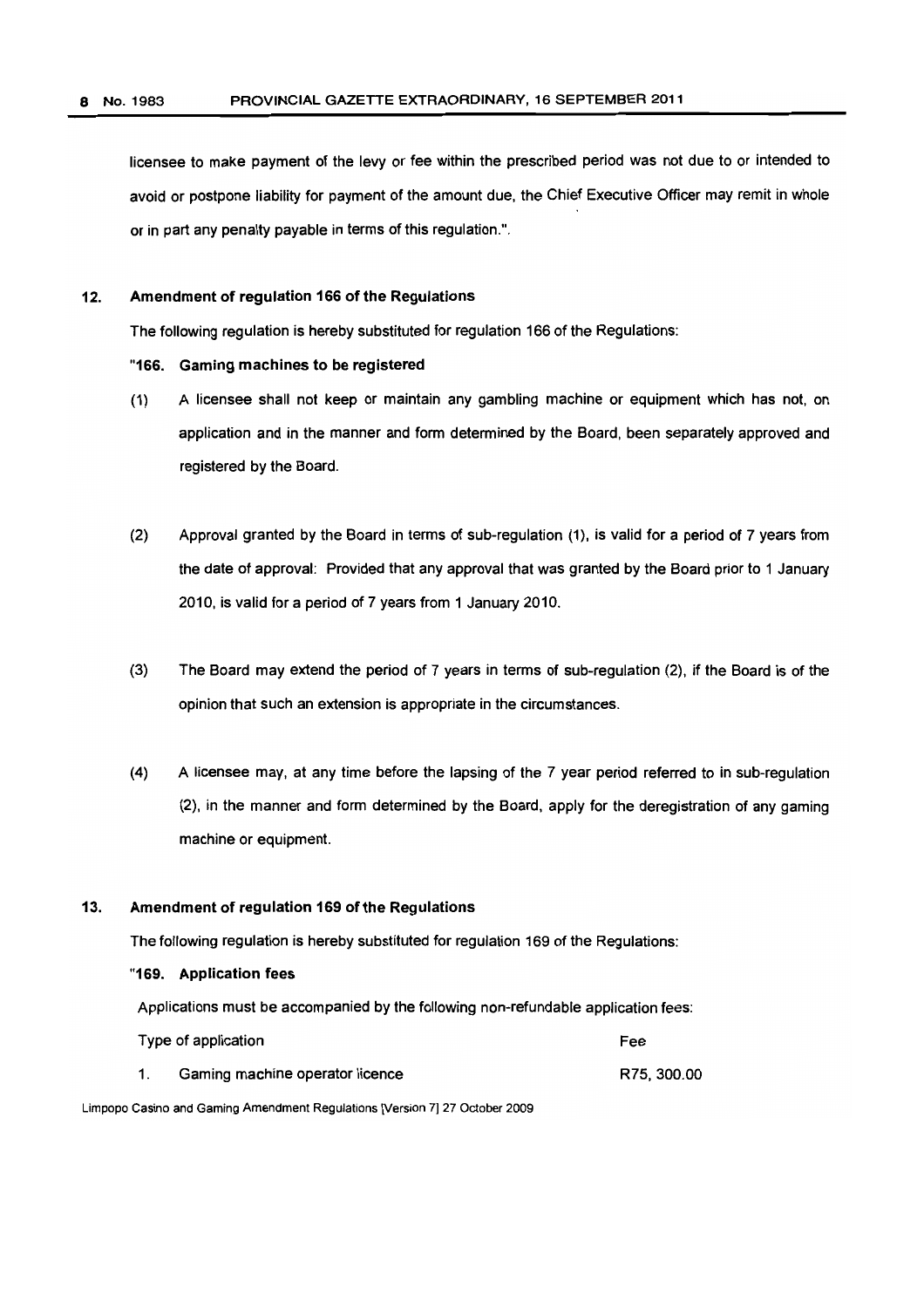| 2. | Transfer of licence          | R75, 300.00 |
|----|------------------------------|-------------|
| 3. | Amendment of licence         | R 4, 200.00 |
|    | 4. Key employee registration | R 2,000.00  |
| 5. | Gaming employee registration | 420.00      |

6. Consent for procurement of interest in a licence must be paid according to the table hereunder:

| Percentage procured | Percentage payable  | Amount      |
|---------------------|---------------------|-------------|
| 100%                | 100% of R75, 300.00 | R75, 300.00 |
| 80-90%              | 85% of R75, 300.00  | R64, 005.00 |
| 60-79%              | 60% of R75, 300.00  | R45, 180.00 |
| $30 - 59%$          | 30% of R75, 300.00  | R22, 590.00 |
| $0 - 29%$           | 20% of R75, 300.00  | R15, 060.00 |

### 14. Amendment of regulation 171 of the Regulations

Regulation 171 of the Regulations is hereby amended by the  $-$ 

(a) substitution for subregulation 171.1 of the following subregulation:

"171. Every holder of a gaming machine operator licence shall pay a licence fee of R46. 000.00 plus RSOO.OO per gaming machine authorised in terms of the licence for every year or part of a year ending on 31 March.";

(b) substitution for subregulation 171.3 of the following subregulation:

"171.3 If the licence fee payable in terms of subregulation (1) is not paid in accordance with subregulation (2). the licensee shall pay a penalty on the amount of any licence fee outstanding at a rate of eight per cent of the licence fee for each week or part of a week during which the licence fee remains unpaid: Provided that such penalty shall not exceed twice the amount of the levies in respect of which such penalty is payable: Provided further that where the Chief Executive Officer is satisfied that the failure on the part of any licensee to make payment of the levy or fee within the prescribed period was not due to or intended to avoid or postpone liability for payment of the amount due. the Chief Executive Officer may remit in whole or in part any penalty payable in terms of this regulation.".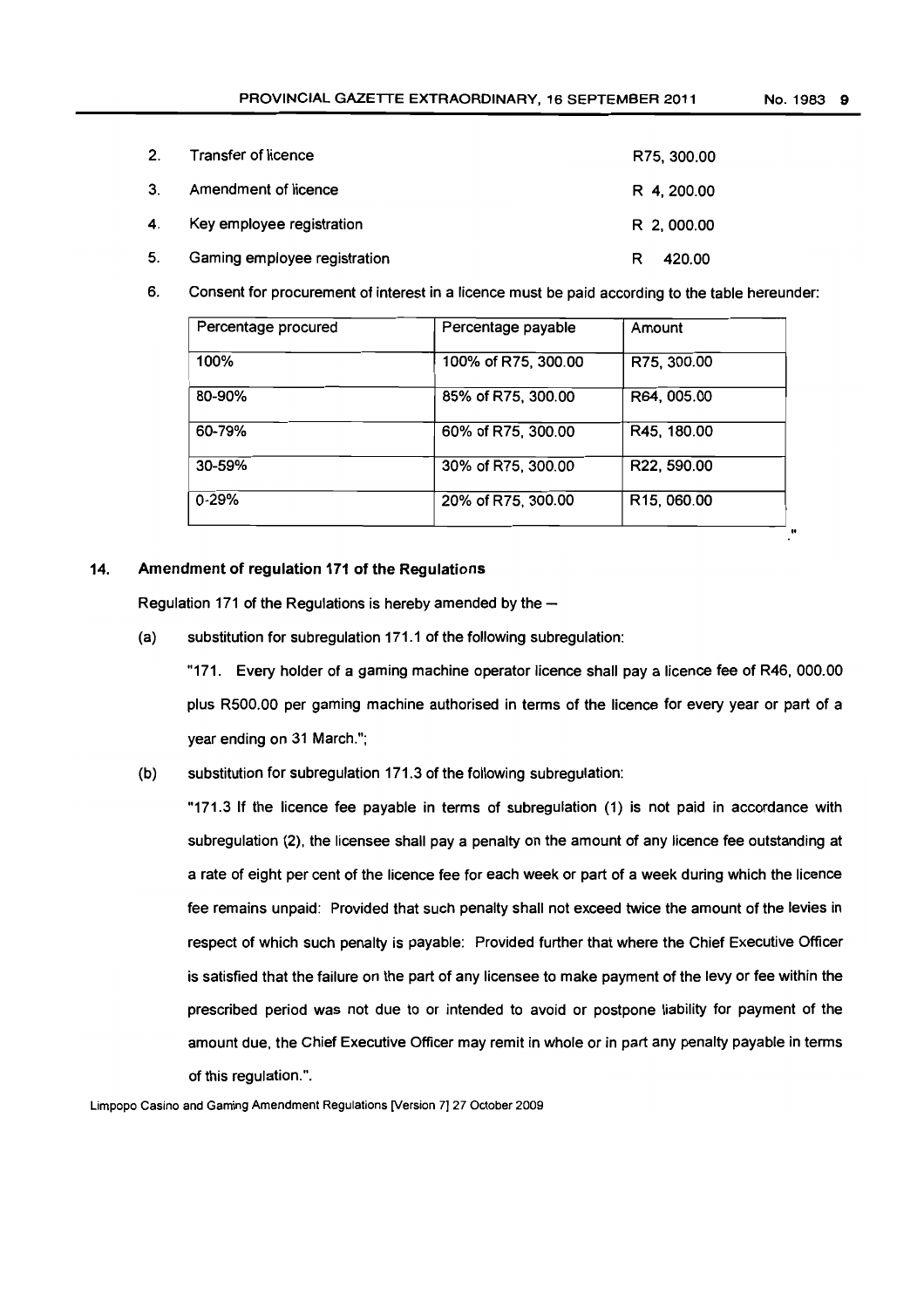#### 15. Amendment of regulation 172 of the Regulations

The following regulation is hereby substituted for regulation 172 of the Regulations:

# "172. Gaming levy

The Gaming levy payable in terms of section 54 of the Act shall be paid at the rate of eight per cent of the licensee's gross gaming revenue.".

#### 16. Amendment of regulation 174 of the Regulations

The following regulation is hereby substituted for regulation 174 of the Regulations:

#### "174. Penalty for late payment of gaming levy

If the gaming levy is not paid in accordance with the provisions of regulation 173, the licensee shall pay a penalty on the amount of any outstanding levies at a rate of eight per cent of the levy for each week or part of a week during which the levies remain unpaid: Provided that such penalty shall not exceed twice the amount of the levies in respect of which such penalty is payable: Provided further that where the Chief Executive Officer is satisfied that the failure on the part of any licensee to make payment of the levy within the prescribed period was not due to or intended to avoid or postpone liability for payment of the amount due, the Chief Executive Officer may remit in whole or in part any penalty payable in terms of this regulation.".

### 17. Amendment of regulation 197 of the Regulations

The following regulation is hereby substituted for regulation 197 of the Regulations:

#### "197. Application fees

Applications must be accompanied by the following non-refundable application fees:

|    | Type of application                     | Fee                                       | Fee                                              |
|----|-----------------------------------------|-------------------------------------------|--------------------------------------------------|
|    | Gaming machine site licence             | (5 or less than 5 machines)<br>R8, 300.00 | (more than 5 machines)<br>R <sub>10</sub> 500.00 |
| 2. | Transfer of licence                     | R6, 000.00                                | R8 250.00                                        |
| 3. | Amendment of licence                    | R <sub>1</sub> , 250.00                   | R4 000.00                                        |
| 4. | Removal of business to another premises | R <sub>1</sub> , 250.00                   | R4 000.00                                        |

Limpopo Casino and Gaming Amendment Regulations [Version 7] 27 October 2009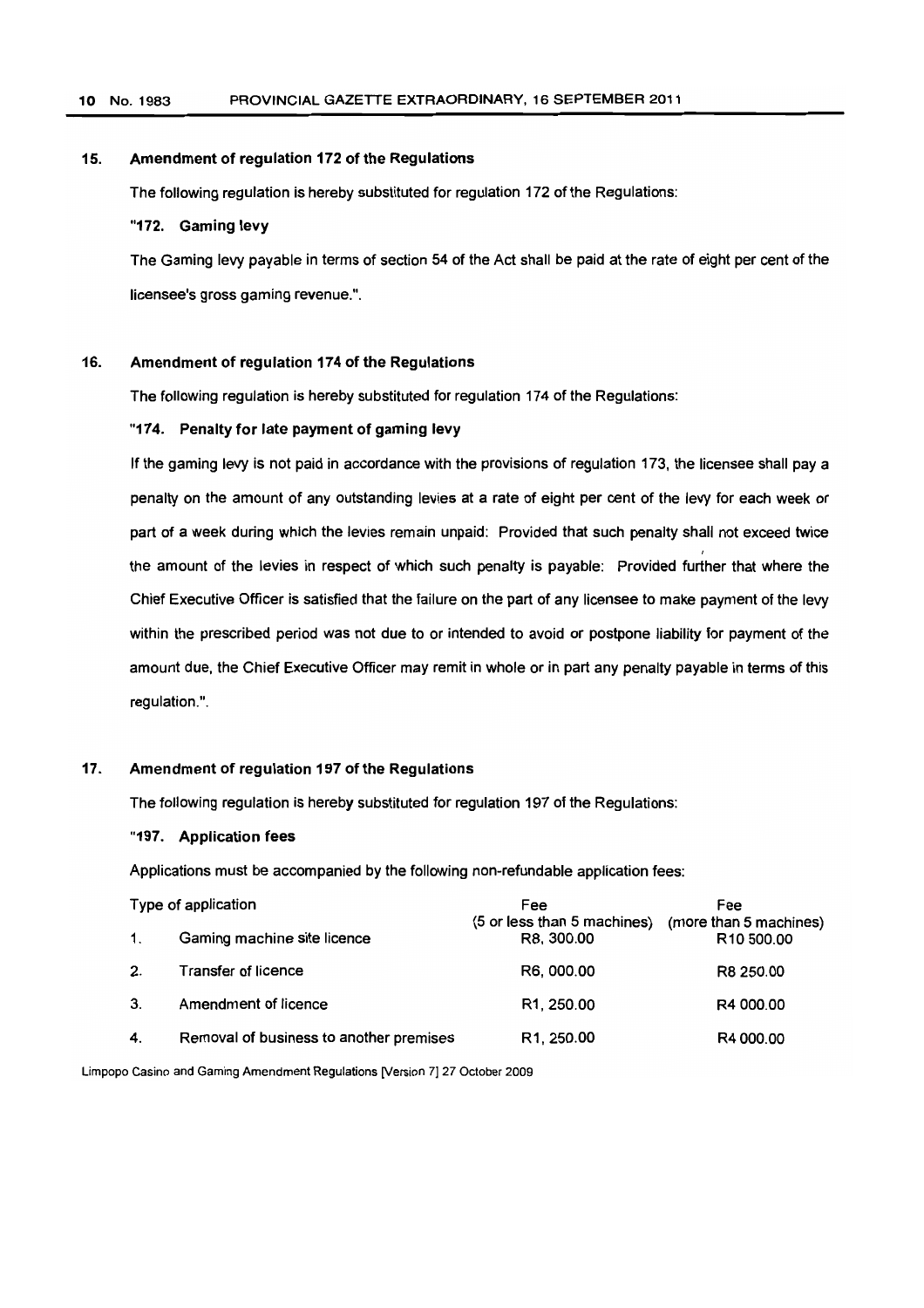5. Consent for procurement of interest in licence R1,700.00. R3500.00".

#### 18. Amendment of regulation 198 of the Regulations

Regulation 198 of the Regulations is hereby amended by the substitution for subregulation 198.1 of the following subregulation:

"198.1 Every holder of a gaming machine site licence shall pay a licence fee of R3, 750.00, if the site operates five machines or less and R5, 250.00 if the site operates more than five machines, plus R500.00 per registered gaming machine for every year or part of a year ending on 31 March.".

#### 19. Amendment of regulation 199

The following regulation is hereby substituted for regulation 199 of the Regulations:

"199. Gaming levies

The gaming levy payable in terms of section 54 of the Act shall be paid at the rate of eight per cent of the licensee's gross gaming revenue.".

#### 20. Amendment of regulation 201

The following regulation is hereby substituted for regulation 201 of the Regulations:

### "201. Penalty for late payment of gaming levy

If the gaming levy is not paid in accordance with the provisions of regulation 200, the licensee shall pay a penalty on the amount of any outstanding levies at the rate of eight per cent of the levy for each week or part of a week during which the levy remains unpaid: Provided that such penalty shall not exceed twice the amount of the levies in respect of which such penalty is payable: Provided further that where the Chief Executive Officer is satisfied that the failure on the part of any licensee to make payment of the levy within the prescribed period was not due to or intended to avoid or postpone liability for payment of the amount due, the Chief Executive Officer may remit in whole or in part any penalty payable in terms of this regulation. ".

Limpopo Casino and Gaming Amendment Regulations [Version 7] 27 October 2009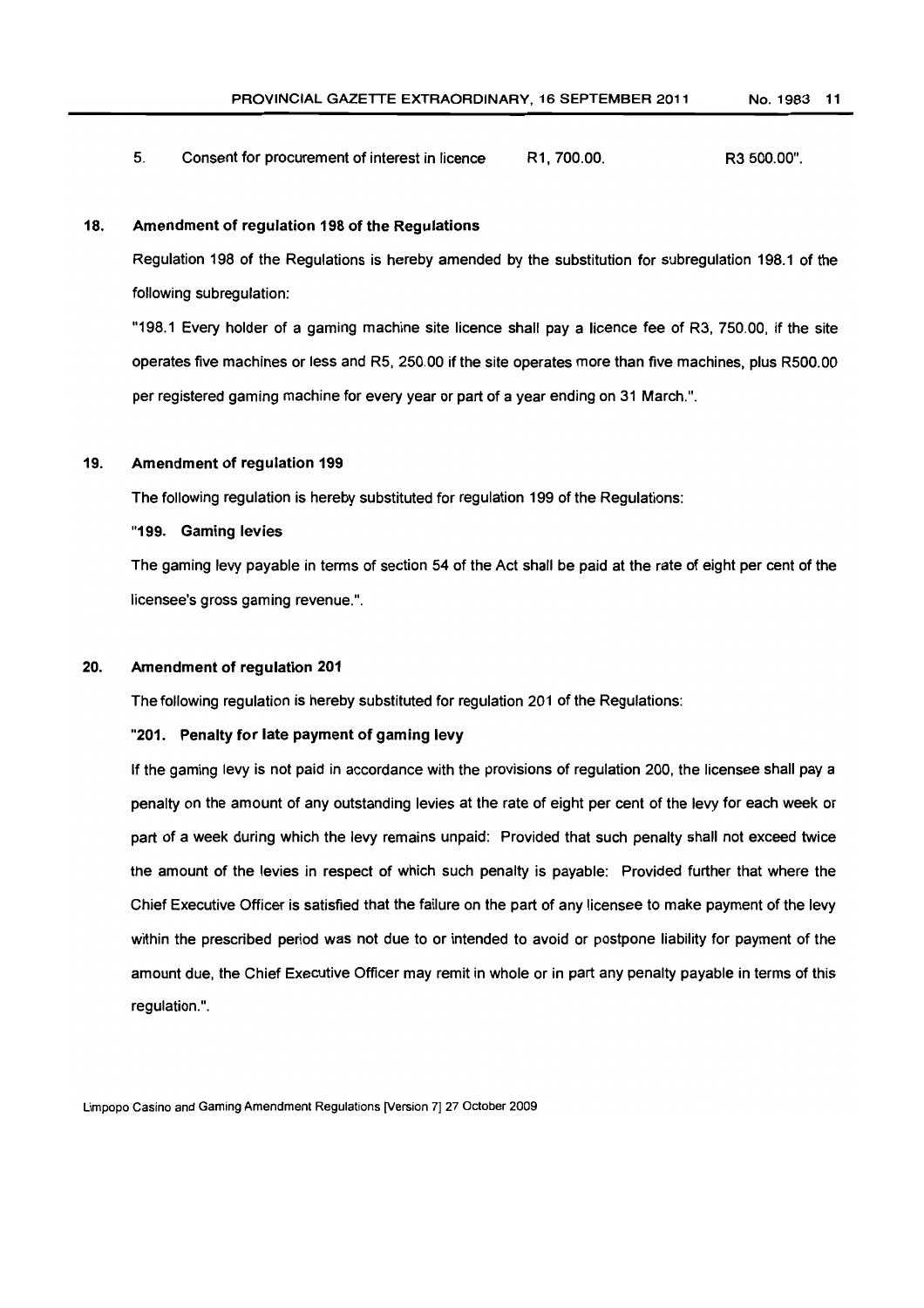# ALGEMENE KENNISGEWING 277 VAN 2011

# LIMPOPO PROVINSIAlE ADMINISTRASIE

# DEPARTEMENT VAN EKONOMIESE ONTWIKKELING, OMGEWING

# EN TOERISME

# LIMPOPO PROVINSIE DOBBELARY WET, 1996

# (WET No.4 VAN 1996)

# liMPOPO KASINO AND DOBBEl REGUlASIES, 2011

Die lid van die Uitvoerende Raad het, in terme van artikel 88 van die Limpopoprovinsie Dobbelary Wet, 1996 (Wet 4 van 1996), verander die Noordelike Provinsie Kasino en Dobbel Regulasies wat in die Staatskoerant gepubliseer 292 Kennis No.28 van 26 September 1997, soos uiteengesit in die Bylae uitgevaardig.

# **SKEDULE**

# 1. Definisies en interpretasie

In hierdie Regulasies "die Regulasies" die regulasies gepubliseer by Goewermentskennisgewing No.28 van 26 September 1997, soos gewysig deur Goewermentskennisgewing No.167 van 30 September 2002.

# 2. Ontsluit van regulasie 11 van die Regulasies

Regulasie 11 word hierby geskrap.

# 3. Ontsluit van regulasie 13 van die Regulasies

Regulasie 13 word hierby geskrap.

# 4. Wysiging van regulasie 72 van die Regulasies

Die volgende regulasie word hierby deur regulasie 72 van die Regulasies:

# "72. Voorstel en aansoekfooie

Voorstelle en aansoeke moet deur die volgende vergesel word:

Fooi

# 1. Aansoek om 'n kasino-lisensie R450 000.00

- 2. Aansoek om die oordrag of verwydering van lisensie R450 000.00
- 3. Sertifikaat van geskiktheid R 8 300,00
- 4. Wysiging van lisensie R 8 300,00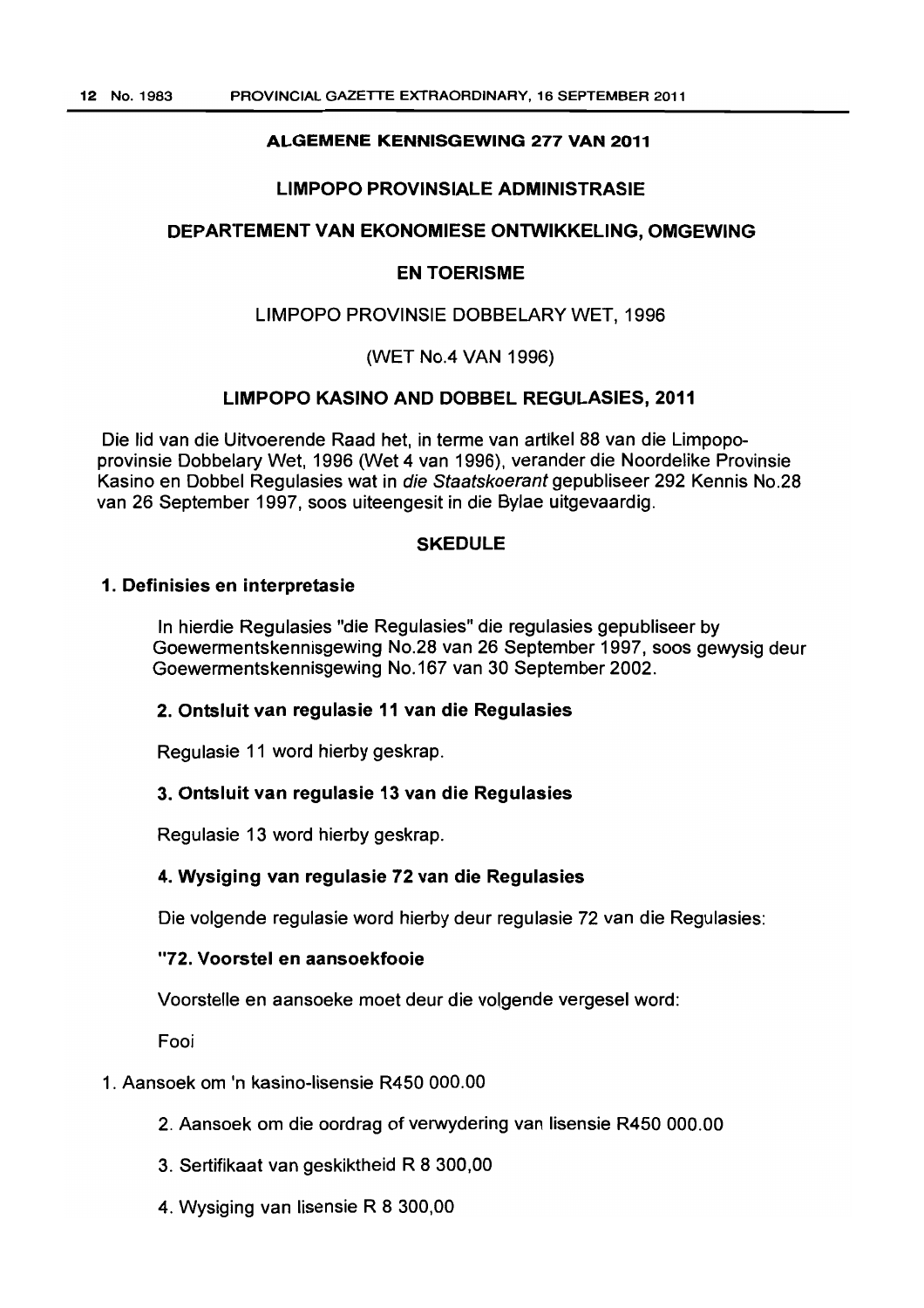- 5. Kern werknemer registrasie R 2 000,00
- 6. Kasino werknemer registrasie R 420,00
- 7. Kwark verteenwoordiger registrasie R 1 000,00

8. Toestemming vir die verkryging van belang in lisensie moet volgens die table hieronder betaal word:

| persentasie wat verkry word | persentasie betaalbaar | bedrag      |
|-----------------------------|------------------------|-------------|
| 100%                        | 100% van R450 000      | R450 000.00 |
| 80-90%                      | 85% van R450 000       | R382 500,00 |
| 60-79%                      | 60% van R450 000       | R270 000.00 |
| 30-59%                      | 30% van R450 000       | R135 000.00 |
| $0 - 29%$                   | 20% van R450 000       | R 90 000,00 |

"

# 5. **Wysiging** van **regulasie 74** van **die Regulasies**

Verordening 74 word hierby gewysig deur die -

(a) subregulasie 74,1 van die volgende subregulasie te vervang:

"74,1 Elke houer van 'n Kasino-lisensie moet betaal' n lisensie fooi van R83  $000.00$  plus  $-$ 

(a), R1 500,00 per geregistreerde masjien, en

(b), R3 100,00 per lisensie kasino tafel, vir elke jaar of gedeelte van 'n jaar wat eindig op 31 Maart. "; en

(b) subregulasie 74,3 van die volgende subregulasie te vervang:

"74,3 Indien die lisensie fooi betaalbaar in terme van subregulasie (1) is nie in ooreenstemming betaal met subregulasie (2), moet die lisensiehouer 'n boete betaal op die bedrag van enige uitstaande lisensiegelde, teen die koers van 8 persent van die lisensie fooi vir elke week of gedeelte van 'n week waarin die lisensiegelde onbetaald bly: Met dien verstande dat sodanige boete sal oorskry nie twee maal die bedrag van die lisensie gelde ten opsigte waarvan sodanige boete betaalbaar is: Met dien verstande verder dat waar die hoof uitvoerende beampte tevrede is dat die versuim van die kant van enige lisensiehouer om die betaling van die heffing of vergoeding binne die voorgeskrewe tydperk was nie as gevolg van, of bedoel is om te vermy of aanspreeklikheid vir die betaling van die bedrag wat uitgestel weens is, kan die Hoof Uitvoerende Beampte opdrag in sy geheel of deel enige boete betaalbaar is in terme van hierdie regulasie. ".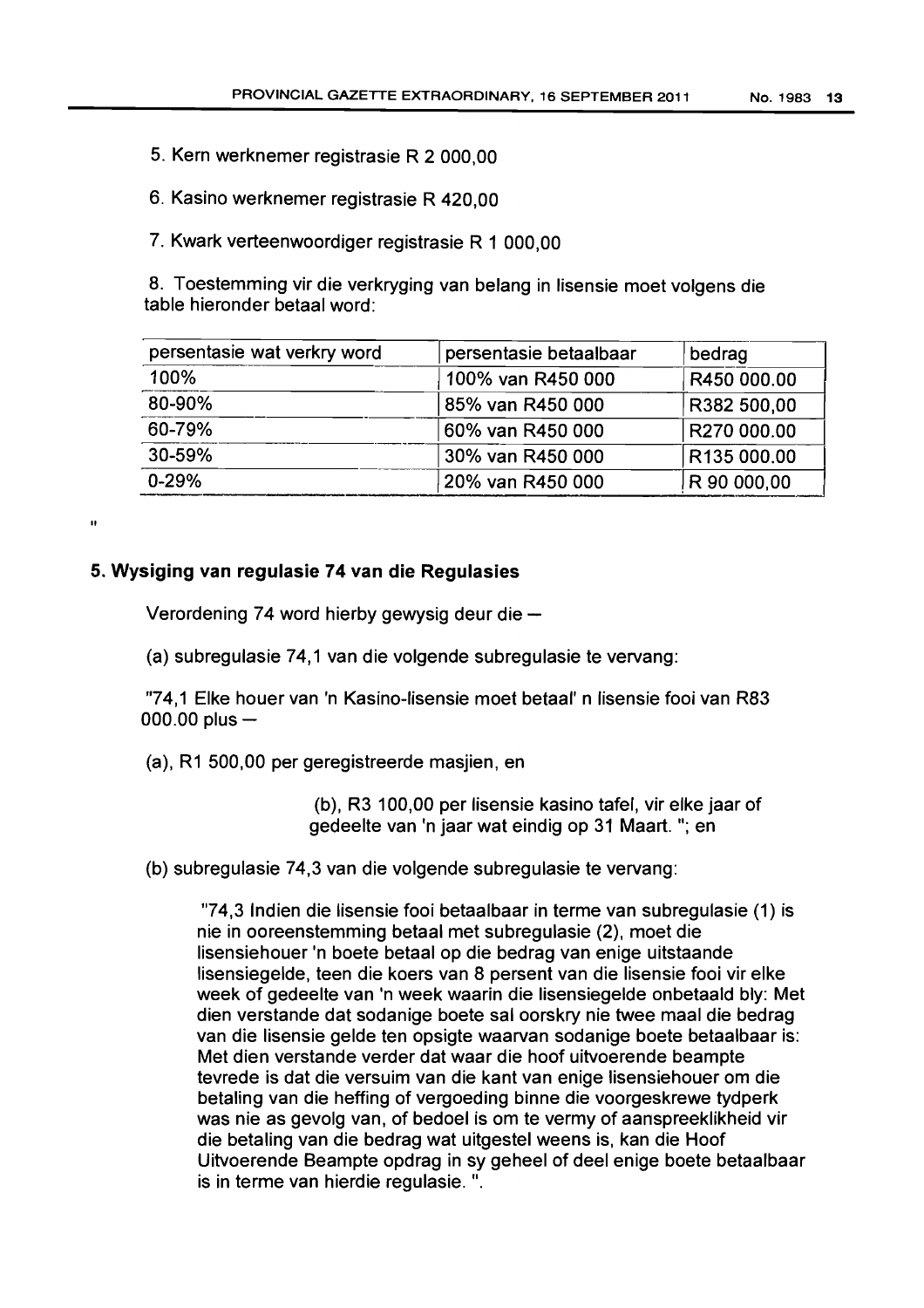# 6. Wysiging van regulasie 75 van die Regulasies

Verordening 75 word hierby gewysig deur die  $-$ 

(a) subregulasie 75,1 van die volgende subregulasie te vervang:

"Die spel 75,1 hefting wat betaalbaar is in terme van artikel 54 van die Wet moet betaal word teen die koers van 8 persent van die bruto lisensiehouer dobbel-inkomste,"; En

(b) subregulasie 75,3 van die volgende subregulasie te vervang:

"Vir elke dobbel masjien, speel die bruto inkomste gelyk aan die totale bedrag in die gemeterde) minder totaal uit (gemeet bedrag) minder die hand betaal, indien die lisensiehouer behou gedetaileerde dokumentasie ter ondersteuning van die aftrekking, (die werklike koste aan die lisensiehouer, sy agent of werknemer, of persoon beheer, beheer van, of onder gemeenskaplike beheer met die lisensiehouer, van enige persoonlike besittings, ander as die koste van die reis, kos, verblyf, dienste, en voedsel en drank) bedoel of versprei om 'n patroon soos die wins. ",

# 7. Wysiging van regulasie 77 van die Regulasies

Die volgende regulasie word hierby deur regulasie 77 van die Regulasies:

# "77. Boete vir laat betaling van dobbel heffings

As die spel hefting wat betaalbaar is in terme van artikel 54 van die Wet is nie in ooreenstemming is betaal met die bepalings van regulasie 76. sal die lisensiehouer betaal 'n boete op die bedrag van enige uitstaande heffings teen die koers van 8 persent van die heftings vir elke week of gedeelte van 'n week waarin die heftings wat onbetaald bly: Met dien verstande dat sodanige boete sal oorskry nie twee maal die bedrag van die heftings ten opsigte waarvan sodanige boete betaalbaar is: Met dien verstande verder dat waar die hoof uitvoerende beampte tevrede is dal die versuim op die deel van enige lisensiehouer om die betaling van die hefting of vergoeding binne die voorgeskrewe tydperk te maak was nie as gevolg van, of bedoel is om te vermy of aanspreeklikheid vir die betaling van die bedrag wat uitgestel weens is. kan die Hoof Uitvoerende Beampte opdrag in die geheel of gedeeltelik, enige boete betaalbaar in terme van hierdie regulasie. ",

# 8. Wysiging van regulasie 130 van die Regulasies

Die volgende regulasie word hierby deur regulasie 130 van die Regulasies: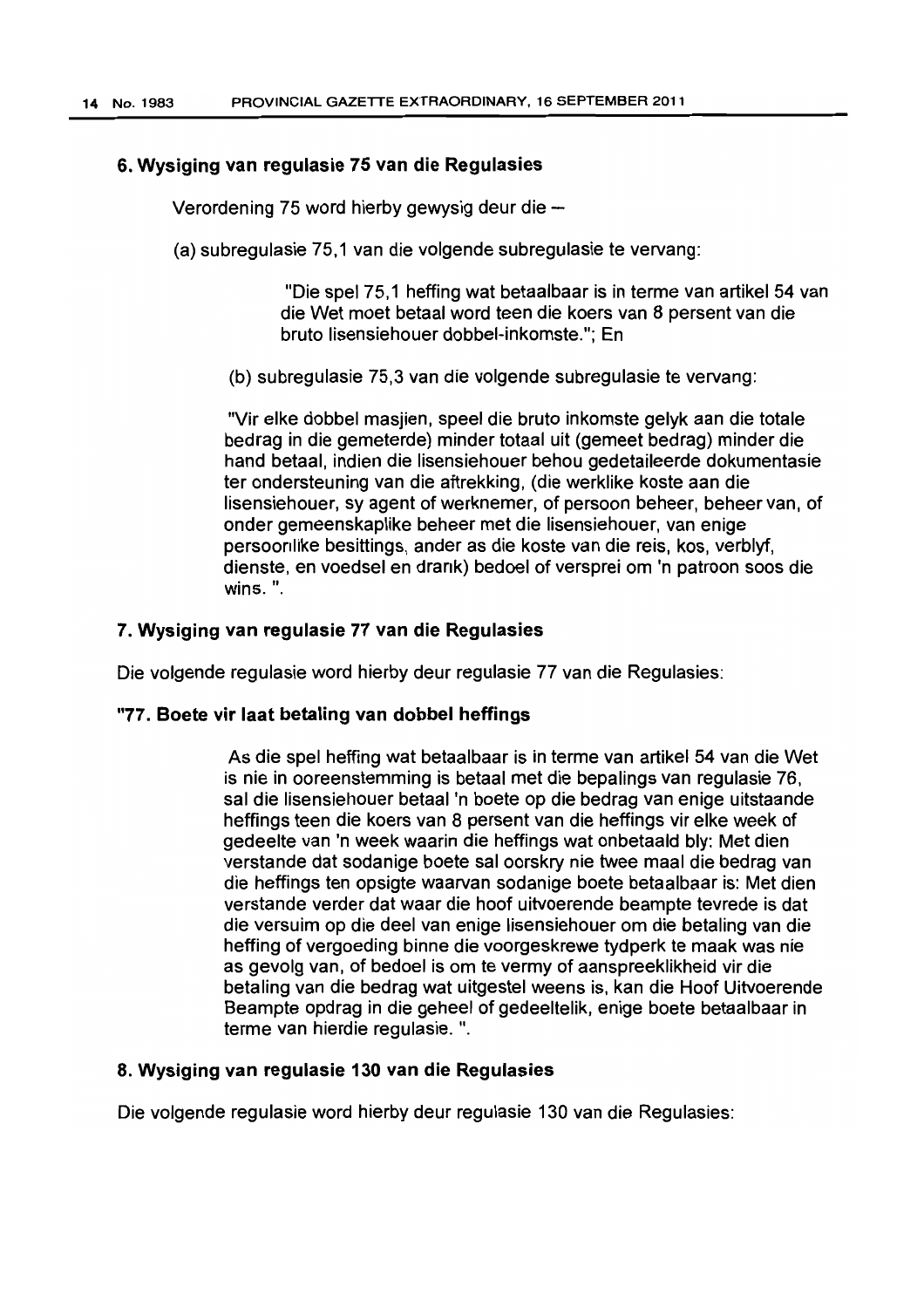# "130. Aansoekgelde

Aansoeke moet deur die volgende nie-terugbetaalbare gelde aansoek vergesel word:

Tipe applikasie Fooi

- 1. Bingo lisensie I oordrag van die lisensie R76 aoo,oo
- 2. Wysiging van lisensie R 4000,00
- 3. Kern werknemer registrasie R 1 700,00
- 4. Bingo werknemer registrasie R 420,00

5. Toestemming vir verkryging van belang in lisensie moet die tabel hieronder betaal word: volgens

| persentasie wat verkry word | persentasie betaalbaar | bedrag                 |
|-----------------------------|------------------------|------------------------|
| 100%                        | 100% van R76 800       | R76 800,00             |
| 80-90%                      | 85% van R76 800        | R65 280,00             |
| 60-79%                      | 60% van R76 800        | R46 080,00             |
| 30-59%                      | 30% van R76 800        | R23 040,00             |
| $0 - 29%$                   | 20% van R76 800        | R <sub>15</sub> 360,00 |

# 9. Wysiging van regulasie 132 van die Regulasies

 $\cdot$ ".

Regulasie 132 van die Regulasies word hierby gewysig deur die -

(a) subregulasie 132,1 van die volgende subregulasie te vervang:

"132,1 Elke houer van 'n bingo lisensie moet betaal' n lisensie fooi van R 125.00 per gelisensieerde sitplek vir elke jaar of gedeelte van 'n jaar geeindig 31 Maart."; En

(b) subregulasie 132,3 van die volgende subregulasie te vervang:

"As die lisensie fooi betaalbaar in terme van subregulasie (1) is nie in ooreenstemming betaal met subregulasie (2), moet die lisensiehouer betaal 'n boete op die bedrag van enige uitstaande lisensiegelde teen' n koers van 8 persent van die lisensie fooi vir elke week of gedeelte van 'n week wat die lisensiegelde onbetaald bly: Met dien verstande dat sodanige boete sal oorskry nie twee maal die bedrag van die heffings ten opsigte waarvan sodanige boete betaalbaar is: Met dien verstande verder dat waar die hoof uitvoerende beampte tevrede is dat die versuim op die deel van enige lisensiehouer om die betaling van die hefting of vergoeding binne die voorgeskrewe tydperk te maak was nie as gevolg van, of bedoel is om te vermy of aanspreeklikheid vir die betaling van die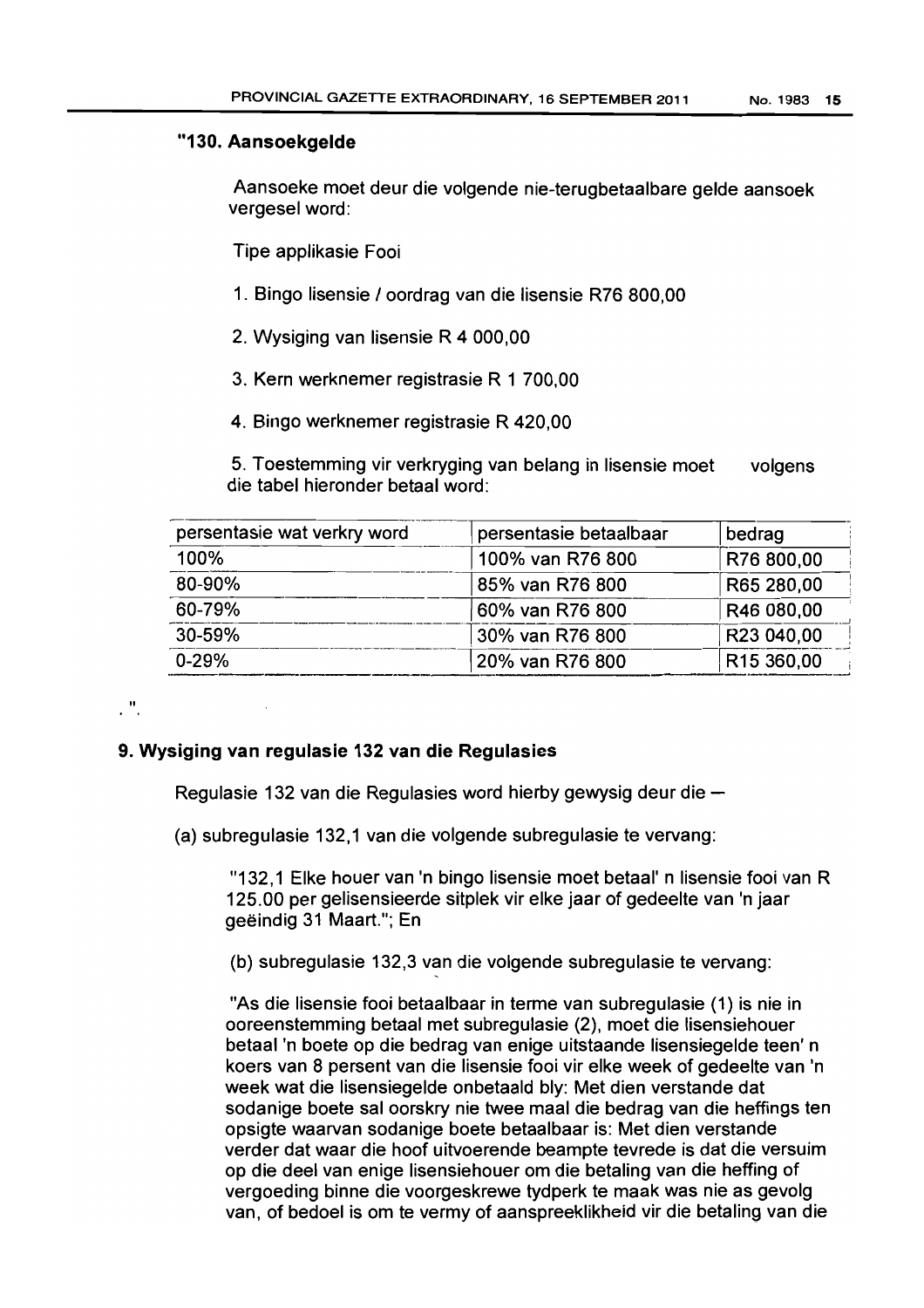bedrag wat uitgestel weens is, kan die Hoof Uitvoerende Beampte opdrag in die geheel of gedeeltelik, enige straf betaalbaar is in terme van hierdie regulasie. ".

# 10. Wysiging van regulasie 133 van die Regulasies

Regulasie 133 word hierby gewysig deur die vervanging van subregulasie 133.1 van die volgende subregulasie te vervang:

"Die spel hefting wat betaalbaar is in terme van artikel54 van die Wet. word teen die koers van 8 persent van die lisensiehouer se bingo inkomste betaal word.".

# 11. Wysiging van regulasie 135 van die Regulasies

Die volgende regulasie word hierby deur regulasie 135 van die Regulasies:

# "135 Boete vir laat betaling van dobbel heffing

As die spel hefting wat betaalbaar is in terme van artikel 54 van die Wet is nie in ooreenstemming is betaal met die bepalings van regulasie 134, mag die lisensiehouer betaal'n boete op die bedrag van enige uitstaande heftings teen' n koers van 8 persent van die hefting vir elke week of gedeelte van 'n week waarin die hefting onbetaald bly: Met dien verstande dat sodanige boete sal oorskry nie twee maal die bedrag van die heftings ten opsigte waarvan sodanige boete betaalbaar is: Met dien verstande verder dat waar die hoof uitvoerende beampte tevrede is dat die versuim op die deel van enige lisensiehouer om die betaling van die hefting of vergoeding binne die voorgeskrewe tydperk te maak was nie as gevolg van, of bedoel is om te vermy of aanspreeklikheid vir die betaling van die bedrag wat uitgestel weens is, kan die Hoof Uitvoerende Beampte opdrag in die geheel of gedeeltelik, enige boete betaalbaar in terme van hierdie regulasie. ".

# 12. Wysiging van regulasie 166 van die Regulasies

Die volgende regulasie word hierby deur regulasie 166 van die Regulasies:

# "166. Speelautomaten geregistreer word

(1) 'n Lisensiehouer sal hou of nie hou enige dobbel masjien of toerusting wat nie het nie, op die toepassing en op die wyse en vorm bepaal deur die Raad, apart is goedgekeur en geregistreer is deur die direksie.

(2) Goedkeuring deur die Raad verleen in terme van sub-regulasie (1), geldig is vir 'n tydperk van 7 jaar vanaf die datum van goedkeuring deur die Raad: Met dien verstande dat goedkeuring wat verleen is deur die direksie voor 1 Januarie 2010, is geldig vir 'n tydperk van 7 jaar vanaf 1 Januarie 2010.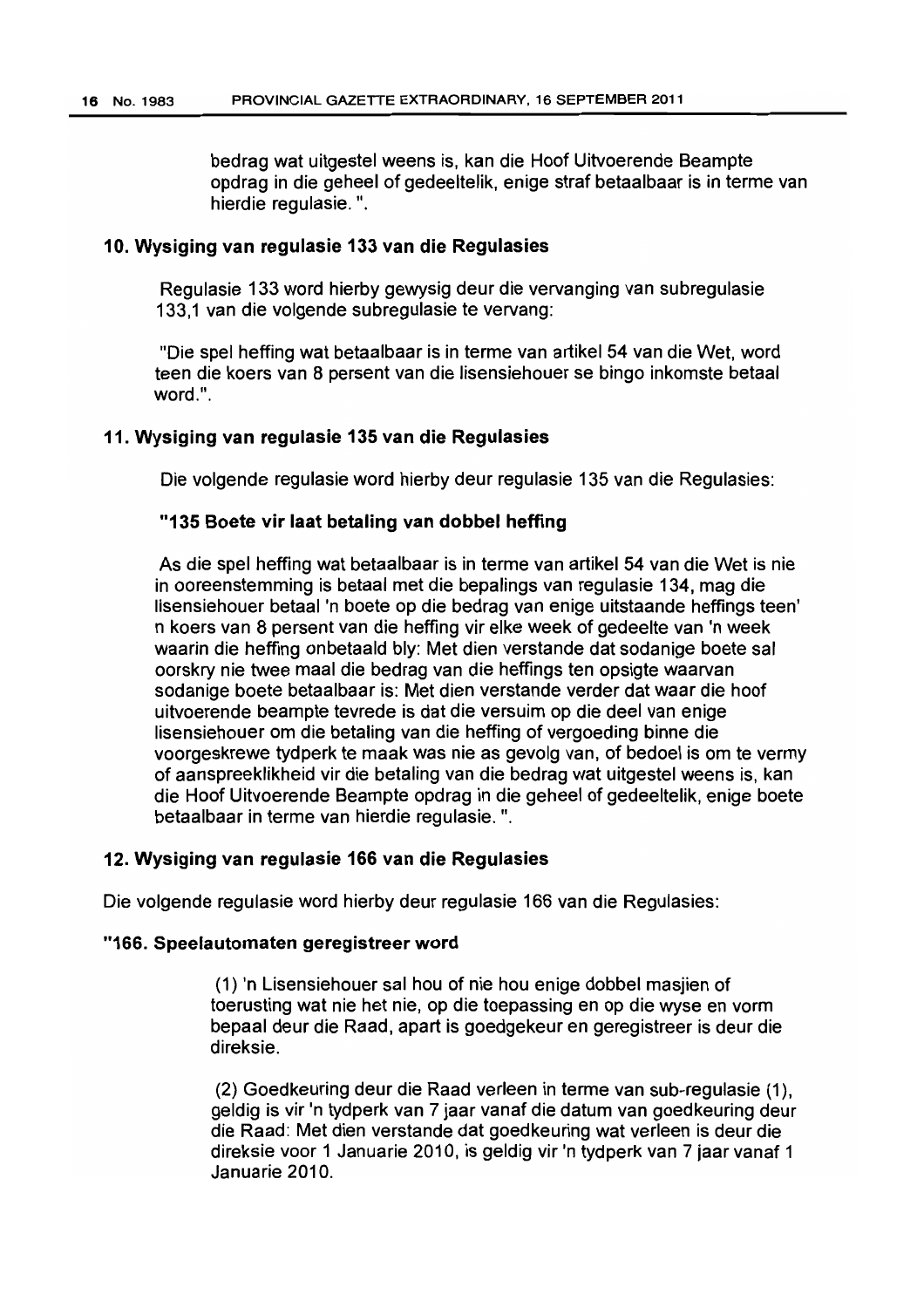(3) Die Raad kan die tydperk van 7 jaar in terme van sub-regulasie (2), wanneer die direksie is van mening dat so 'n uitbreiding dienstig is in die omstandighede.

(4) 'n Lisensiehouer kan te enige tyd voor die verstryking van die 7 jaar tydperk, soos bedoel in subregulasie (2), in die wyse en vorm bepaal deur die Raad, aansoek doen vir die deregistrasie van' n masjien of toerusting.

# 13. Wysiging van regulasie 169 van die Regulasies

Die volgende regulasie word hierby deur regulasie 169 van die Regulasies:

# "169. Aansoekgelde

..

Aansoeke moet deur die volgende nie-terugbetaalbare gelde aansoek vergesel word:

Tipe applikasie Fooi

- 1. Dobbel masjien operateur lisensie R75 300,00
- 2. Oordrag van lisensie R75 300,00
- 3. Wysiging van lisensie R 4200,00
- 4. Kern werknemer registrasie R 2000,00
- 5. Dobbel werknemer registrasie R 420,00

6. Toestemming vir verkryging van belang in lisensie moet volgens die tabel hieronder betaal word:

| persentasie wat verkry word | persentasie betaalbaar | bedrag     |
|-----------------------------|------------------------|------------|
| 100%                        | 100% van R75 300       | R75 300,00 |
| 80-90%                      | 85% van R75 300        | R64 005,00 |
| 60-79%                      | 60% van R75 300        | R45 180,00 |
| 30-59%                      | 30% van R75 300        | R22 590,00 |
| $0 - 29%$                   | 20% van R75 300        | R15 060,00 |

# 14. Wysiging van regulasie 171 van die Regulasies

Regulasie 171 van die Regulasies word hierby gewysig deur die -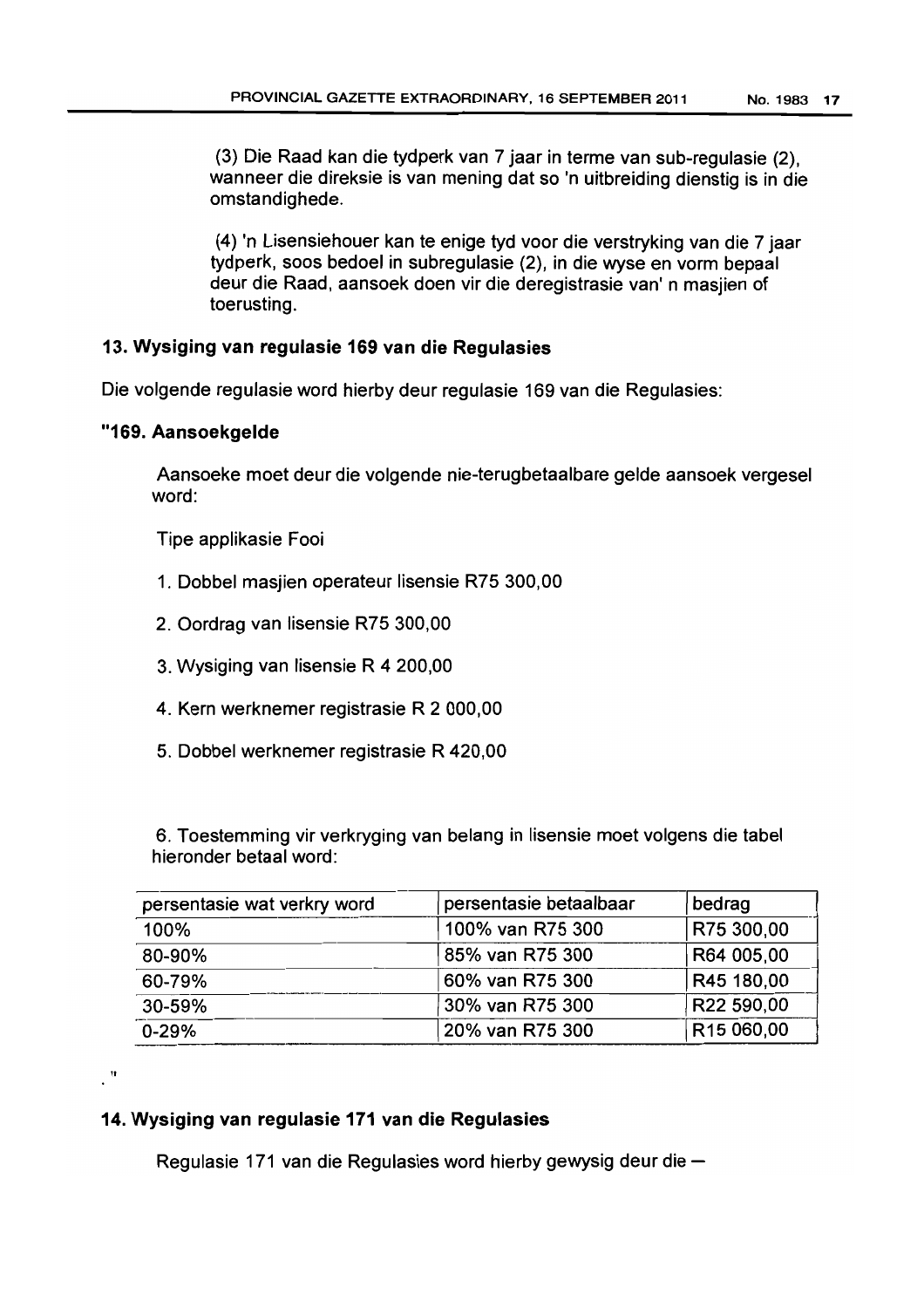(a) subregulasie 171,1 van die volgende subregulasie te vervang:

11171. Elke houer van 'n masjien operateur lisensie moet betaal' n lisensie fooi van R46 000.00 plus R500.00 per masjien toegelaat in terme van die lisensie vir elke jaar of gedeelte van 'n jaar wat eindig op 31 Maart.";

(b) subregulasie 171,3 van die volgende subregulasie te vervang:

"171,3 Indien die lisensie fooi betaalbaar in terme van subregulasie (1) is nie in ooreenstemming betaal met subregulasie (2), moet die lisensiehouer betaal 'n boete op die bedrag van enige uitstaande lisensiegelde teen' n koers van 8 persent van die lisensie fooi vir elke week of gedeelte van 'n week waarin die lisensiegelde onbetaald bly: Met dien verstande dat sodanige boete sal oorskry nie twee maal die bedrag van die heffings ten opsigte waarvan sodanige boete betaalbaar is: Met dien verstande verder dat waar die hoof uitvoerende beampte tevrede is dat die mislukking aan die kant van enige lisensiehouer om die betaling van die heffing of vergoeding binne die voorgeskrewe tydperk was nie as gevolg van, of bedoel is om te vermy of aanspreeklikheid vir die betaling van die bedrag wat uitgestel weens is, kan die Hoof Uitvoerende Beampte opdrag in sy geheel of gedeeltelik enige boete betaalbaar is in terme van hierdie regulasie. ".

# 15. Wysiging van regulasie 172 van die Regulasies

Die volgende regulasie word hierby deur regulasie 172 van die Regulasies:

# "172. Dobbel heffing

Dobbel die heffing wat betaalbaar is in terme van artikel 54 van die Wet moet betaal word teen die koers van 8 persent van die lisensiehouer se bruto inkomste speel. ".

# 16. Wysiging van regulasie 174 van die Regulasies

Die volgende regulasie word hierby deur regulasie 174 van die Regulasies:

# "174. Boete vir laat betaling van dobbel hefting

As die spel heffing is nie in ooreenstemming is betaal met die bepalings van regulasie 173, mag die lisensiehouer betaal 'n boete op die bedrag van enige uitstaande heffings teen' n koers van 8 persent van die heffing vir elke week of gedeelte van 'n week waarin die heffings bly onbetaalde: Op voorwaarde dat sodanige boete sal oorskry nie twee maat die bedrag van die heffings ten opsigte waarvan sodanige boete betaalbaar is: Met dien verstande verder dat waar die hoof uitvoerende beampte tevrede is dat die versuim aan die kant van enige lisensiehouer om die betaling van die heffing binne die voorgeskrewe tydperk was nie as gevolg van, of bedoel is om te vermy of aanspreeklikheid vir die betaling van die bedrag wat uitgestel weens is, kan die Hoof Uitvoerende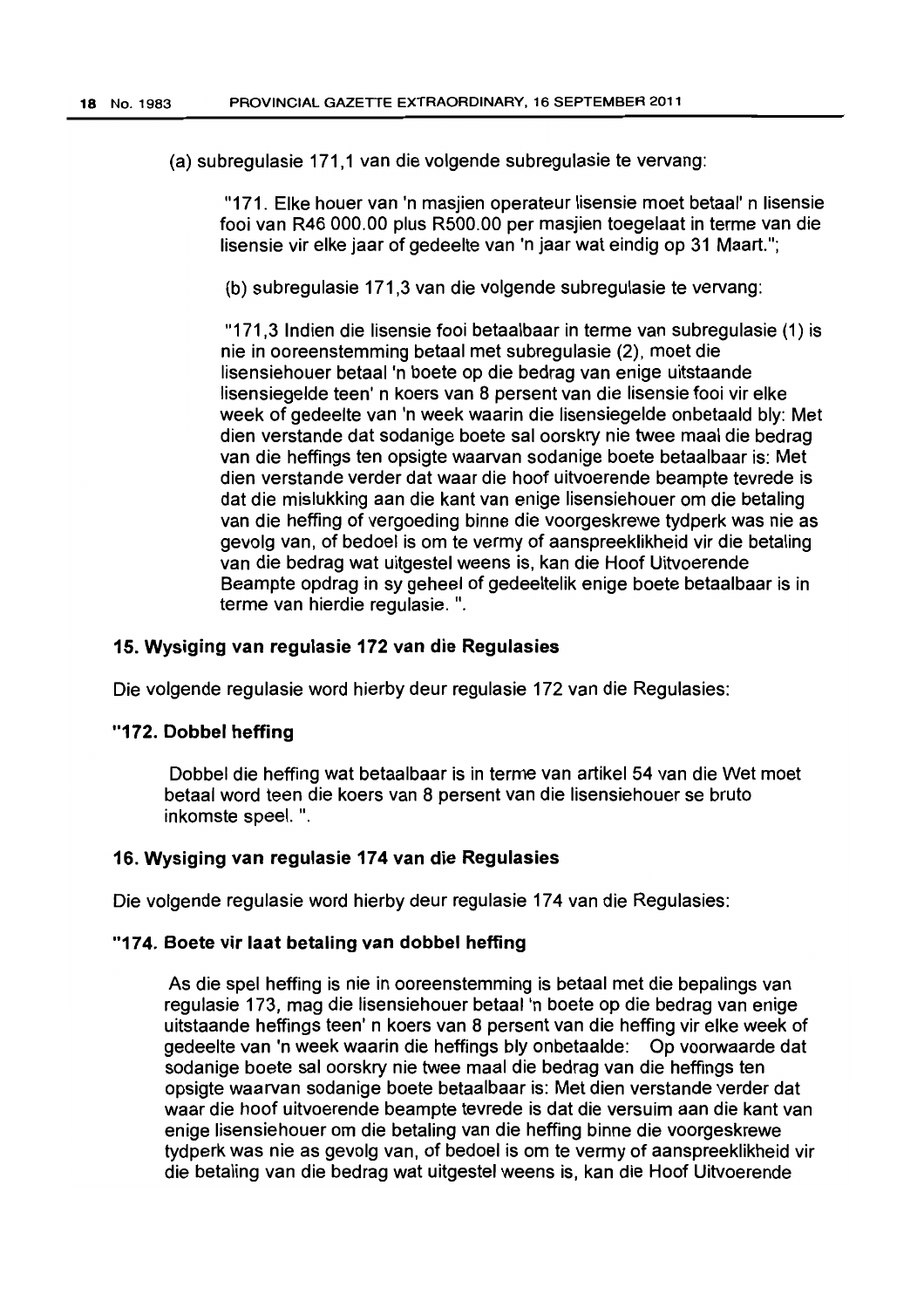Beampte opdrag in die geheel of gedeeltelik, enige boete betaalbaar is in terme van hierdie regulasie. ".

# 17. Wysiging van regulasie 197 van die Regulasies

Die volgende regulasie word hierby deur regulasie 197 van die Regulasies:

# "197. Aansoekgelde

Die aansoek moet deur die volgende nie-terugbetaalbare gelde aansoek vergesel word:

Tipe applikasie Fooi

(5 of minder as 5 masjiene) (meer as 5 masjiene)

| 1. Dobbel masjien werf lisensie                                 | R 8 300.00 | R <sub>10</sub> 500.00 |
|-----------------------------------------------------------------|------------|------------------------|
| 2. Oordrag van lisensie                                         | R 6 000.00 | R 8 250.00             |
| 3. Wysiging van lisensie                                        | R 1 250.00 | R 4 000.00             |
| 4. Opheffing van die maatskappy na 'n ander perseel R 1 250.00  |            | R 4 000.00             |
| 5. Toestemming vir verkryging van belang in lisensie R 1 700.00 |            | R 3 500.00".           |

# 18. Wysiging van regulasie 198 van die Regulasies

Regulasie 198 van die Regulasies word hierby gewysig deur die vervanging van subregulasie 198,1 van die volgende subregulasie te vervang:

"198,1 Elke houer van 'n masjien wert lisensie sal 'n lisensie fooi van R3 750,00 betaal, indien die wert bedryf vyf masjiene of minder en R5 250.00 indien die wert bedryf meer as vyf masjiene. plus R500.00 per geregistreerde masjien vir elke jaar of gedeelte van 'n jaar wat eindig op 31 Maart.".

# 19. Wysiging van regulasie 199

Die volgende regulasie word hierby deur regulasie 199 van die Regulasies:

# "199. Dobbel heffings

Die spel heffing wat betaalbaar is in terme van artikel 54 van die Wet moet betaal word teen die koers van 8 persent van die lisensichouer se bruto inkomste spee!. ".

# 20. Wysiging van regulasie 201

Die volgende regulasie word hierby deur regulasie 201 van die Regulasies: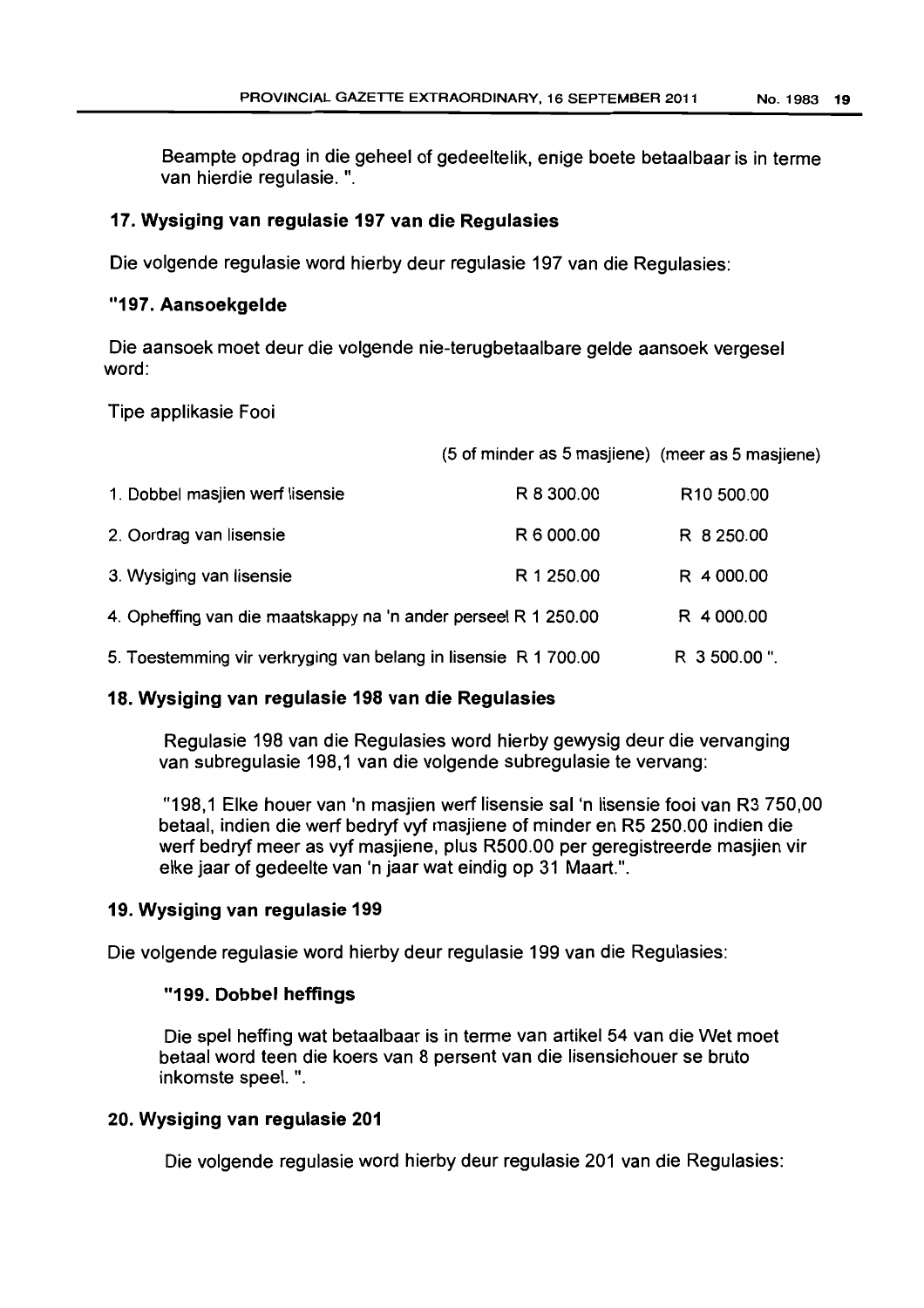# "201. Boete vir laat betaling van dobbel heffing

As die spel heffing is nie in ooreenstemming is betaal met die bepalings van regulasie 200. mag die lisensiehouer betaal'n boete op die bedrag van enige uitstaande heffings teen die koers van 8 persent van die heffing vir elke week of gedeelte van' n week waarin die heffing onbetaald bly: Met dien verstande dat sodanige boete sal oorskry nie twee maal die bedrag van die heffings ten opsigte waarvan sodanige boete betaalbaar is: Met dien verstande verder dat waar die hoof uitvoerende beampte tevrede is dat die versuim aan die kant van enige Iisensiehouer om die betating van die heffing binne die voorgeskrewe tydperk was nie as gevolg van, of bedoel is om te vermy of aanspreeklikheid vir die betaling van die bedrag wat uitgestel weens is, kan die Hoof Uitvoerende Beampte opdrag in die geheel of gedeeltelik, enige boete betaalbaar is in terme van hierdie regulasie. ".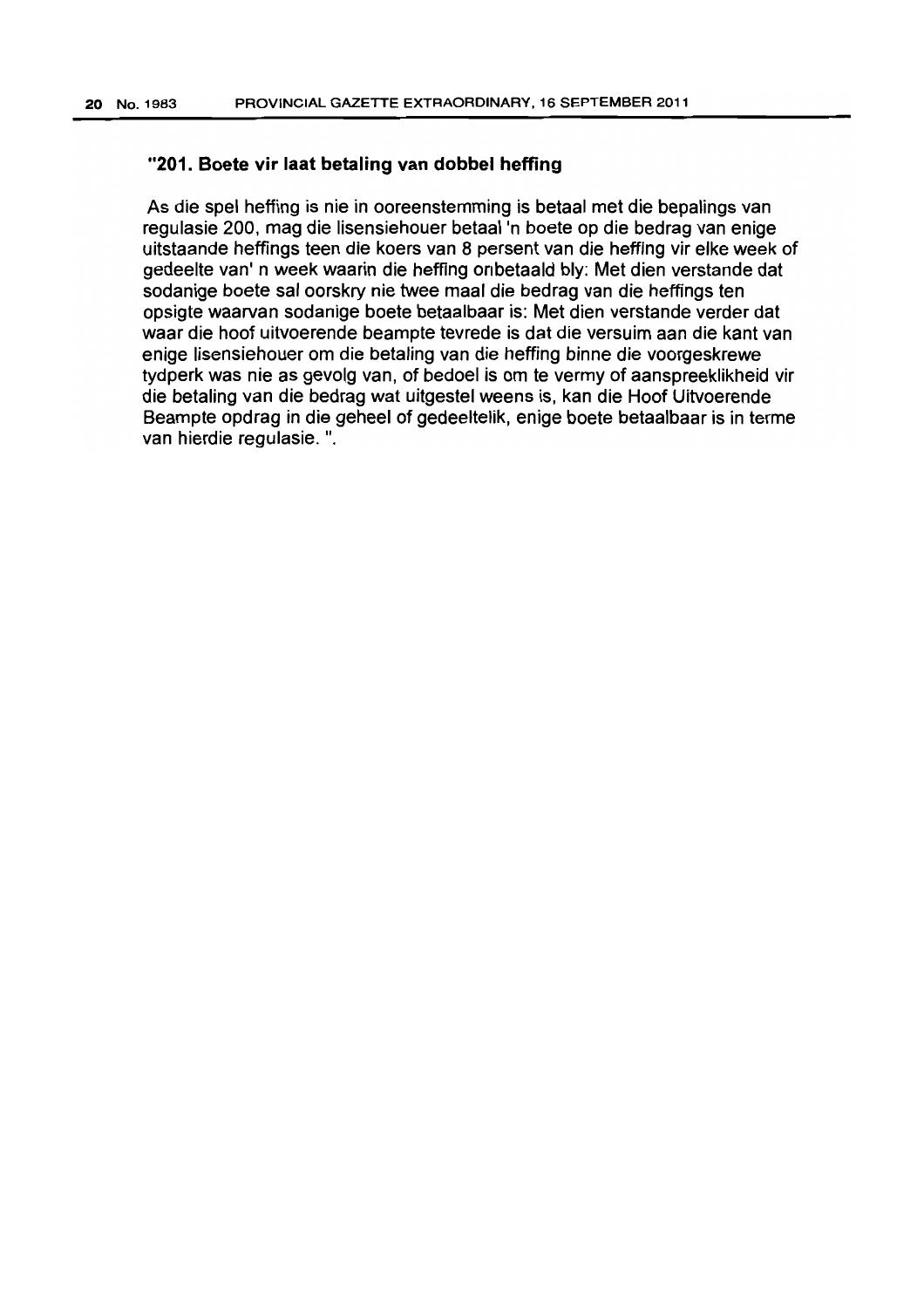### NOTICE 277 OF 2011

# UMTHETHO WeZOKUGEMBULA WOMNYANGO WOKUTHUTHUKISA ZOMNOTHO, ZEBHOOULUKO NEZOKUVAKATHJA WESIFUNDA se LIMPOPO, 2011.( UMTHETHO WE-4 WE -1996) 'MITHETHJWANA WEKHAS'NO NOKUGEMBULA WELIMPOPO, 2009.

# IMITHENTJWHANA YE LIMPOPO KHASINO NE KUGEMBULA,2011

IIungu lomkhandlu, ngokwesigaba sama-88 somthetho 1996 wezokugembula wesifunda se Limpopo, litjhugulule imithentjhwana ye Khasino no ku Gembula yesifunda sethlwagwini e khutjhwe ku Government Gazette esazisweni sama 292 namba 28 kakhukhulamungu nge 1997, nje ngo ku hleleka kwayo ehlelweni.

# IHLELO

1. linhlathululo emitheniweni

"Imithetjhwana" itjho imithenjwana ekhutjhwe ngaphasi kwesaziso sombuso sarna 28 saka Khukhulamungu 1997, njengokhutjhugululwa sisaziso sombuso sama-167 sama kuKhukhulamungu 2002.

2. Ukusulwa komthetjhwana we 11 wemi

Umthetjhwana we 11 usuliwe

# 3. Ukusulwa komthetjhwana we 13 wemi

Umthetjhwana we 13 usuliwe

# 4. Ithjhuguluko lomthetjhwana wama 72 womithetjhwana

umthetjwana olandelako ujanyiselelwe umthetjhwana wama 72 womithethjwana:

# " 72. iSiphakamiso nemali yesibawo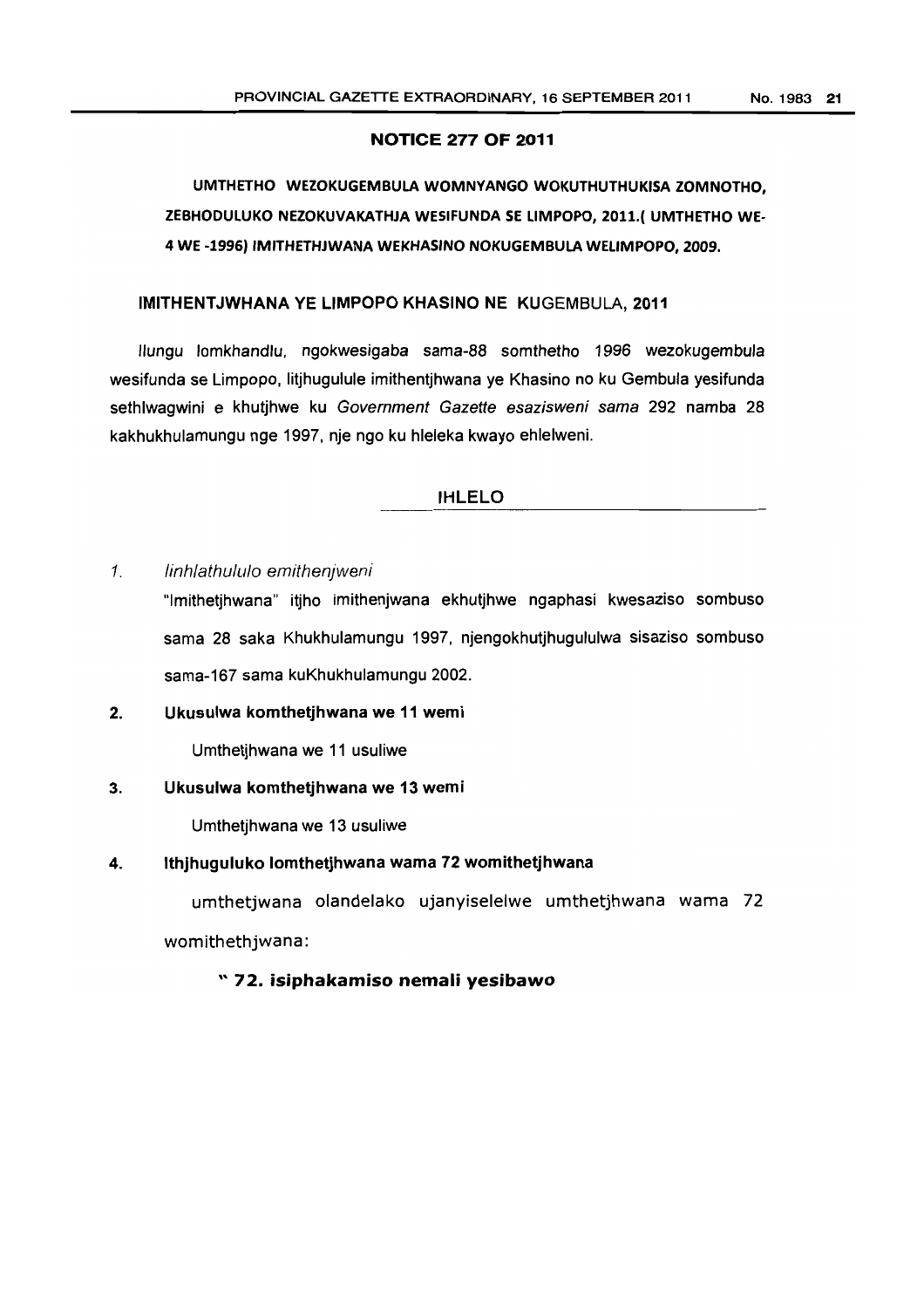Iimphakamiso neembawo kumele zikhambisane nalokhu:

|               |                                                    | ikokhelo     |              |
|---------------|----------------------------------------------------|--------------|--------------|
| $\mathbf 1$ . | Isibawo selayisensi yekhasino                      | R450, 000.00 |              |
| 2.            | Isibawo sokudlulisela nofana sokusuwa kwelayisensi |              | R450, 000.00 |
| 3.            | Isitifiketi sokulingeneko                          | R            | 8,300.00     |
| 4.            | Ukutjhugulula ilayisensi                           | R            | 8, 300.00    |
| 5.            | Ukutloliswa komqatjhwa omkhulu                     | R            | 2,000.00     |
| 6.            | Ukutloliswa komgatjhwa wekhasino                   | R            | 420.00       |
| 7.            | Ukotlolisa umjamali we Jankethi                    | R            | 1,000.00     |

8. **Imvumo ye procurement nofana ye interest** kumele ibhadalwe

ngokwethebula elandelako:

| iphesenti | VO | ku | iphesenti            | inani        |
|-----------|----|----|----------------------|--------------|
| procure   |    |    | ebhadelwako          |              |
| 100%      |    |    | 100% ye R450, 000.00 | R450,000.00  |
| 80-90%    |    |    | 85% ye R450, 000.00  | R382, 500.00 |
| 60-79%    |    |    | 60% ye R450, 000.00  | R270, 000.00 |
| 30-59%    |    |    | 30% ye R450, 000.00  | R135, 000.00 |
| $0 - 29%$ |    |    | 20% ye R450, 000.00  | R 90, 000.00 |

5. **Itjhuguluko lomthetjhwana 74**  **yomthetjhwana** 

# **emithetjhwaneni**

 $\mathbf{u}$ 

Umthetjhwana 74 itjhugululwe nge-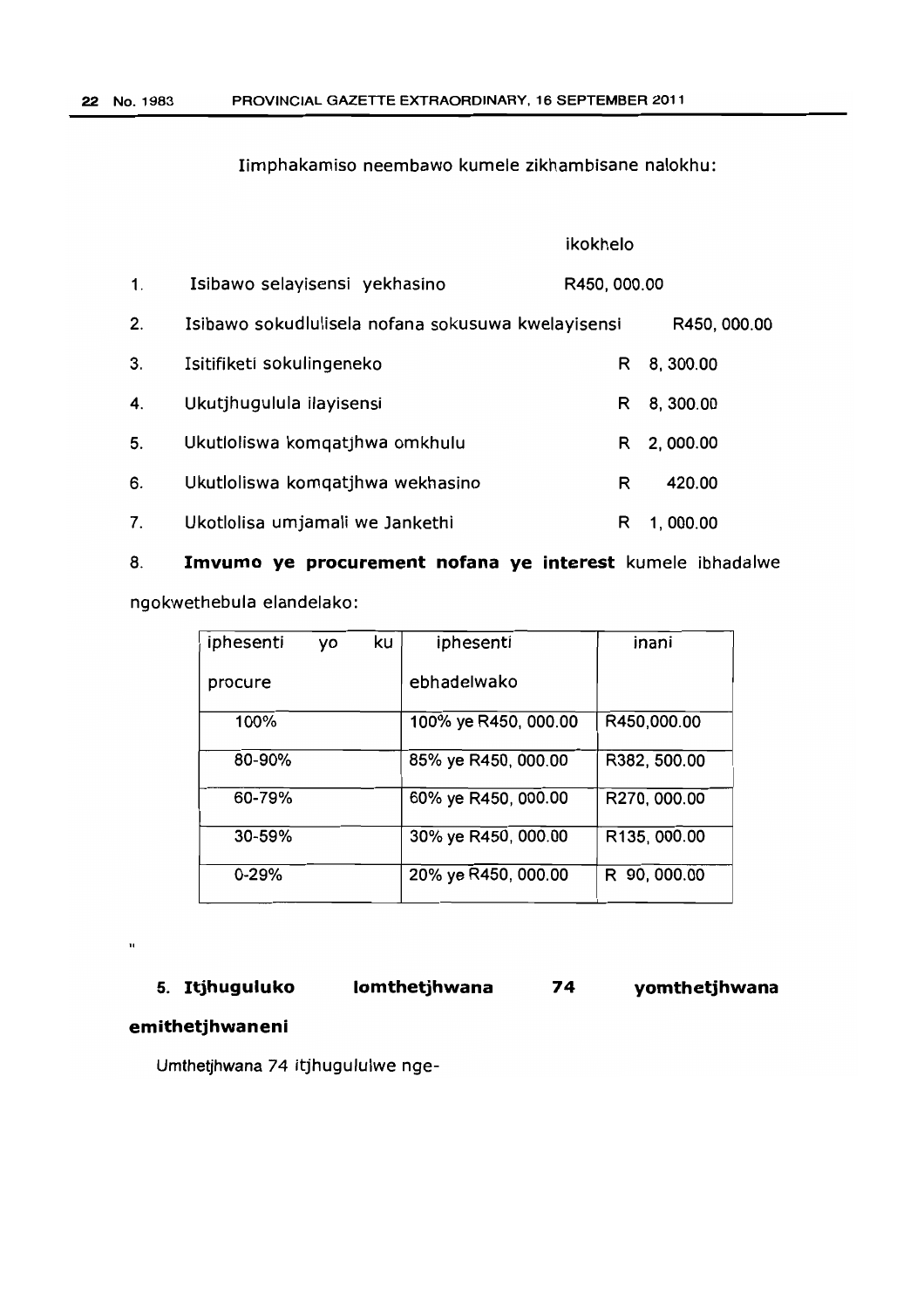(a) ukujanyiselwa komthetholawulo we-74 yomthetjhwanalawulo:

"74.1 omunye nomunye umphathi layisensi wekhasino uzakuhlawula imali yelayisensi ema R83 000.00 ne-

(a) R1, 500.00 umtjhini ngamunye wokudlula, begodu;

(b) R3, 100.00 ilayisensi ngayinye yetafula lekhasino, njalo ngonyaka nofana phakathi kokuphela konyaka mhlaka 31 March

(b) ukujanyiselwa komthetho lawulo 74.3 womthetjhwanalawulo, 74.3 nange ihlawulo ye layisensi okumele ihlawulwe ngokuya ngokomthetholawulo:

"74.3 ngokomthetholawulo (2), umnini layisensi uzakuhlawula inani lelayisensi eliseleko ngesilinganiso se 8% senani lelayisensi ngeveke nofana phakathi kweveke leyo engakhenge kubhadalwe ngayo: nangabe ihlawulo leyo ayidluli kabili inani lelayisens; okumele ibhadalwe: nangabe isikhulu soMkhandlu sanelisekile bonyana ukungakabhadalwa kwelayisensi ngesikhathi esibekiweko bekungasiyo ihloso yokubalakela isikolodo senani elibekiweko, islkhulu soMkhandlu singaba nelawulo ehlawulweni nofana esiquntweni sehlawulo okumele ibhadalwe ngokuya ngokomthetholawulo."

# 6. **Ukutjhugululwa komthetho lawulo wama 75 womthetholawulo**  75 utjhugululwa nge-

(a) ukujanyiselwa komthetjhwanalawulo wama-

(b) ukujanyiselwa komthetjhwanalawulo wama: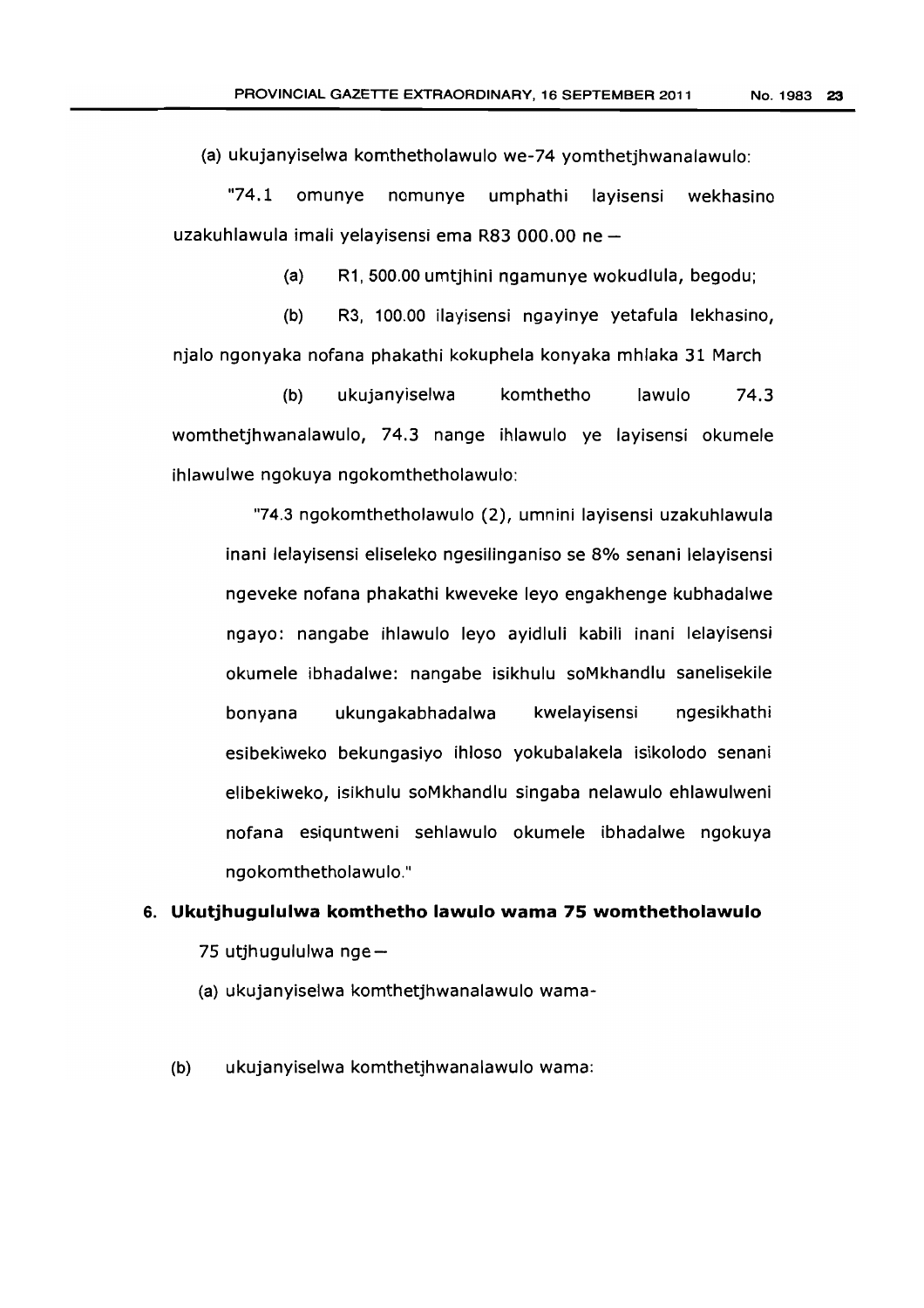"75.3 womthetjhwana olandelako: "umtjhini ngamunye,irevenyu yoke ingangenani elingenisiweko) kukhutjhwa inani (inani emithiweko) kukhutjhwa ebhadelwe ngesandla nange umlayisensi uphethe umtlolo onabileko osekela ukudoselwa, (inani patsi lelayisensi, umphatheli namkha umqatjhwa, umumuntu olawulako,olawulwako nofana ongaphasi kwelawulo lamalayisensi wananyana yipahla Nofana ongaphasi kwelawulo lamalayisensi wananyana yipahla yiphi, ngaphandle kweendlaeko zokukhamba, ukudla, amalalo, imisebenzi,ukudla neenselo) kunikelwa nofana kwabelwa uphatroni njengalokho akuwinileko. "

# **7. Ukutjhugululwa komthetholawulo wa-77 wemithetholawulo**  Umtyetholawulo 77 wemithetholawulowa kutjhugululwa :

# "77. **ihlawulo yokubhadala ilevi yokudla sele kweqe isikhathi**

Nangabe ilevi yokudla ibhadalwa ngokuya ngesigaba sa-54 somthetho ayikabhadalwa njenbemibandela yomthetholawulo wa-76, umlayisensi uzakuhlawula inani lelevi ekolodwa ngesilinganiso sama phesenti a-8 yelevi ngeveke nofana esiquntweni seveke ekungakabhadalwa ngayo: nangabe ihlawulo leyo ayegi inani lelevi kabili nasele ibhadalwa: nangabe isikhulu soMkhandlu sanelisekile bonyana ukungakahlawulwa kwelevi ngesikhathi esibekiweko bekungasikho ukubalakela namkha ukutjhidisa liability yemali ebekiweko, isikhulu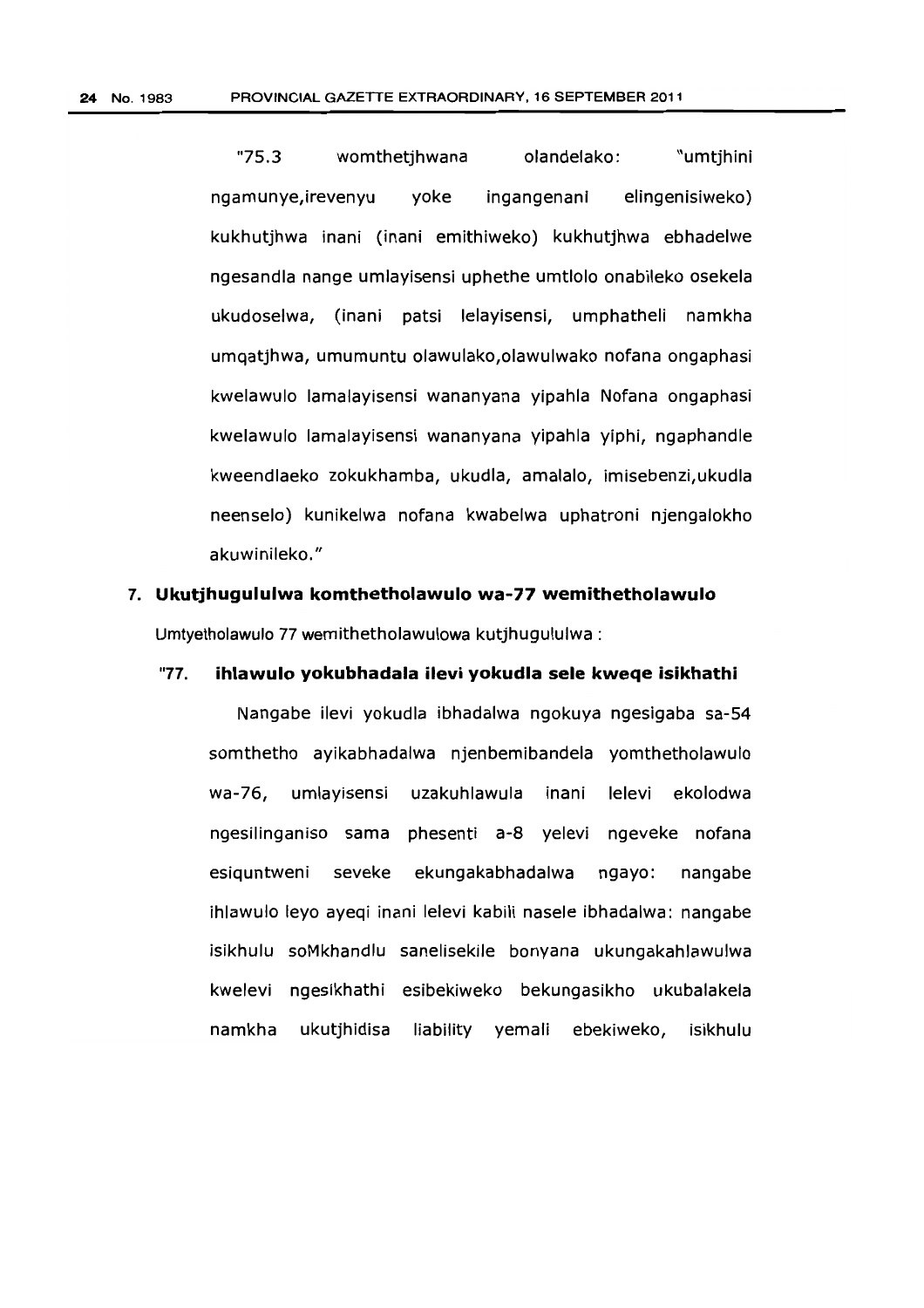somkhandlu singaba nelawulo loke nofana kancani ngokuya komthetholawulo".

# 8. **itjhugululo lomthetholawulo 130 wemithetholawulo**

Umthetholawulo olandelako ujanyiselwe umthetholawulo we-130 wemithetholawulo::

# **"130. Imali yesibawo**

Iimbawo kumele zikhambe nemali elandelako:

|                                        | Imali       |
|----------------------------------------|-------------|
| 1. iBhingo licence /ukudlulisela imali | R76 800     |
| 2. Itjhugululo lelayisensi             | R 4, 000.00 |
| 3. Ukutloliswa komqatjhwa omkhulu      | R 1, 700.00 |
| 4. Ukutloliswa komqatjhwa weBingo      | 420.00<br>R |

5. Iimvumo yokuthola iinsetjenziswa elayisensini kumele ibhadalwe ngokuya ngethebula engenzasi Ie:

| Iphesenti | Iphesenti           | Inani       |
|-----------|---------------------|-------------|
| ebekiweko | ebhadelwako         |             |
| 100%      | 100% ye R76, 800.00 | R76, 800.00 |
| 80-90%    | 85% ye R76, 800.00  | R65, 280.00 |
| 60-79%    | 60% ye R76, 800.00  | R46, 080.00 |
| 30-59%    | 30% ye R76, 800.00  | R23, 040.00 |
| $0 - 29%$ | 20% ye R76, 800.00  | R15, 360.00 |

"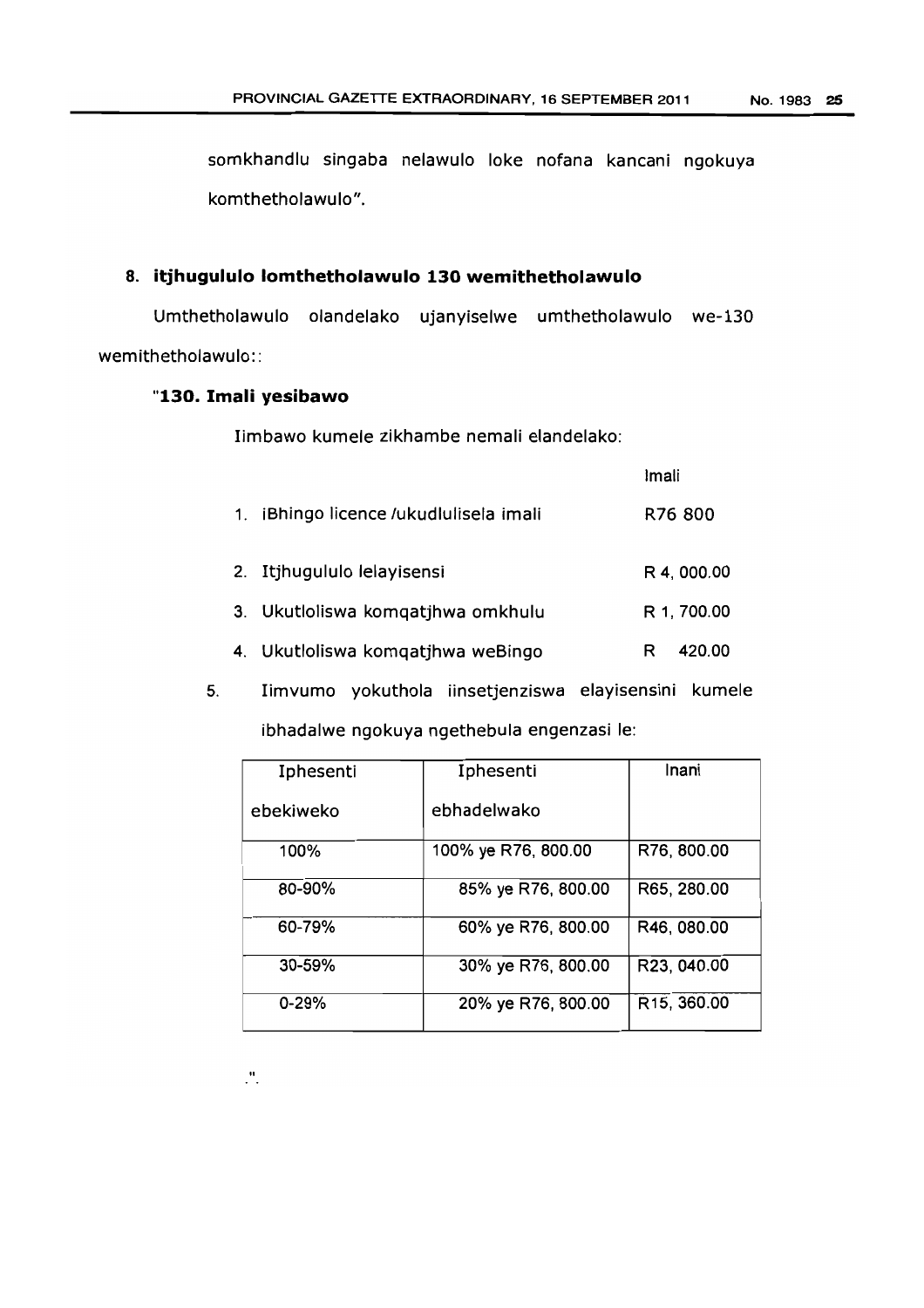9. Itihugululo lomthetholawulo we 132 womthetholawulo

Umthetholawulo we 132 womthetjhwanalawulo olandelako-

(a) Umthetholawulo we 132 womthetjhwanalawulo olandelako:

"132.1 omunye nomunye onelayisensi yebingo uzokubhadala imali yelayisensi ye R125 isihlalo ngasinye ngonyaka nofana phakathi kokuphela konyaka mhlaka 31 kuNtaka."; begodu

(b) ukujanyiselelwa komthetjhwana lawulo we 132.3 womthetjhwanalawulo olandelako:

"132.3 nange imali yelayisensi okumele ibhadalwe ngokuya ngokomthetjhwanalawulo: (1) ingakabhadelwa ngokuya ngokomthetjhwanalawulo. (2)umlayisensi uzakuhlawula imali yelayisensi ekolodwako ngesilinganiso samaphesenti a-8 welayisensi ngeveke nofana esiqunteini seveke yokubhadalwa kwelayisensi. Nangabe ihlawulo leyo ayikeqi kabili inani lelevi yokubhadelwa kwayo. Nangabe godu usoMkhandlu wanelisekile bonyana ukungabhadalwa kwehlawulo ngesikhathi esifaneleko bekungasikho begodu kungasiyo ihloso yokubalekela nofana ukuhlehlisa ukubhadala isikolodo esibekiweko, uSomkhandu angaba nelewulo elizeleko nofana abenesandla ekubhadelweni kwehlawulo ngokuya ngokomthetholawulo".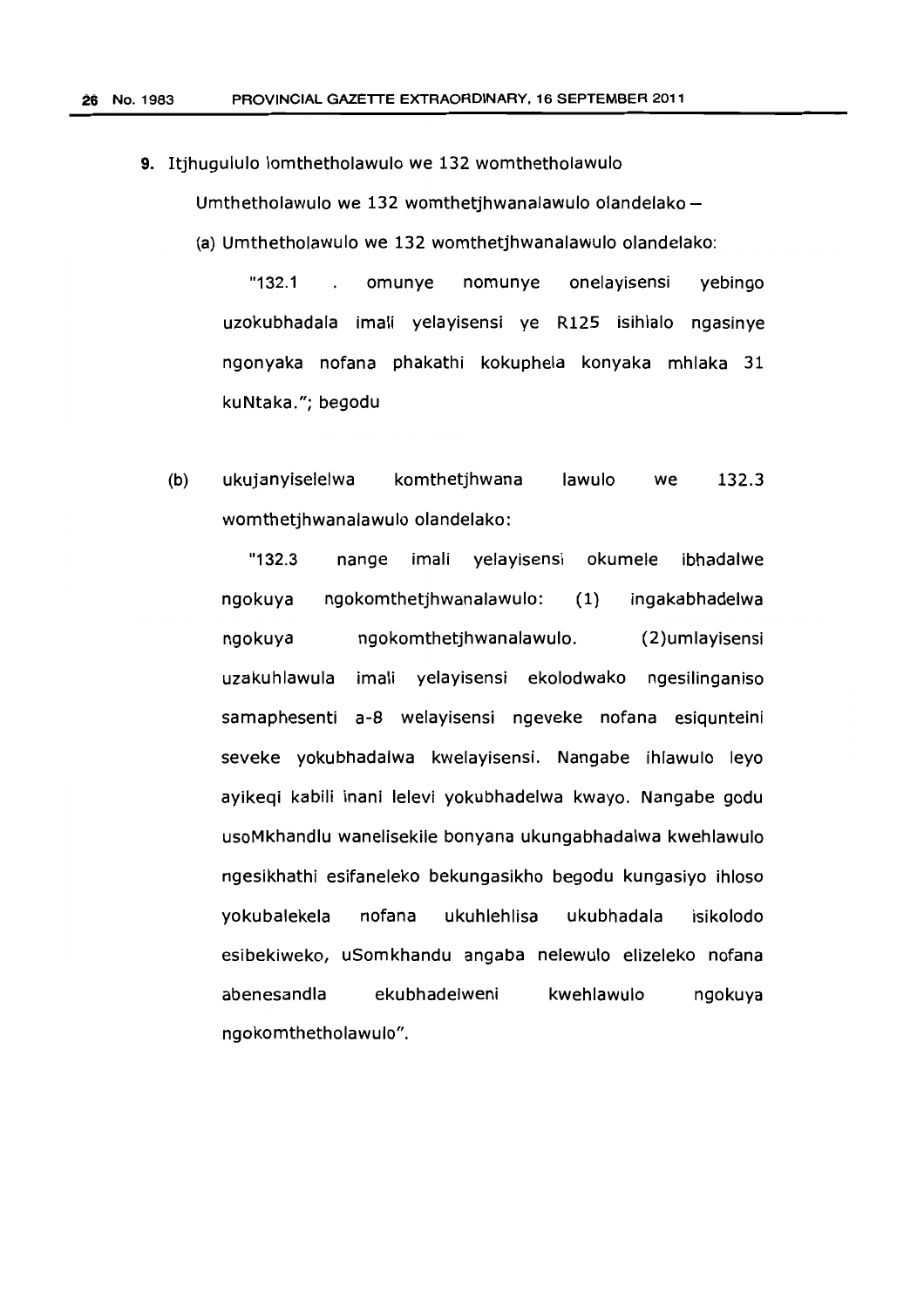### 10. Itjhuguluko lomthetholawulo we-133 lemithetholawulo

Umthetho we 133 uyatjhugululwa ngokujanyiselwa mthetjhwanalawulo we 133.1 womthetjhwanalawulo elandelako: Ilevi yokudlala ebhadaleka ngokwesigaba 54 somthetho, izakubhadalwa ngesilinganiso samaphesenti a-8 werivenyu yebungo yomlayisensi."

# 11. **Itjhuguluko lomthetholawulo we-135 wemithetholawulo**

Umthetholawulo olandelako ujanyiselelwa ukuba mthetholawulo we 135 wemithetholawulo:

# "135. **ihfawulo yokubhadalwa emva kwesikhathi kwelevi yokudlala**

"Nangabe ilevi ibhadeleka ngokesigaba sa-54 somthetho ayikabhadelwa ngokuqaleleka komthetholawulo we-134, umlayisensi uzakuhlawula inani eliseleko lelevi ngesilinganiso samaphesenti a-8 ngeveke nofana eveleni yokubhadelwa kwayo: nangabe leyo hlawulo ayegi kabili inani lelevi okimele ibhadelwe: nangabe godu uSomkhandlu wanelisekile bonyana ukungabhadalwa kwelayisensi yelevi ngesikhathi esibekiweko bekungasikho kwehloso nofana ukubalekela isikolodo, uSomkhandlu angaba nelawulo loke nofana abe nesandla ngokomtheyholawulo."

# **12.ltjhuguluko lomthetholawulo we-166 wemithetholawulo**

Umthetholawulo olandelako ujanyiselwa ukuba mthetholawulo we 166 wemithetholawulo:

# "166. **Imitjhini yokudla kumele itloliswe**

(1) umlayisensi akukameli agodle namkha alonde nanyana ngimuphi umtjhini wokugembula nofana ipahla engakanikelwa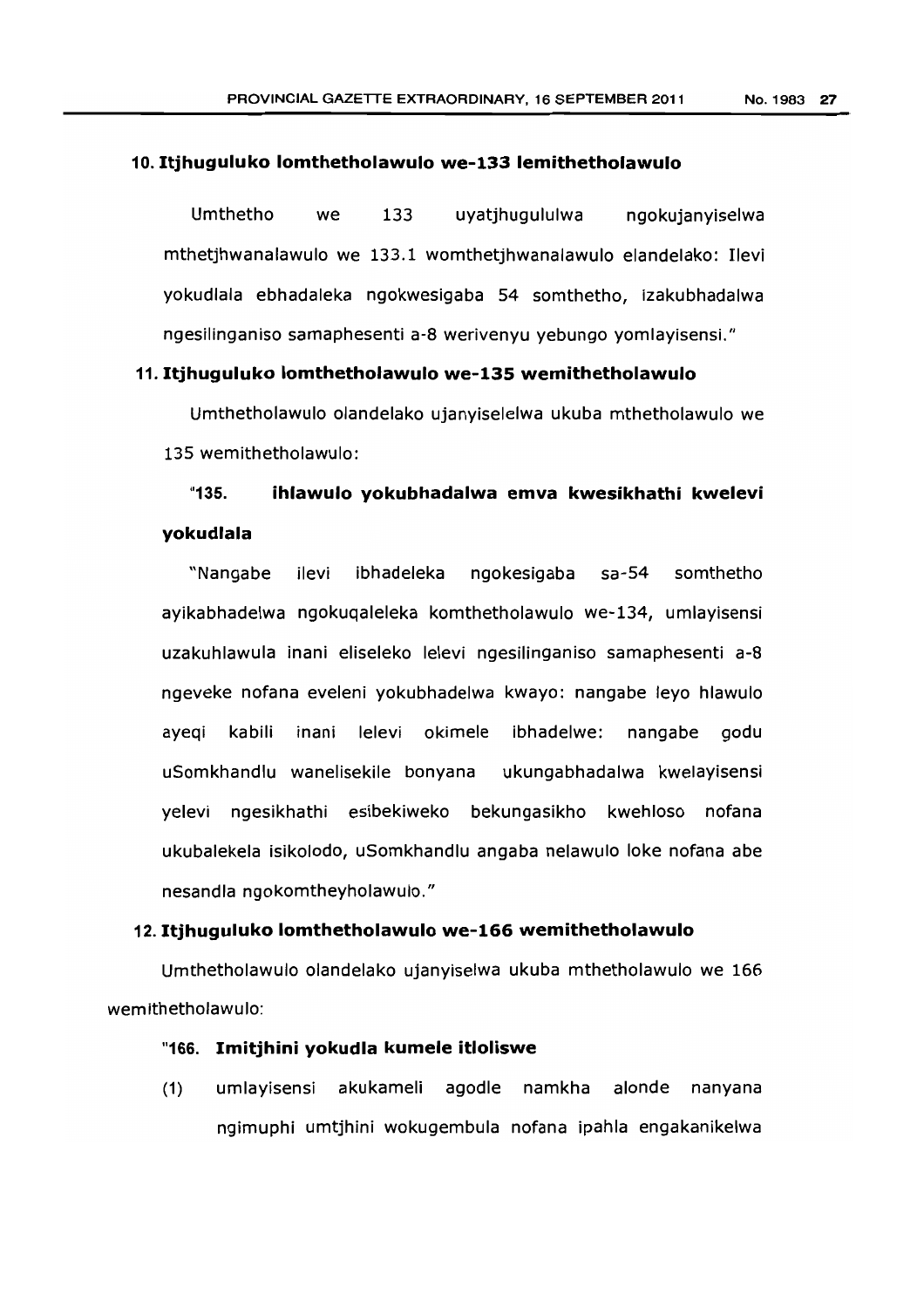yiBhodo ngokwesibawo, engakavunyelwa egodu itloliswe yiBhodo ngeqadi.

- (2) Imvumo enikelwe yibhodo ngokomthetjhwanalawulo (1) inesiqinisekiso seminyaka e-7 ukusukela ngelanga lokuthola imvumo eBhodini: nangabe imvumo leyo inikelwe ngaphambi kwe 1 kuTjhirhweni 2010, inesiqinisekiso seninyaka e-7 kusukela mhlana- 1 kuTjhirhweni.
- (3) IBhodo ingasilula isikhathi seminyaka e-7 ngokomthetjwanalawulo (2), iBhodo nasele inombono wokuthi iselulo lesi sifanelekile na.
- (4) Umlayisensi angakhona ukufaka isibawo sokusulwa komunye nomunye umtjhini kesinye nesinye isikhathi ngaphambi kobana kuphele isikhathi seminyaka e-7 etjhiwo mthethjwanalawulo (2), ngendlela ehlelwe yibhodo.

# 13. **Itjhuguluko lomthetholawulo le-169 lemithetholawulo**

Umthetholawulo olandelako ujanyiselwa ukuba mthetholawulo we- 169 wemi thetholawulo:

# "169. **Imali yeembawo**

Iimbawo kumele zikhambe neemali ezilandelako ezingbuyiselwa emuva:

Ihlobo lemali yesibawo

Imali

- 1. I1ayisensi yoku- ophereyitha umtjhini wokudlala R75, 300.00
- 2. Ukudlulisela ilayisensi R75, 300.00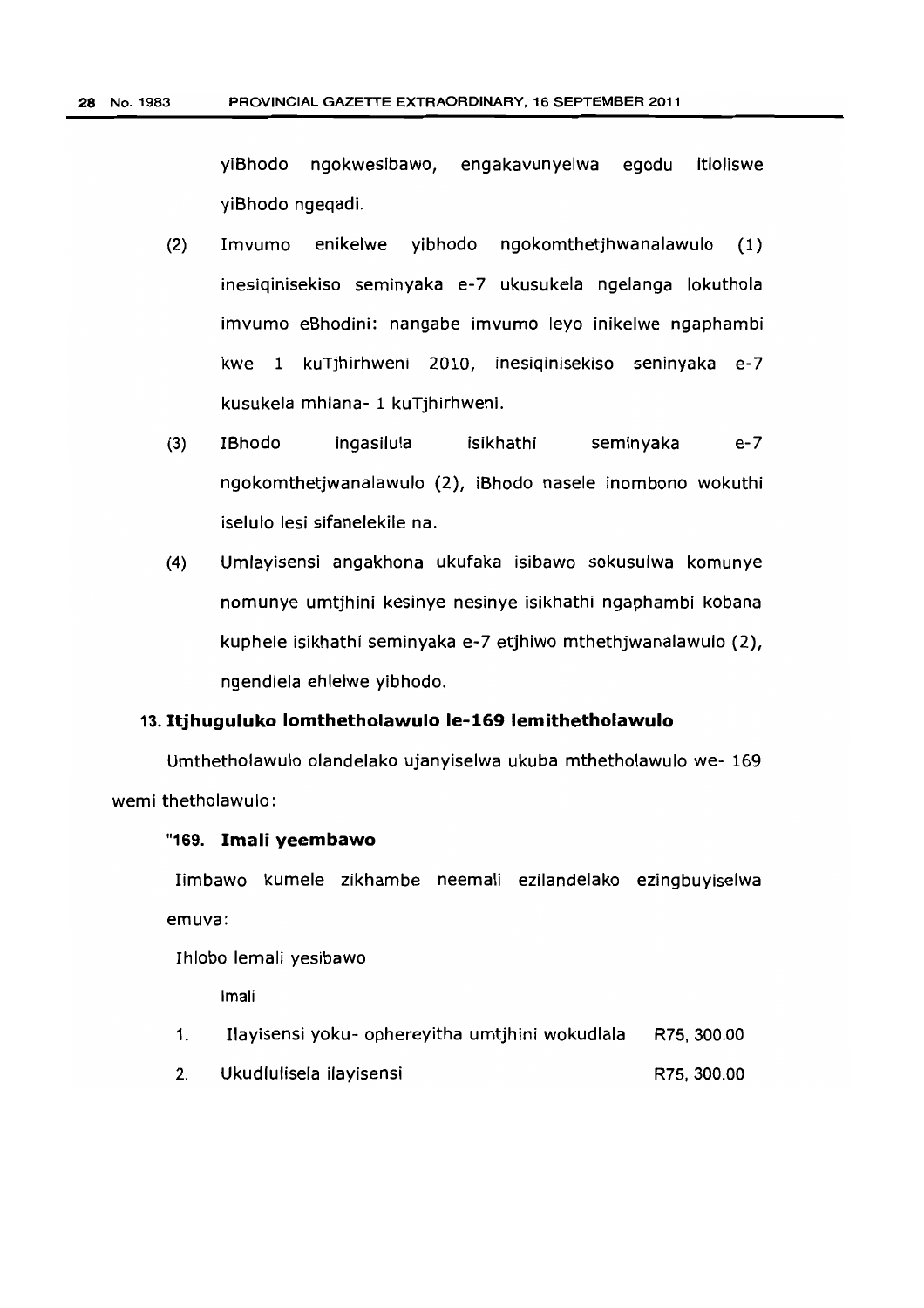| Itjhuguluko leleyisensi           | R 4, 200.00 |
|-----------------------------------|-------------|
| ukutloliswa komgatihwa omkhulu    | R 2, 000.00 |
| ukotloliswa komqatjhi wokudlalisa | 420.00<br>R |

6. Imvumo yekambiso yepahla ngokwelayisensi kumele ibhadalwe ngendlela tethebula elandelako:

| iphesenti ebekiweko | Iphesenti           | inani                    |
|---------------------|---------------------|--------------------------|
|                     | ebhadelwako         |                          |
| 100%                | 100% ye R75, 300.00 | R75, 300.00              |
| 80-90%              | 85% ye R75, 300.00  | R64, 005.00              |
| 60-79%              | 60% ye R75, 300.00  | R45, 180.00              |
| 30-59%              | 30% ye R75, 300.00  | R22, 590.00              |
| $0 - 29%$           | 20% ye R75, 300.00  | R <sub>15</sub> , 060.00 |

"

3.

4.

5.

# 14. **Itjhuguluko lomthetholawulo we-171 wemithetholawulo**

umthetholawulo we-171 utjhugululwa nge-

(a) Ukujamiselelwa komthetnhwanalawulo we-171.1 womthetholawulo olandelako: "171. woke woke ophethe ilayisensi wokulawula umtjhini wokudlala uzokubhadala imali ye layisensi e R46 000 ne RSOO umtjhini ngamunye ovunyelwe ngokwelayisensi njalo ngonyaka nofana esiquntweni sokuphela konyaka mhlaka 31 kuNtaka.:,

(b) ukujanyiselwa komthetho lawulo 171.3 womthetjhwanalawulo,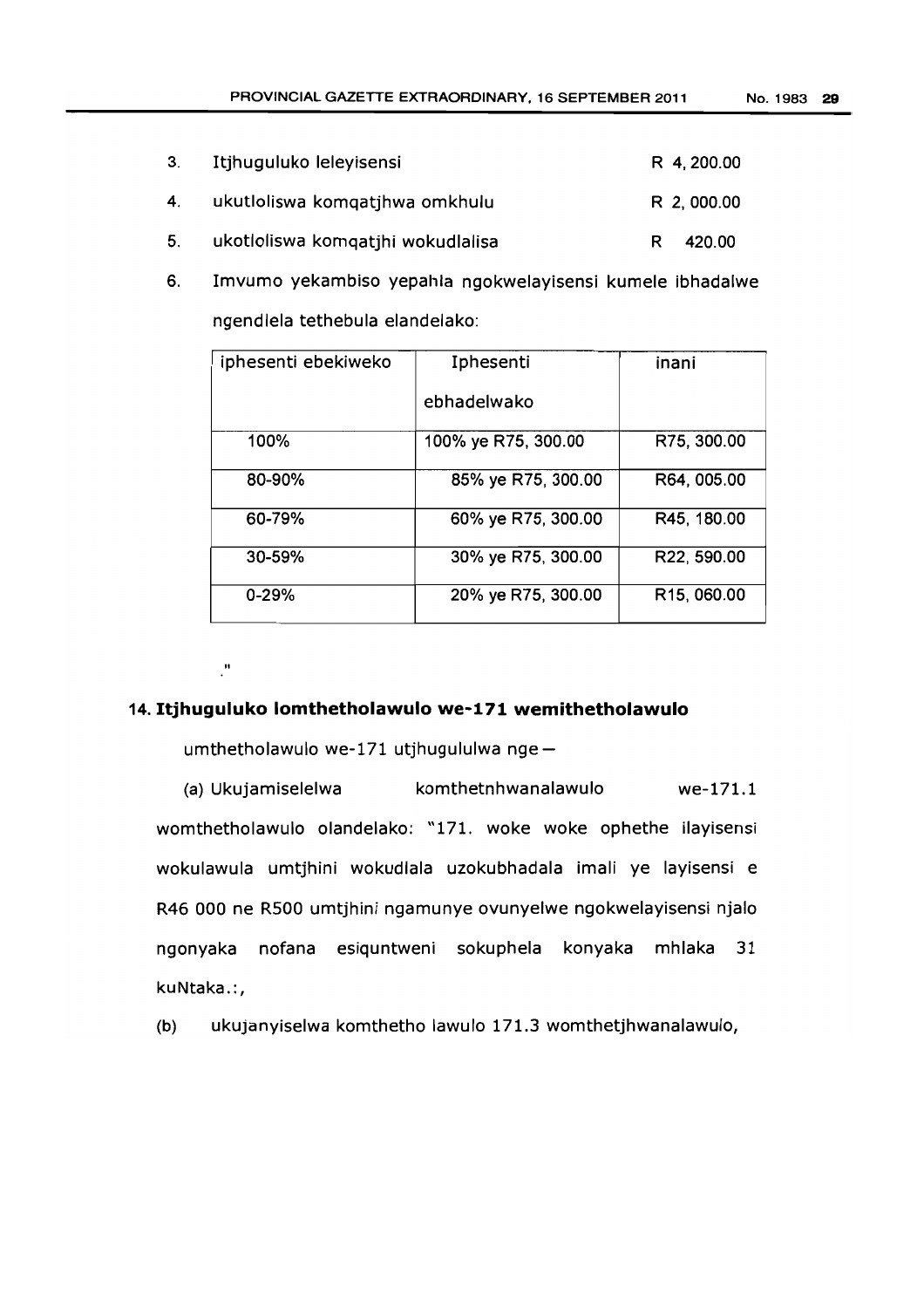"171.3 ngokomthetholawulo (2), umnini layisensi uzakuhlawula inani lelayisensi eliseleko ngesilinganiso se 8% senani lelayisensi ngeveke nofana phakathi kweveke leyo engakhenge kubhadalwe ngayo: nangabe ihlawulo leyo ayidluli kabili inani lelayisensi okumele ibhadalwe: nangabe isikhulu soMkhandlu sanelisekile bonyana ukungakabhadalwa kwelayisensi ngesikhathi esibekiweko bekungasiyo ihloso yokubalakela isikolodo senani elibekiweko, isikhulu soMkhandlu singaba nelawulo ehlawulweni nofana esiquntweni sehlawulo okumele ibhadalwe ngokuya ngokomthetholawulo."

# 15. **Ukutjhugululwa komthetholawulo we-172 wemithetholawulo**

Umthetholawulo olandelako ujamiselwe umthetholawulo we 172 wemithetholawulo:

# "172. **Ilevi yokudlala**

Ilevi izakubhadalwa ngesilinganiso samapjesenti a-8 yerevenyu yelayisendi yokudlala".

### 16. **Ukutjhugululwa komthetho we-174 wemitholawulo**

Umthetholawulo olandelako ujamiselwe umthetholawulo we 174 wemithetholawulo:

"174. **kunehlawulo nange** ilevi **yokudlala ibhadalwe ngemva kwesikhathi** 

Nange ilevi ingakabhadala ngokweendingo zomthetholawulo we-173, umlayisensi uzakubhadala ihlawulo yemali ekolodwako ngesilinganiso samaphesenti a-8 ngeveke nofana emkhawulweni weveke. Nange leyo hlawulo ayikeqi kabili inani lelevi leyo ebekumele ibhadalwe: nange uSomkhandlu wenelisekile bonyana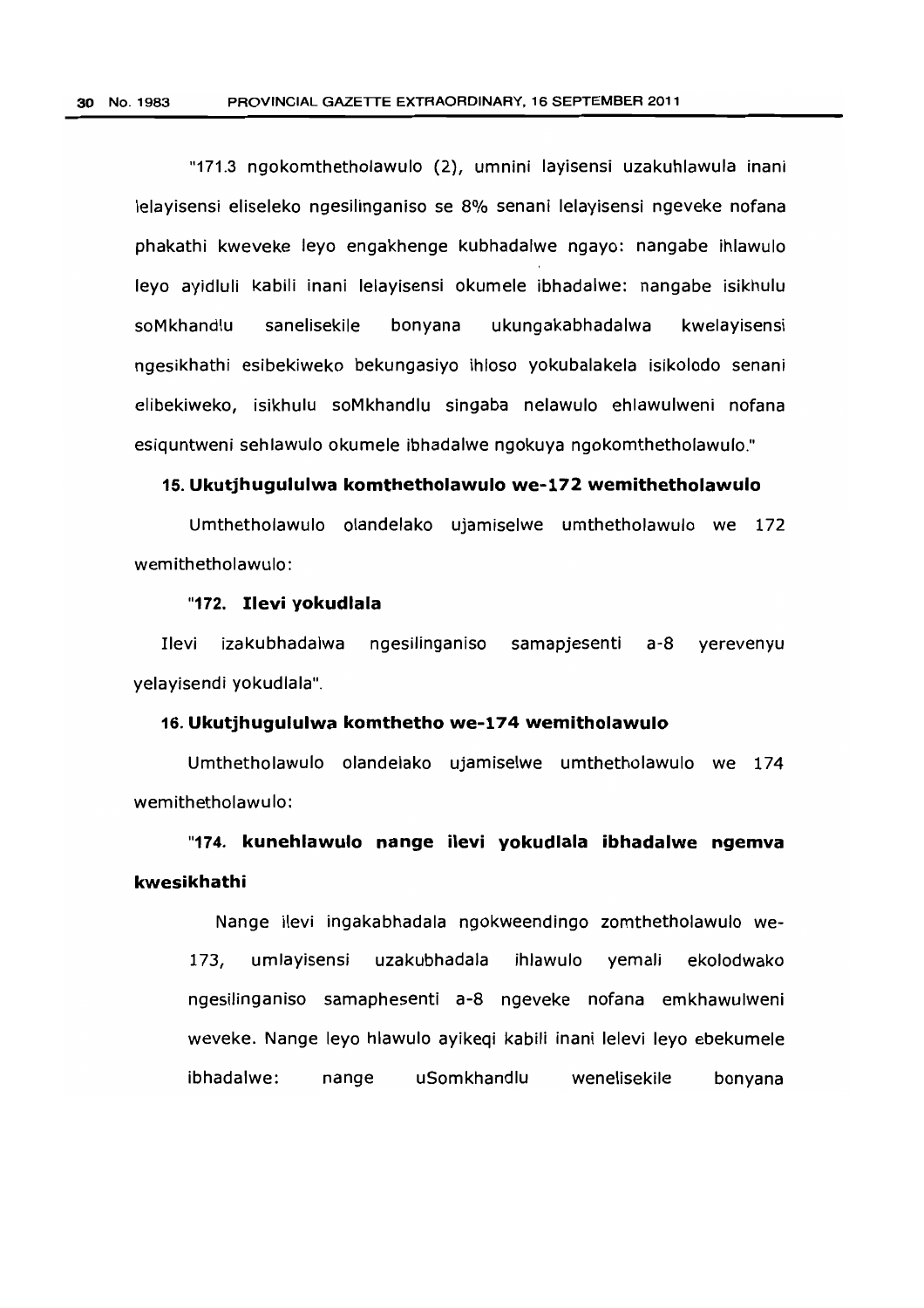ukungakabhadelwa ngesikhathi kwelayisensi bekungakenziwa ngehloso yokubalakela ikubhadala isikolodo, uSomkhandlu unelawulo loke ekubhadelekeni kwehlawulo le ngokomthetholawulo".

# 17. Ukutjhugululwa komthetholawulo we-197 wemithetholawulo

Umthetholawulo olandelako ujanyiselwe umthetholawulo we=197 wemithetholawulo.

# "197. Iimali zokutlolisa

Iimali zokutlolisa. Iimbawo kumele zikhambe neembawo ezilandelako ezingabuyiswa:

|              | linhlobo Zokutlolisa                                             | limali                   | Iimali                                               |
|--------------|------------------------------------------------------------------|--------------------------|------------------------------------------------------|
| -1.          | (5 yemitjhini namkha ngaphasi)<br>Ilayisensi yomtihini wokudlala | R8, 300.00               | (ukudlula imitjhini eyi 5)<br>R <sub>10</sub> 500.00 |
| 2.           | Ukudliliselwa kwelayisensi                                       | R6,000.00                | R <sub>8</sub> 250.00                                |
| 3.           | Ukutihugululwa kwelayisensi                                      | R <sub>1</sub> , 250.00  | R4 000.00                                            |
| $\mathbf{4}$ | Ukutjhidiswa kwebubulo lisiwe kenye indawo                       | R1, 250.00               | R4 000.00                                            |
| 5.           | Imvumo yelayisensi yepahla                                       | R <sub>1</sub> , 700.00. | R3 500.00".                                          |

### 18. **ukutjhugululwa komthetholawula we - 198wemithetholawulo**

utjhugululwe ukujamisela umthetjhwanalawulo we 198.1 womthetjhwanalawulo olandelako:

"198.1 omunye nomunye umphathi layisensi yomtjhini wokudlala uzokubhadala imali yelayisensi e R3,750.00 uma ku sebenjeswa emtjhini ye phandsi ku e mihlanu(<5), R5250.00 uma imtjhini yoku dlula Ie yimhlanu (>5)ne R 500.00 yomtjhini ngamunye otlolisweko ngonyaka nofanaesigunkweni sokuphela konyaka mhlana 31 kuNtaka ".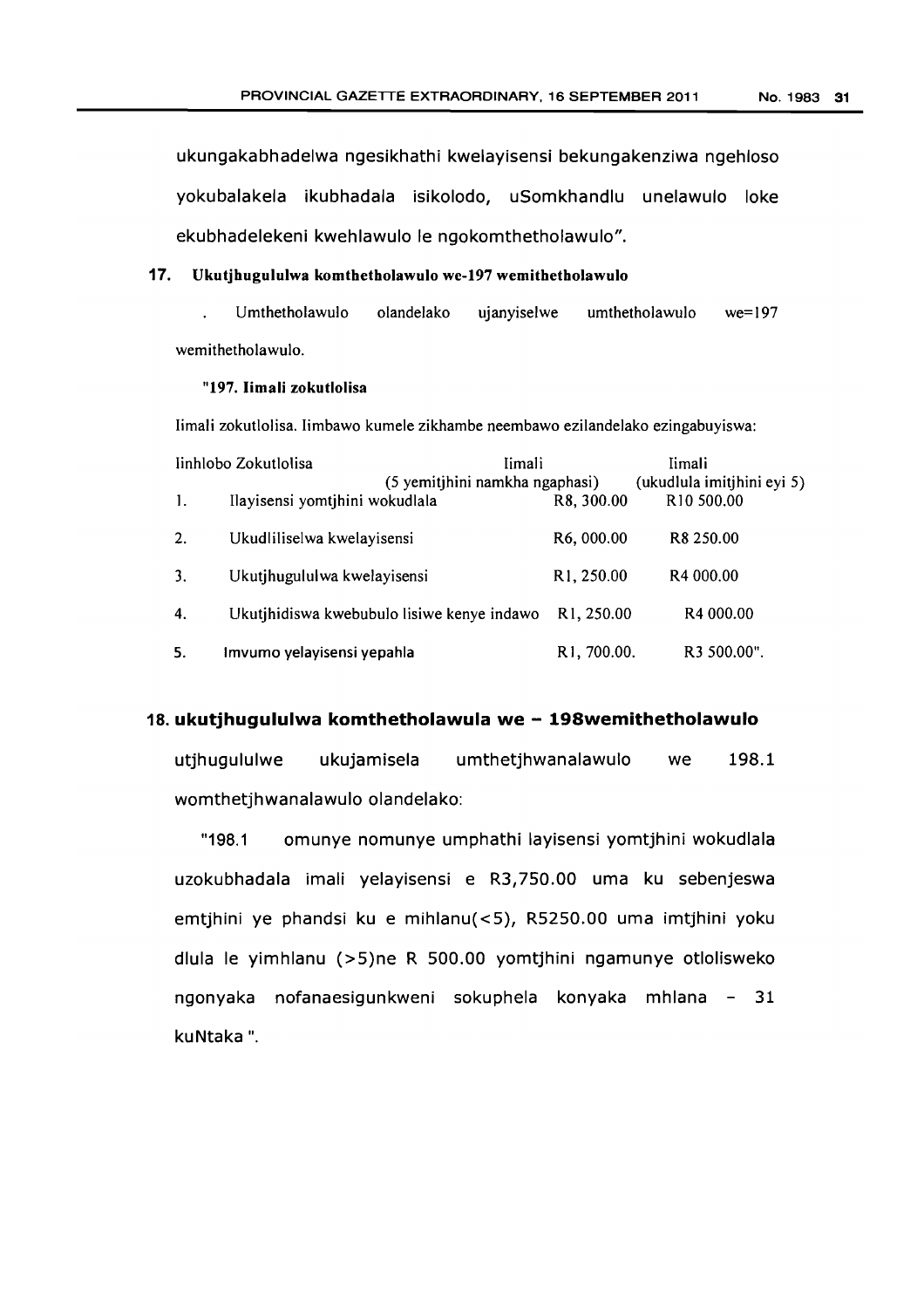### 19. uKutjhugululwa komthetholawulo we -199 umthetholawulo

olandelako ujamisela umthetholawulo we -199 wemithetholawulo:

# "199 Amalevi wokugembula

ilevi yokugembula ebhadeleka ngekwesigaba sa - 54 somthetho kumele ibhadalwe ngesilinganiso samaphesenti a-8 welayisensi yevevenyu yeke yokudlala."

# 20. Ukutjhugululwa komthetholawulo we 201 wemithetholawulo

olandelako ujamisela umthetholawulo we -201 wemithetholawulo:

# "201. Ihlawulo yokubhadala emva kwesikhathi selevi yokudlala

nangabe ilevi yokudlala avikabhadalwa ngokuya ngokwendlela yomthetholawowulo wa-200, umlayisensi uzakuhlawula imali yelevi ekolodwako ngesilinganiso samaphesenti a- 8 yelevi ngeveke namkha esiquntwini seveke levo ilevi okungakabhadalwa ngayo: Nangabe leyohlawulo ayikeqikababili imali yelevi leyo okumele ibhadelwe: nangabe isikhulu semkhandlu senelisekile bonyana ukungakabhadalwa kwelayisensi ngesikhathibekungasiyo ihloso yangabomu nofana yokubalekela isikolodo isiphatho esingaba ndawulo elizeleko nofana sibe nesandla ekuhlawuliseni ngokuya ngokomthetho lawulo lo."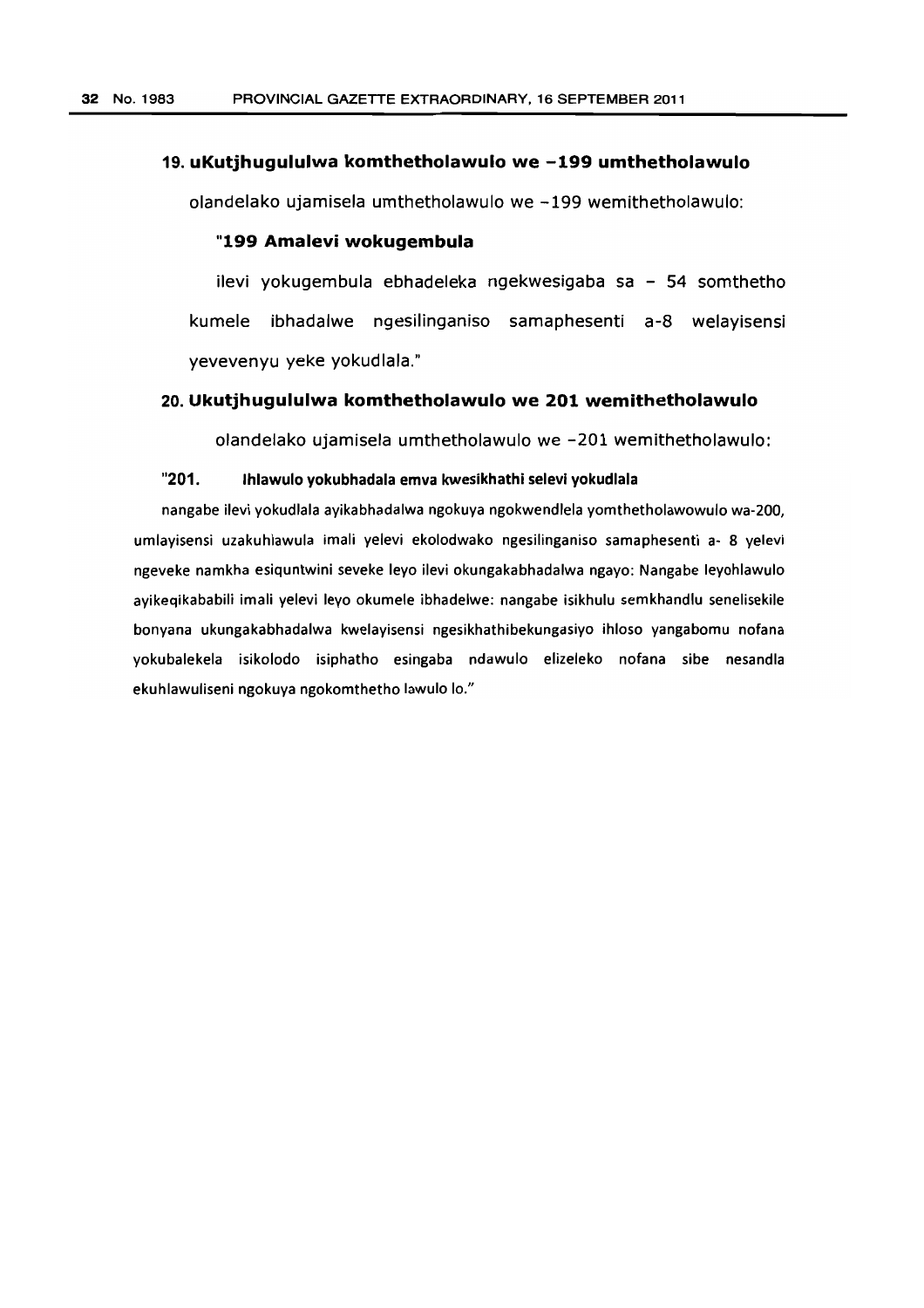## NOTICE 277 OF 2011

# LIMPOPO PROVINCIAL ADMINISTRATION

# KGORO YA TŠWELETŠOPELE YA EKONOMI, TIKOLOGO LE BOETI

MOLAO WA MERALOKO PRONSENG YA LIMPOPO, 1996 (MOLAO WA .4 WA 1996)

### MELAWANA YA KHASINO LE MERALOKO KA LIMPOPO, 2011

Maloko a Executive Khansel a, go ya ka karolo 88 ya Molao wa Meraloko Profense ya Limpopo wa 1996 (Molao wa NO.4: 1996), woo 0 fetosago Melawana ya Khasino Ie Meralokwana ya Profense ya Bokone woo 0 gatišitšwego go Gazette ya Mmušo 292 Tsebišo ya 28 ya 26 September 1997, go ya le ka Schedule.

### **SCHEDULE**

### 1. Definitions and Interpretation

Go ya ka melawana "Melawana " e ra melawana yeo e gatišitšwego go Gazette ya Mmušo 292 Tsebišo ya 28 ya 26 September 1997, go ya ka phetosetso ya Kgatisobaka ya Mmuso: 167 ya 30 September 2002.

# 2. Go phumolwa ga molawana 11 melawaneng

Molawana 11 o phumotšwe.

### 3. Go phumolwa ga molawana 13 melawaneng

Molawana 13 o phumotšwe.

### 4. Phetošetšo ya molawana 72 melawaneng

Molawana wo o latelago o fetošeditšwe go molawana 72 melawaneng:

# "72. Kgopelo le ditefelo tša dikgopelo

Dikgopelo di swanetšwe go latelelwa ke: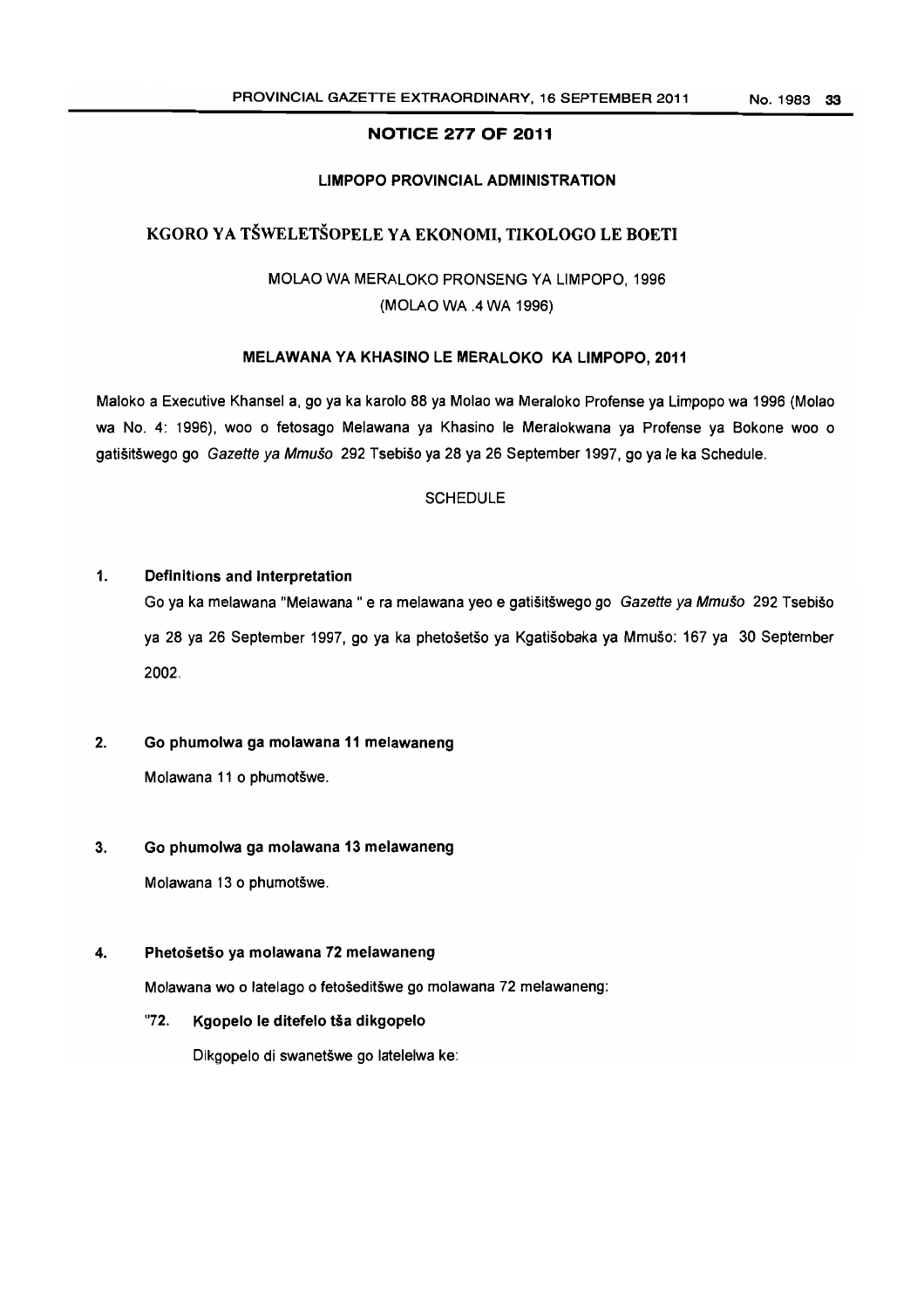|    |                                                                   | Tefelo |             |  |
|----|-------------------------------------------------------------------|--------|-------------|--|
| 1. | Kgopelo ya laesense ya khasino                                    |        | R450 000.00 |  |
| 2. | Kgopelo ya go fetišetšwa goba go phumolwa ga laesense R450 000.00 |        |             |  |
| 3. | Setifikeiti sa tshwanelo                                          | R      | 8 300.00    |  |
| 4. | Phetošetšo ts laesense                                            | R      | 8 300.00    |  |
| 5. | Boingwadiši bja Bašomedi                                          | R      | 2 000.00    |  |
| 6. | Boingwadiši ba bašomedi ba Khasino                                | R      | 420.00      |  |
| 7. | Boingwadiši ba Baemedi ba Junket                                  | R      | 1 000.00    |  |

 $8<sub>1</sub>$ Ditefelo tša go ya ka kgahlego ya woo a ingwadišetšago laesense di ya go ya Tafolana yeo e latelago:

| persente yeo e kgethilwego | persente yeo e lefiwago | Kelo           |
|----------------------------|-------------------------|----------------|
| 100%                       | 100% of R450 000        | R450 000.00    |
| 80-90%                     | 85% of R450 000         | R382 500.00    |
| 60-79%                     | 60% of R450 000         | R270 000.00    |
| 30-59%                     | 30% of R450 000         | R135 000.00    |
| $0 - 29%$                  | 20% of R450 000         | 90 000.00<br>R |

╦

# 5. Phetosetio ya molawana **74** melawaneng

Molawana o fetošeditšwe ka $-$ 

- (a) legatong la sekamolawana 74.1 ke:
	- "74.1 moswara laesense ya khasino o swanetše go lefa tefelo ya boleng bja R83 000.00 le  $-$ 
		- (a) R1 500.00 go meshene ya meraloko; Ie
		- (b) R3 100.00 go laesense ya ditafolana tša khasino, ngwaga o mongwe Ie o mongwe goba sehla sa ngwaga go fihla mafelelong a 31 March."; Ie
- (b) legatong la sekamolawana 74.3 ke:

"74.3 ge tefelo ya laeesense e se ya lefelwa go ya sekamolawana (1) go ya ka sekamolawana (2) laesense e tla lefelwa le kelo yeo e beilwego gomme e okeditšwe ka persente tše 8 tša kelo yeo e beilwego go ya ka beke goba setsopolwa sa beke seo ka sona tefo e sa diriwago: Se se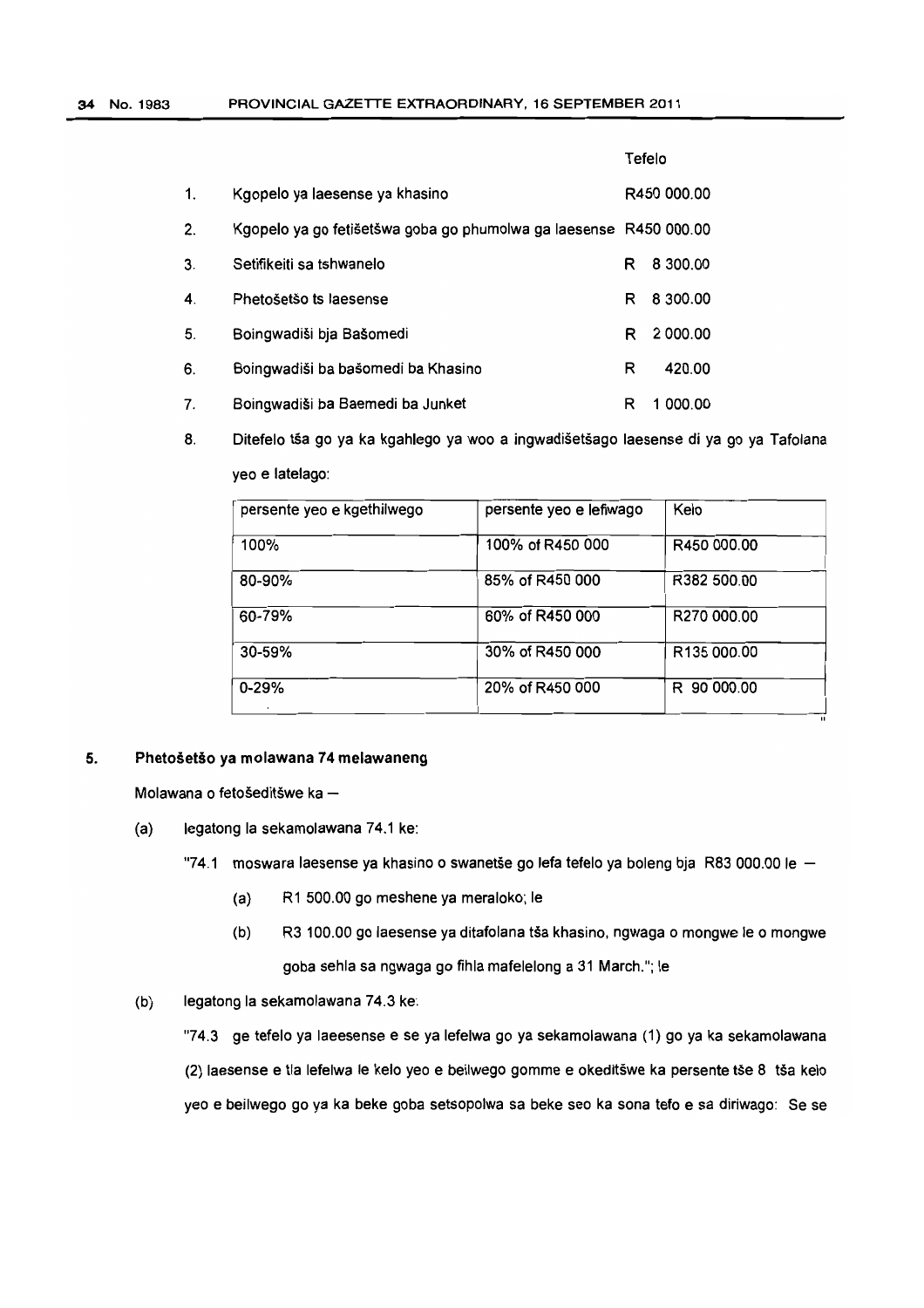diragala ge kelo ya laesense e sa fetiše ka go bedi tefo ya laesense: Ge Molekgotlaphethiše a kgotsotala gore teto ya laesense goba setseka sa yona, ga se letelwe, go ya ka nako yeo e beilwego, gona Molekgotlaphethise a ka busetsa teto morago goba go e phumola ka moka go ya ka molawana wo.

#### 6. Phetošetšo ya molawana 75 melawaneng

Molawana 75 o fetoletšwe go -

- (a) legatong la sekamolawana 75.1 ke:
	- "75.1 Setsekana sa tefo *va* meraloko go *va* Karolwana 54 ya Molao wo e lefelwa go *va* ka persente tše 8 tša ditseno tša laesenseshall "; le
- (b) legatong la sekamolawana 75.3 ke:

"Go metshene *va* go go raloka, ditseno tsa meraloko di lekanyetswa go ya ka kela yeo e theilwego metsheneng gomme moswara laesense 0 swanetse go tsweletsa dingwalwa ka moka tša go šupetša ditefelo tšeo di gogilwedo tšeo di tšeiwago go le ditefo tša go thopiwa.

#### 7. Phetošetšo ya molawana 77 melawaneng

Tša go latela di legatong la molawana 77:

#### "77. Kotlo ya tefelo ka morago ga nako

Go ya ka Karolo 54 ya Molao wo,ge teto e se ka molawana 76, laesense e tlilo goba Ie kotlo yeo e theilwego ka persente tse 8 beke engwe Ie engwe go fihla ge tefo e telela:: Se se diragala ge kelo ya laesense e sa fetise ka go bedi tefo ya laesense: Ge Molekgotlaphethise a kgotsofala gore teto ya laesense goba setseka sa yana, ga se letelwe, go ya ka nako yeo e beilwego, gona Molekgotlaphethise a ka busetsa teto morago goba go e phumola ka moka go ya ka molawana wo.

#### 8. Phetošetšo ya molawana 130 melawaneng

Tša go latela di legatong la molawana 130: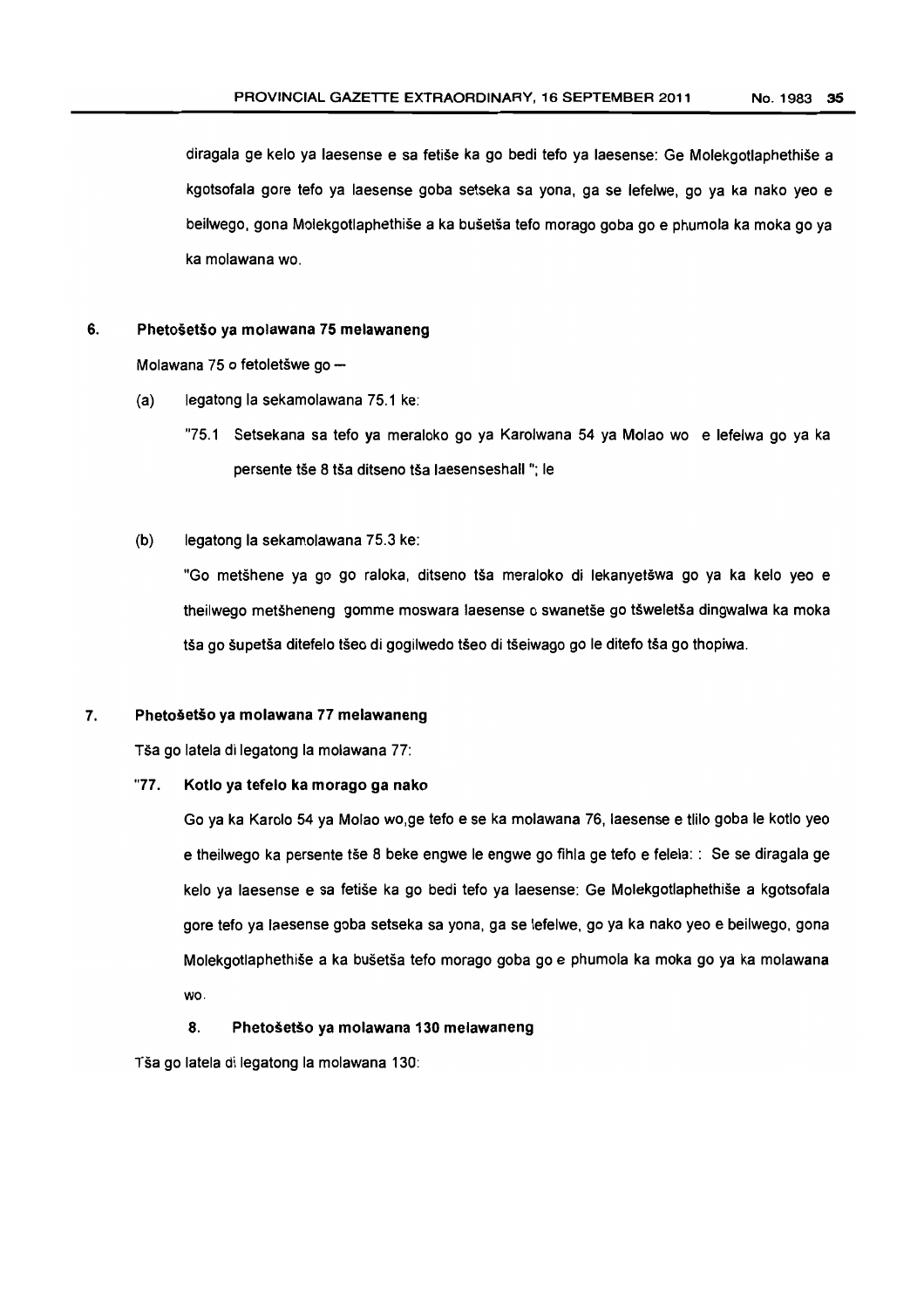### "130. Ditefo tšeo di beilwego

Dikgopelo di tla tlišiwa le ditefelo tše, tšeo di sa bowego:

| Mohuta wa kgopelo |                                         | Tefo        |
|-------------------|-----------------------------------------|-------------|
| 1.                | Bingo Laesense / Phetišetšo ya laesense | R76 800.00  |
| 2.                | Phetošetšo ya laesense                  | R 4 000.00  |
| 3.                | Boingwadiši bja Bašomedi                | R 1700.00   |
| 4.                | Bingo Boingwadiši bja Bašomedi          | 420.00<br>R |

5. Ditefelo tsa go ya ka kgahlego ya woo a ingwadisetsago laesense di ya go ya Tafolana yeo e latelago:

| Persente yeo e kgethilwego | Persente yeo e lefelwago | Kelo                   |
|----------------------------|--------------------------|------------------------|
| 100%                       | 100% of R76 800          | R76 800.00             |
| 80-90%                     | 85% of R76 800           | R65 280.00             |
| 60-79%                     | 60% of R76 800           | R46 080.00             |
| 30-59%                     | 30% of R76 800           | R23 040.00             |
| $0 - 29%$                  | 20% of R76 800           | R <sub>15</sub> 360.00 |

Ξ.

### 9. Phetošetšo ya molawana 132 melawaneng

Tša go latela di legatong la molawana 132:

(a) Legatong la sekamolawana 132. ke:

"132.1 Moswara bingo laesense 0 lefa R 125.00 ya setulo sa laesense ka ngwaga goba setseka sa ngwaga se felelago ka 31 March."; Ie

(b) Legatong la sekamolawana 132.3 ke:

Ge tefelo ya laesense e se ya lefelwa go ya sekamolawana (1) go ya ka sekamolawana (2) laesense e tla lefelwa le kelo yeo e beilwego gomme e okeditšwe ka persente tše 8 tša kelo yeo e beilwego go ya ka beke goba setsopolwa sa beke seo ka sona tefo e sa diriwago: Se se diragala ge kelo ya laesense e sa fetise ka go bedi *teto* ya laesense: Ge Molekgotlaphethise a kgotsofala gore teto ya laesense goba setseka sa yona, ga se lefelwe. go ya ka nako yeo e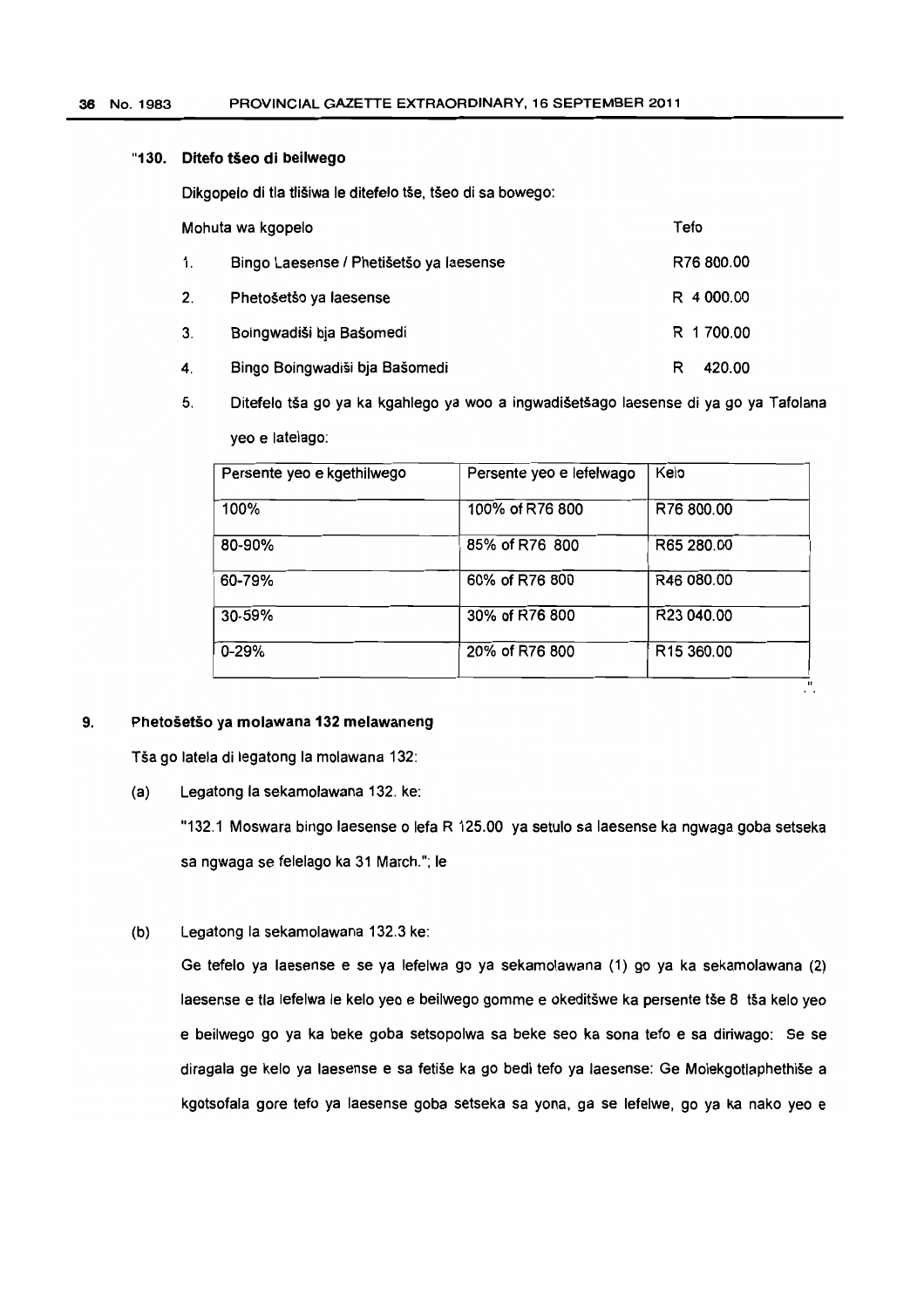beilwego, gona Molekgotlaphethise a ka busetsa tefo morago gaba go e phumola ka maka go ya ka molawana wo.

#### 10. Phetošetšo ya molawana 133 melawaneng

Legatong la sekamolawana 133, ke sekamolawana 133.:

"Go ya Karolo 54 ya mola wo, tefelwana (lefi) e lefelwa go ya ka persente tše 8 tša ditseno tša bingo."

#### 11. Phetošetšo ya molawana 135 melawaneng

legatong la sekamolawana 135 ya melawana:

#### 135 Kotlo ya tefelo ka morago ga nako ya tefelwana ya meraloko

Go ya ka Karolo 54 ya Molao wo,ge *teto* e se ka molawana 134, laesense e tUlo goba Ie kotlo yeo e theilwego ka persente tse 8 beke engwe Ie engwe go fihla ge *teto* e felela:: Se se diragala ge kelo ya laesense e sa fetise ka go bedi tefo ya laesense: Ge Molekgotlaphethise a kgotsofala gore teto ya laesense goba setseka sa yona, ga se lefelwe, go ya ka nako yeo e beilwego, gona Molekgotlaphethise a ka busetsa tefo moraga goba go e phumola ka moka go ya ka molawana wo.

### 12. Phetošetšo ya molawana 166 melawaneng

Legatong la sekamolawana 166 ke.:

#### "166. MetShene ya meraloko yeo e swanelago go gatisiwa

- (1) Moswara laesense ga a swanela go beya goba go hlokomela metshene ya meraloko yeo e se bago, go ya ka dikgopelo, ya dumelelwa ke Boto, e bile e se ya dumeleiwa goba go gatisiwa ke Boto.
- (2) Tumelelo yeo e filwego ke Boto go ya ka ditumelelano tsa sekamolawana (1) e dumelegile go fihla go mengwaga e 7 go tloga ka letšatši kgwedi la tumelelo ya Boto. Ge feela tumelelano yeo e filwe pele ga 1 January 2010, e dumeletswe go fihla mengwaga e 7 go tioga ka 1 January 2010.
- (3) Boto e ka oketsa mengwaga ye e 7 go ya ka sekamelawana (2), ge Boto e kwna ka kokeletso moraga 9a mabak a kwalago.
- (4) Moswara laesense a ka dira kgopelo ya go ingwadisolla pele ga mengwaga e 7 go ya ka sekamolawana (2), ka mekgwa le ditumelelo tša Boto.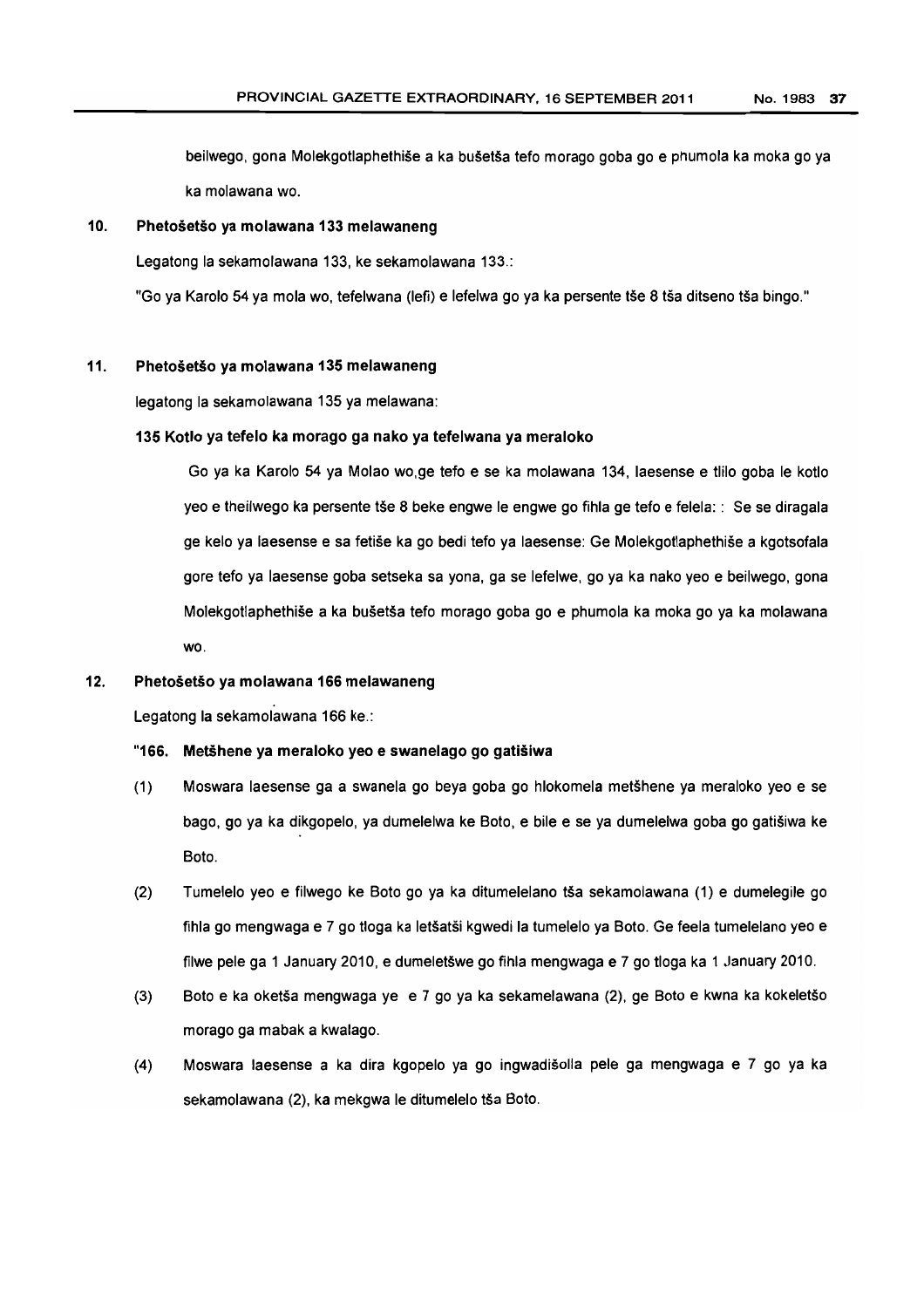# 38 No. 1983 PROVINCIAL GAZETTE EXTRAORDINARY. 16 SEPTEMBER 2011

### 13. Phetošetšo ya molawana 169 melawaneng

Tša go latela di legatong la molawana 169:

### "169. Difelo tša Dikgopelo

Dikgopelo di tla tlišiwa le ditefelo tše, tšeo di sa bowego :

| Mohuta wa kgopelo |                                     | Kelo |            |
|-------------------|-------------------------------------|------|------------|
| $\mathbf{1}$ .    | Laesense ya metšhene ya go kgotliwa |      | R75 300.00 |
| 2.                | Laesense ya go neeletšwa            |      | R75 300.00 |
| 3.                | Laesense ya Phetošetšo              |      | R 4 200.00 |
| 4.                | Boingwadiši bja Bašomedi            |      | R 2000.00  |
| 5.                | Boingwadiši ba bašomedi ba Meraloko | R    | 420.00     |

6. Ditefelo tša go ya ka kgahlego ya woo a ingwadišetšago laesense di ya go ya Tafolana yeo e

### latelago:

| Persente yeo e kgethilwego | Persente yeo e lefiwago | kelo                   |
|----------------------------|-------------------------|------------------------|
| 100%                       | 100% of R75 300         | R75 300.00             |
| 80-90%                     | 85% of R75 300          | R64 005.00             |
| 60-79%                     | 60% of R75 300          | R45 180.00             |
| 30-59%                     | 30% of R75 300          | R22 590.00             |
| $0 - 29%$                  | 20% of R75 300          | R <sub>15</sub> 060.00 |
|                            |                         | $\mathbf{H}$           |

### 14. Phetošetšo ya molawana 171 melawaneng

legatong la sekamolawana 171 ya melawana:

(a) legatong la sekamolawana 171.1 ya melawana ke :

"171. Moswara laesense ya metshene ya meraloko 0 lefa kelo ya R46 000.00 go hlakantshwa Ie R500.00 go motshene ya meraloko 0 mongwe Ie 0 mongwe go ya ditaelo tsa laesense ka ngwaga goba setseka sa ngwaga go fihlela ge ngwaga 0 fela ka 31 March.";

(b) legatong la sekamolawana 171.3 ya melawana ke :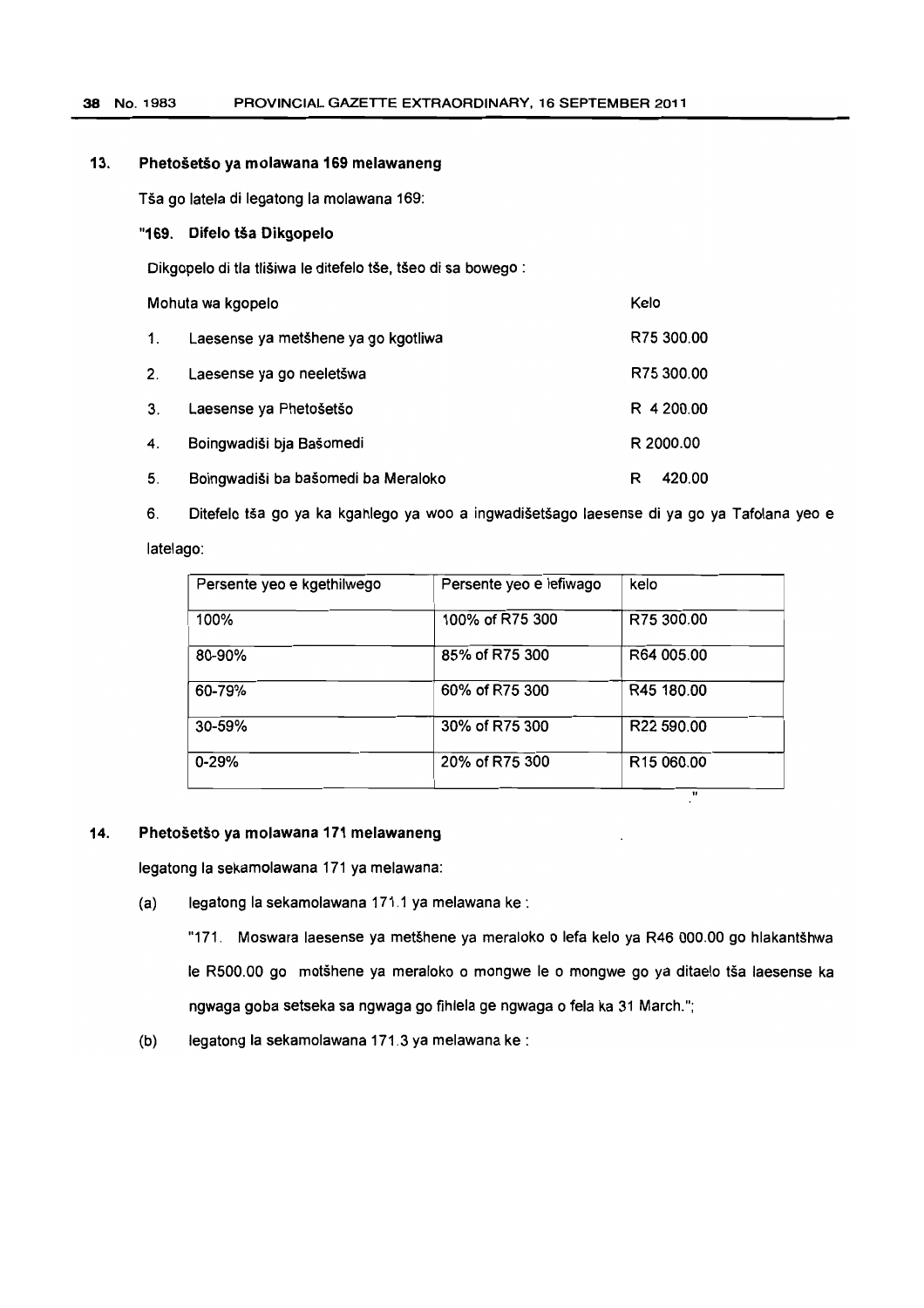"171.3 Ge tefelo ya laesense e se ya letelwa go ya sekamolawana (1) go ya ka sekamolawana (2) laesense e tla lefelwa Ie kelo yeo e beilwego gomme e okeditswe ka persente tse 8 tsa kelo yeo e beilwego go ya ka beke goba setsopolwa sa beke seo ka sona tefo e sa diriwago: Se se diragala ge kelo ya laesense e sa fetise ka go bedi tefo ya laesense: Ge Molekgotlaphethise a kgotsofala gore tefo ya laesense goba setseka sa yona, ga se lefelwe, go ya ka nako yeo e beilwego, gona Molekgotlaphethise a ka busetsa teto morago goba go e phumola ka moka go ya ka molawana wo.

### 15. Phetošetšo ya molawana 172 melawaneng

Tša go latela di legatong la molawana 172:

#### "172. Levy ya meraloko

Levy ya meraloko e lefiwa go ya ka ditaelo tša Karolo ya 54 ya molao wo, persente tše 8 tša ditseno tša meraloko ke kelo ya tefo".

#### 16. Phetošetšo ya molawana 174 melawaneng

Tša go latela di legatong la molawana wa 174:

#### "174. Kotlo ya tetelo ka morago ga nako ya tefelwana ya meraloko

Go ya ka Karolo 54 ya Molao wo,ge tefo e se ka molawana 173, laesense e tlilo goba le kotlo yeo e theilwego ka persente tše 8 beke engwe le engwe go fihla ge tefo e felela: : Se se diragala ge kelo ya laesense e sa fetise ka go bedi tefo ya laesense: Ge Molekgotlaphethise a kgotsotala gore teto ya laesense goba setseka sa yona, ga se lefelwe, go ya ka nako yeo e beilwego, gona Molekgotlaphethise a ka busetsa tefo morago goba go e phumola ka moka go ya ka molawana wo.

### 17. Phetošetšo ya molawana 197 melawaneng

Tša go latela di legatong la molawana 197:

### "197. Difelo tša Dikgopelo

Dikgopelo di tla tlišiwa le ditefelo tše, tšeo di sa bowego :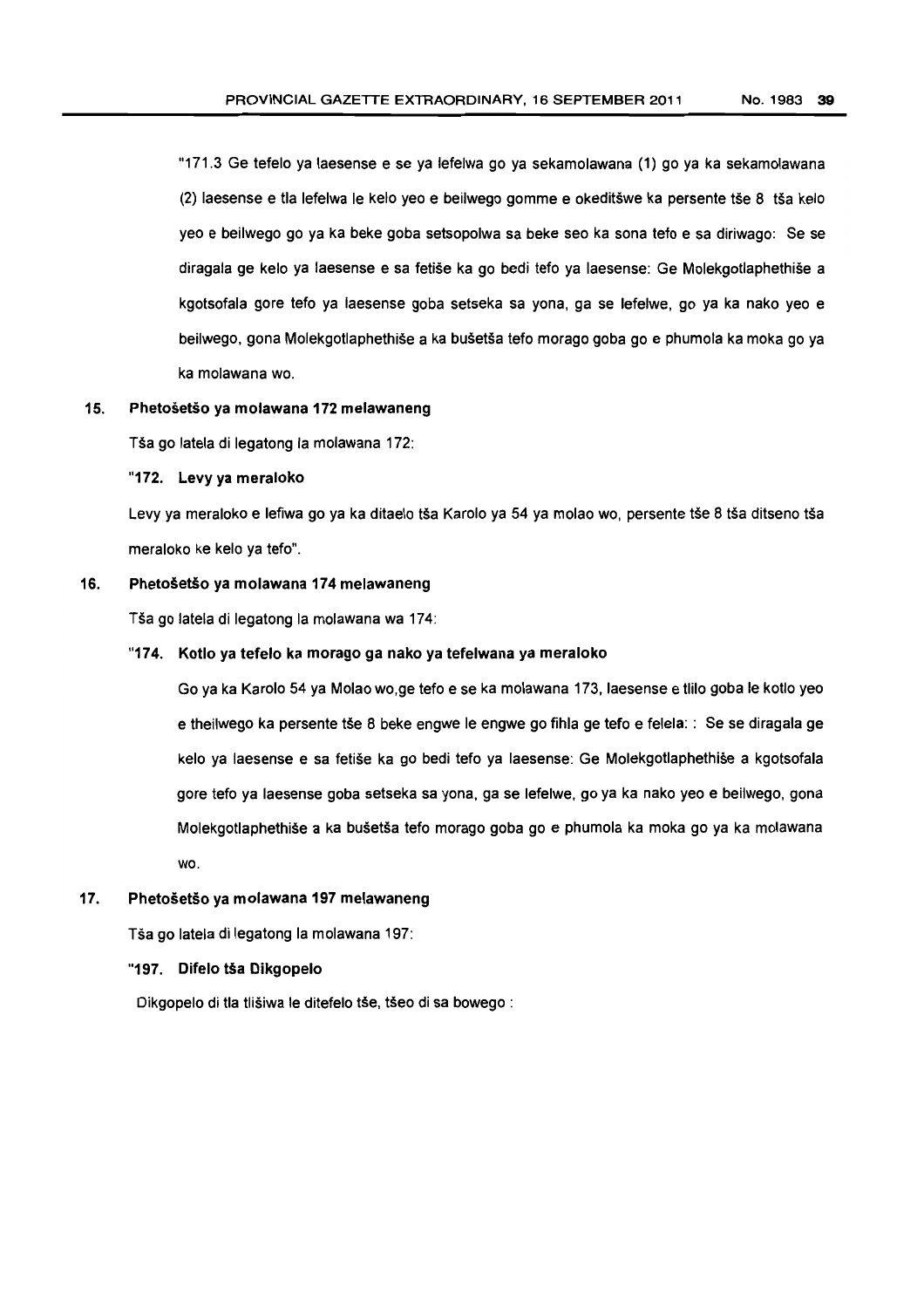# Mohuta wa kgopelo Kelo (Metshene e 5 goba yeo e lego ka fasana ga e 5) (Metihene e 5 goba yeo e lego ka godimo ga e 5) 1. Laesense ya metshene ya go kgotliwa R8,300.00 R10 500.00 2. Laesense ya go neeletswa R6, 000.00 R8250.00 3. Laesense ya Phetosetso R1,250.00 R4000.00 4. Go tlosiwa ga meago ya kgwebo R1,250.00 R4 000.00

5. Tumelelo ya laesense ya kgahlego R1,700.00. R3500.00".

#### 18. Phetošetšo ya molawana 198 melawaneng

Molawana 198 mo melawaneng 0 fetoseditswe go sekamolowana 198.1 melawaneng yeo e latelago:

"198.1 Moswara laesense metshene ya meraloko 0 tla swanela go lefela tefelo ya R3750.00; ge letelo Ie šomiša metšhene e mehlano goba ya fase ga e mehlano(<5) R5250.00 ge lefelo le šomiša metshene ya ka godimo ga e mehlano (>5) e hlakantshiwa Ie R500.00 go ya ka metshene yeo e ngwadisitswego ngwaga ka ngwaga goba karolwana ya ngwaga yeo e felelago ka 31 Hlakola /Matšhe."

#### 19. Phetošetšo ya molawana 199

Tša go latela di legatong la molawana 199 ke:

"199. Dilevy tša meraloko

Levy ya meraloko e lefiwa go ya ka ditaelo tša Karolo ya 54 ya molao wo, persente tše 8 tša ditseno tša meraloko ke kelo ya teto".

#### 20. Phetošetšo ya molawana 201

Tša go latela di legatong la molawana 201 melawaneng:

### "201. Kotlo ya tetelo ka morago 9a nako ya tefelwana ya meraloko

Go ya ka Karolo 54 ya Molao wo,ge tefo e se ka molawana 200, laesense e tlilo goba Ie kotlo yeo e theilwego ka persente tše 8 beke engwe Ie engwe go fihla ge tefo e felela:: Se se diragala ge kelo ya laesense e sa fetise ka go bedi *teto* ya laesense: Ge Molekgotlaphethise a kgotsofala gore tefo Ya laesense goba setseka sa yona, ga se lefelwe, go ya ka nako yeo e beilwego, gona Molekgotlaphethise a ka busetsa tefo morago goba go e phumola ka moka go ya ka mo/awana wo.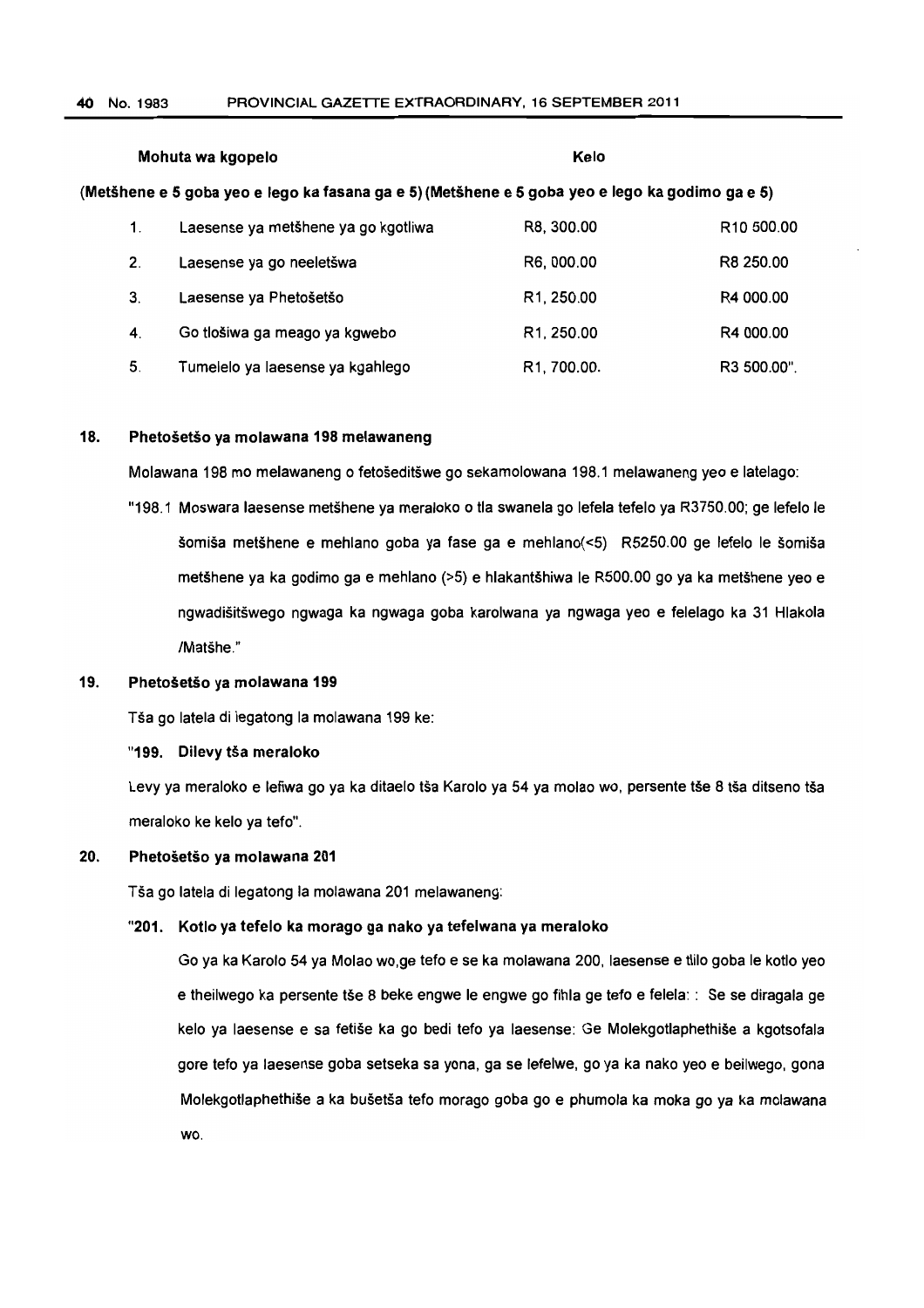### NOTICE 277 OF 2011

### MAANDALANGA A VUNDU LA LIMPOPO

# MUHASHO WA ZWA MVELEDZISO VA ZWA MAKWEVHO, VHUPO NA ZWA VHUENDELA MASHANGO WA LIMPOPO

### MULA YO WA ZWA U GEMBULA WA 1996

(Mulayo 4 wa 1996)

### MULAYO WA ZWA KHASINO NA ZWA VHUZWIMI WA LIMPOPO, 2011

Murado wa khorotshitumbe u ya nga khethekanyo 88 ya mulayo wa zwa u gembula, 1996 (Mulayo wa nomboro ya 04 wa 1996 wo shandukisa mulayo wa Vundu wa zwa dzikhasino na ye ya vha yo tahiswa nga gurannda ya muvhuso 292 ndivhadzo ya 26 Khubvumedzi kha zwinwe-vho zwine vha shumisa zwone.

# MBETSHELWA

### 1. Thalutshedzo na kupfesesele

Kha hedzi ndango "Ndango"zwi amba ndango sa zwe zwa kandisiswa zwone kha ndivhadzo ya muvhuso ya 28 ya 26 khubvumedzi 1997 sa zwe zwa dzudzanyululiswa zwone nga ndivhadzo ya 167 ya 30 Khubvumedzi 2002.

### 2. Thalutshedzo ya ndangulo 11 ya dzindangulo

Ndangulo ya 11 afha yo phumulwa.

### 3. Ndangulo ya 13 ya dzindangulo

Ndangulo ya 13 afha yo phumulwa.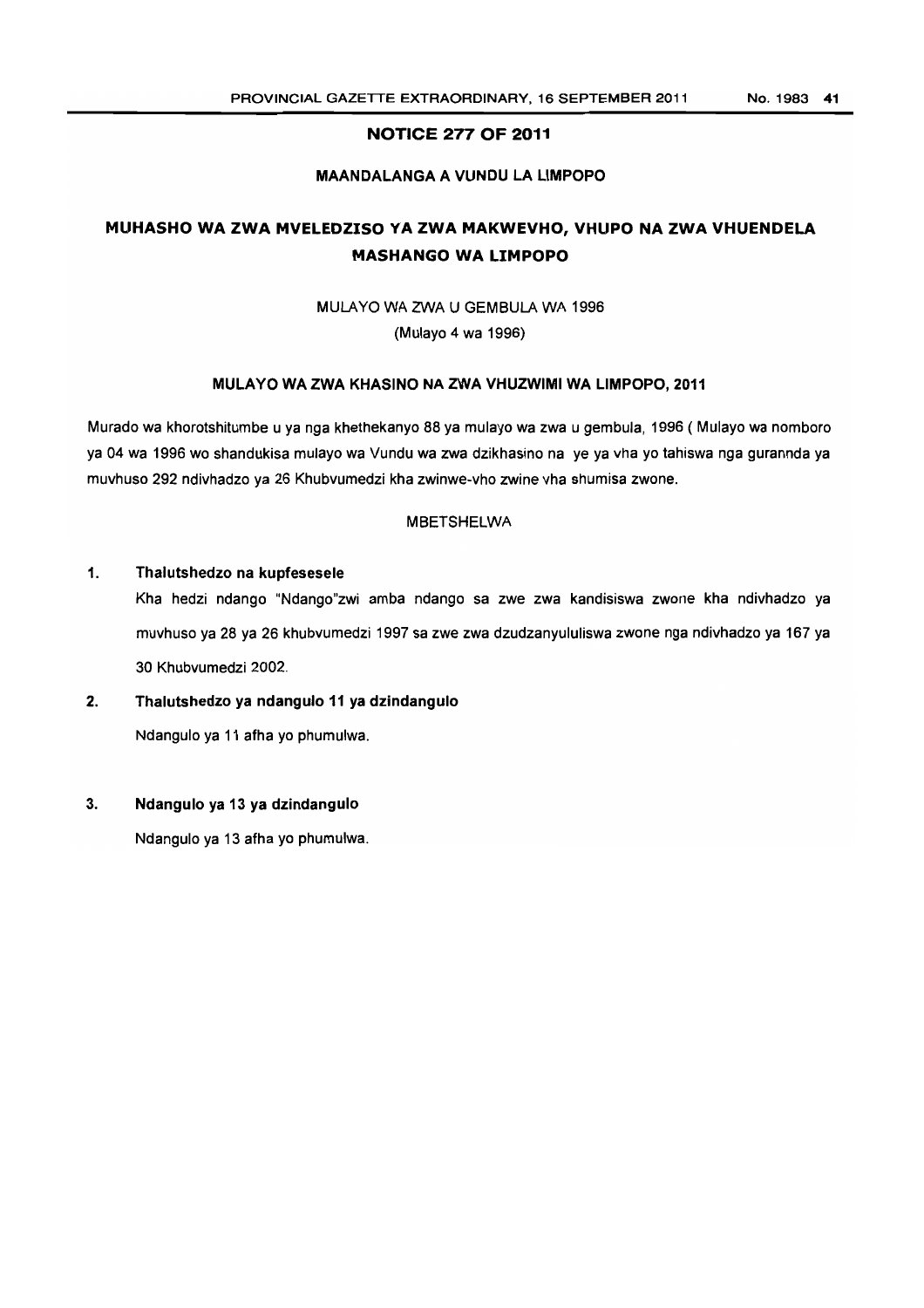# 4. U dzudzanyululwa ha ndangulo 72 ya dzindangulo

Ndangulo ino I tevhelaho yo imelwa nga ndangulo 72 ya dzindangulo:

# "72. Khumbelo na mbadelo za khumbelo

Mvetamveto na khumbelo dzi fheletshedzwa nga zwitevhelaho:

|    |                                     | Mbadelo       |
|----|-------------------------------------|---------------|
| 1. | Khumbelo ya khasino                 | R450 000.00   |
| 2. | U fhirisa kana u phumula thendelo   | R450 000.00   |
| 3. | Khumbelo ya mvelaphanda             | 8 300.00<br>R |
| 4. | Mvusuludzo ya thendelo              | 8 300.00<br>R |
| 5. | U nwalisa mushumidendele            | 2 000.00<br>R |
| 6. | U nwalisa mushumi wa khasino        | 420.00<br>R   |
| 7. | U nwalisa zwiliwa zwa mudifhe-difhe | 1 000.00<br>R |

8. Thendelano ya mbuelo ya thengiso i tea u badelwa ho tevhedzwa zwi tevhelaho:

| Phesente yo kuvhanganywaho | Ndifhelo yayo    | <b>Tshelede</b> |
|----------------------------|------------------|-----------------|
| 100%                       | 100% ya R450 000 | R450 000.00     |
| 80-90%                     | 85% ya R450 000  | R382 500.00     |
| 60-79%                     | 60% ya R450 000  | R270 000.00     |
| 30-59%                     | 30% ya R450 000  | R135 000.00     |
| $0 - 29%$                  | 20% ya R450 000  | R 90 000.00     |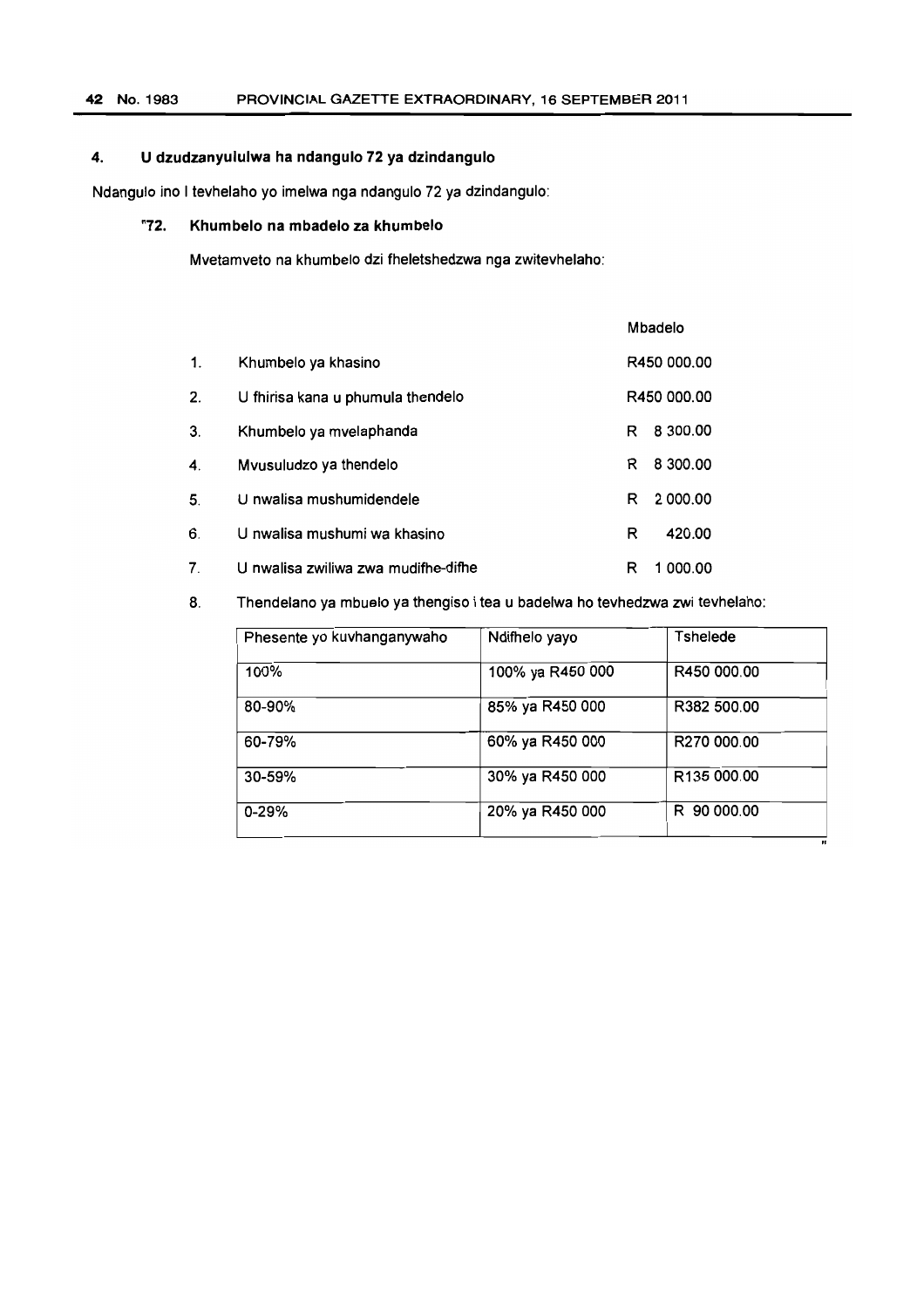#### 5. Dzudzanyo ya ndango 74 ya dzindango

Ndango 74 | a dzudzanyululwa -

(a) Tsudzuluse ya ndangulo thukhu 74.1 ya ndangulo thukhu dzi tevhelaho:

"74.1 Mufari wa thendelo ya u vha na khasino munwe na munwe u tea u badela mutengo wa thendelo wa  $R83000.00$  na  $-$ 

- (a) R1 500.00 ya mutshini munwe na munwe we nwaliswaho; na
- (b) R3 100.00 ya dafula la khasino lo tendelwaho nga nwaha kana tshipida tsha nwaha tshi fhelaho nga 31 Thafamuhwe," na
- (b) Tsudzuluso ya ndango thukhu 74 ya ndango dzi tevhelaho:

"74.3 arali mbadelo dza thendelo dzi teaho u badelwa u ya nga ndango thukhu (1) dzi sin go badelwa u ya nga ndango thukhu (2), hu vho do vha na mbadelo dza ndatiso kha mitengo yo teaho u badelwa dzi no do vha malo tsha dana nga vhege kana tshipida tshayo tsha musi hu so ngo badelwa: Hu na mbetshelwa ya uri idzo mbadelo a dzi padi kavhili zwine zwa tea u badelwa: nahone zwi tshi pfala kha muofisi mulangi muhulu uri u sa vha hone ha mbadelo nga tshifhinga a zwo ngo itiswa nga u tou funa kana u hana vhudifhinduleli, muofisi mulangi muhulu a nga di fhungudza kana a fhelisa mulifho hoyu wa thamu ya u sa badela u ya nga ndango.".

### 6. Ndudzanyululo ya ndangulo75 ya dzindangulo

Ndangulo 75 I a dzudzanyululwa nga -

- (a) U bviswa ha ndngulothukhu ya 75.1 ya ndangulothukhu:
	- "75.1 Mbadelo ya zwa u tambala malamba I badelwaho hu tshi tevhelwa khethekanyo 54 ya mulayo I do badelwa kha ndinganyiselo ya phesenthe dza 8 ya thenedelo kha mbuelotshikati ya zwa mitambo heyo." Na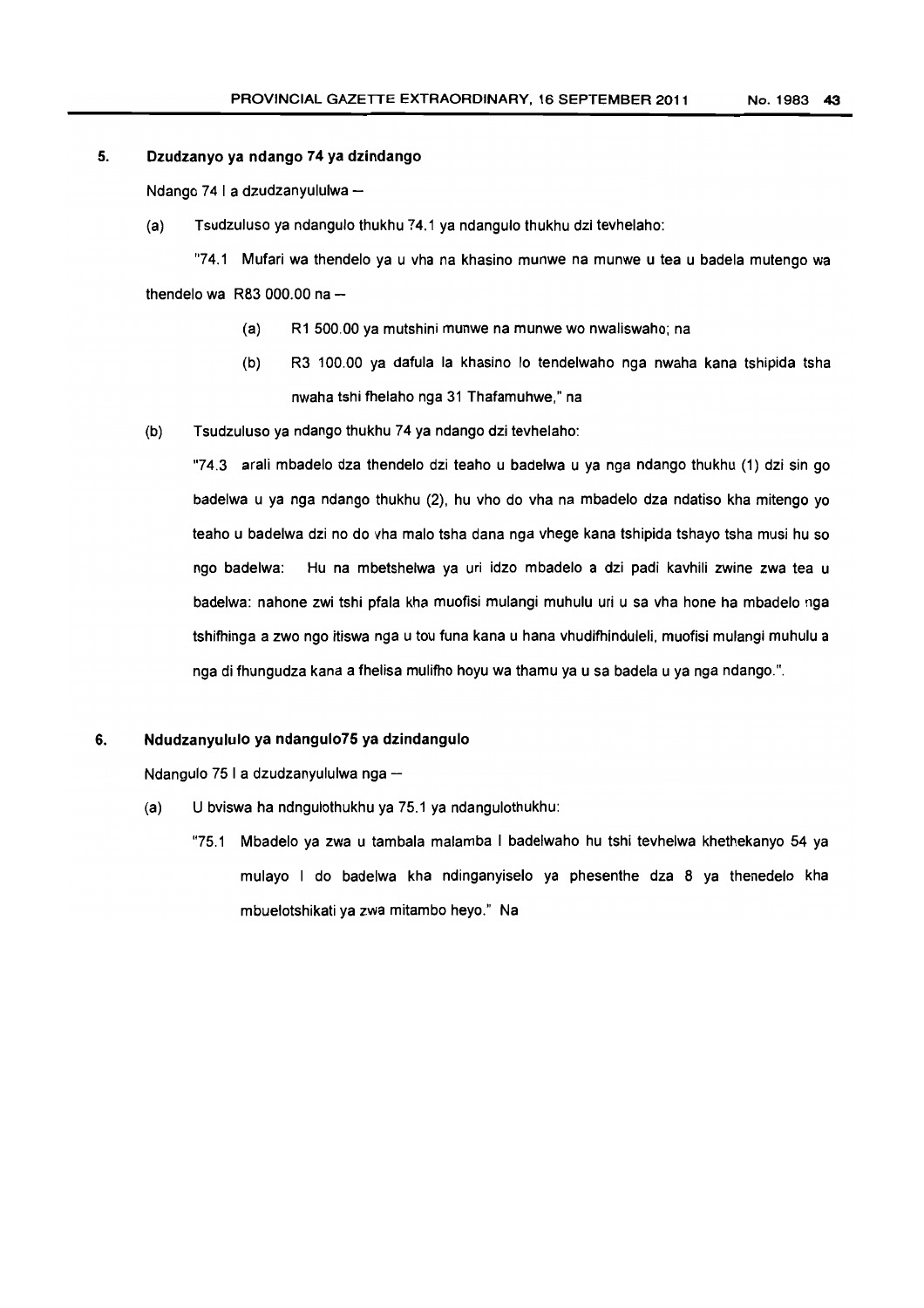(b) U bviswa ha ndangulothukhu 75.3 ya ndangulothukhu i tevhelaho:

"Kha mutshini wa u tamba munwe na munwe, mbuelotshikati i lingana na yeneyo (mbuelo ye ya pimiwa) hu tshi tusiwa ( yeneyi yo pimiwaho), musi hu na manwalwa a tikedzaho u tuswa honoho, (ndozwo ya thendelo, vhashumi, mulanguli kana mulangulwa, kana fhasi ha ndangulo zwayo,ndaka ya muthu hu sa katelwi mbedelo dza u tshimbila, zwiliwa na zwihomolosi) zwi no nekedzwa vhatambi sa pfufho."

### 7. Ndzudzanyululo ya ndangulo 77 ya dzindangulo

Ndangulo I tevhelaho i khou imelwa nga ndangulo 77 ya dzindangulo:

#### "77. Ndatiso ya u lenga u badela mbadelo dza mitambo ya malamba

Arali mbadelo dza heyi mitambo dzi no badelwa u ya nga ndangulo 54 ya muJayo I so ngo bedelwa u ya nga mbetshelwa ya ndango 76, mufara thendelo u do lifha ndatiso u ya nga mbadelo yawe I tshi khou vhalwa I na phesenthe dza 8 kha vhege inwe na inwe kana tshipida tshayo u bva tshe u sa badela ha thoma: Ho sedzwa uri mbadelo yeneyo a I fhiri kavhili mutengo wa wo teaho: Ho lavheleswa hafhu na u fushea ha muofisi mulangulu nuhulwane kha la uri u sa badelwa a ho ngo vha u diitisa, u pfukisa vhudifhinduleli kana u tinya hone u do ita mbadelo, muofisi mulanguli a nga humisela muraho tsheo ya mbadelo kana tshipida tshayo u ya nga ndangulo."

### 8. Amendment of regulation 130 of the Regulations

Ndango I tevhelaho I khou sudzuluswa nga ndango 130 ya ndindango:

#### "130. Mbadelo dza u ita khumbelo

Khumbelo dzi fheletshedzwa nga mbedelo dzi sa humeliho murahu dzi tevhelaho:

| Tshakha dza khumbelo |                                       | Mbadelo     |
|----------------------|---------------------------------------|-------------|
| 1.                   | Mbadelo dza bingo/ u fhirisa thendelo | R76 800.00  |
| 2 <sub>1</sub>       | Ndzudzanylulo ya thendelo             | R 4 000.00  |
| 3.                   | U nwalisa mushumidendele              | R 1700.00   |
|                      | 4. U nwalisa mushumi wa Bingo         | 420.00<br>R |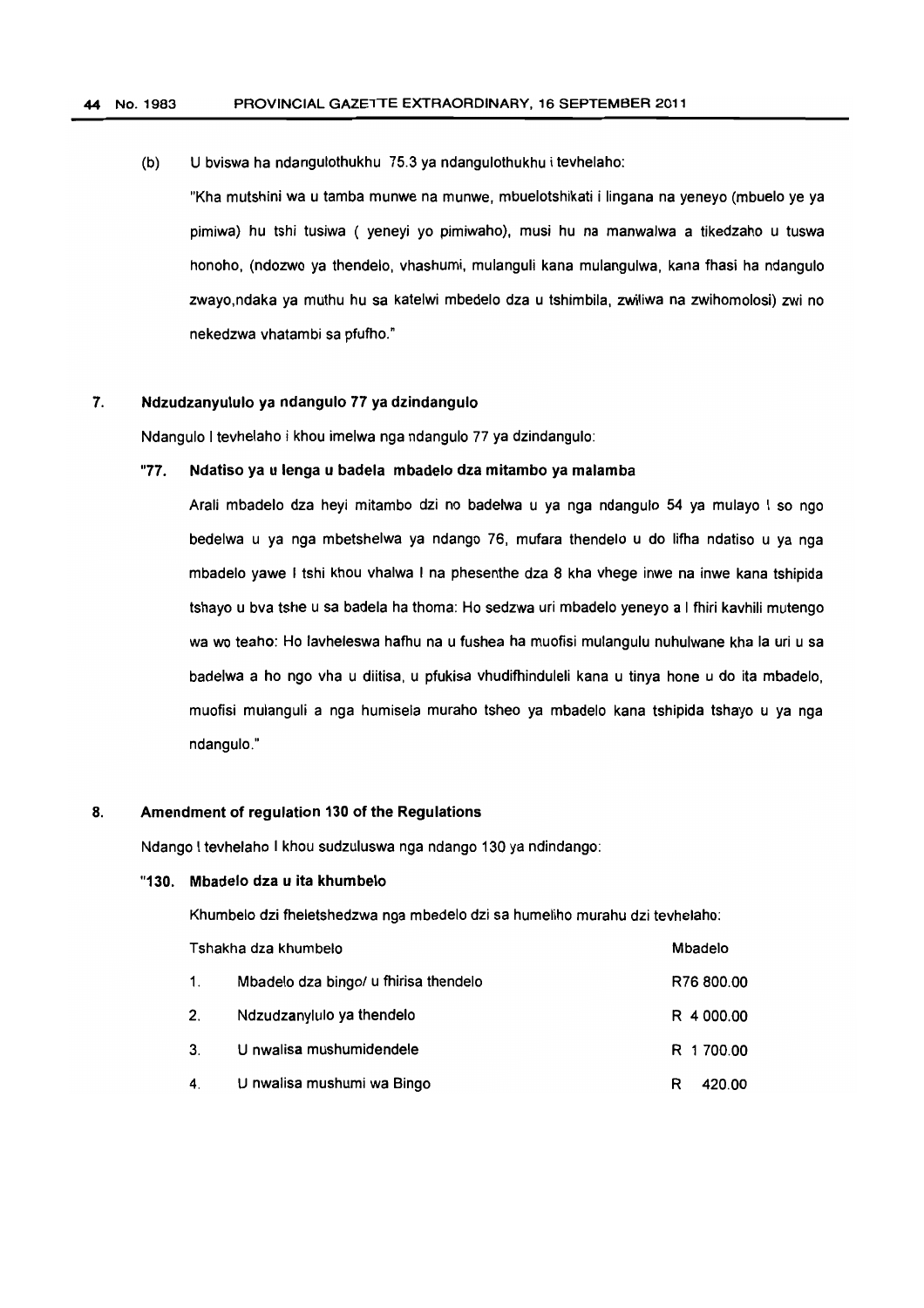| Phesenthe yo kuvhanganyaho | Phesente I badelwaho | Mutengo                |
|----------------------------|----------------------|------------------------|
| 100%                       | 100% ya R76 800      | R76 800.00             |
| 80-90%                     | 85% ya R76 800       | R65 280.00             |
| 60-79%                     | 60% ya R76 800       | R46 080.00             |
| 30-59%                     | 30% ya R76 800       | R23 040.00             |
| $0 - 29%$<br>$\bullet$     | 20% ya R76 800       | R <sub>15</sub> 360,00 |

5. Thendelano ya u kuvhanganya mbuelo ya thendelo I fanela u badelwa hu tshi tevhelwa:

### 9. Ndzudzanyululo ya 132 ya dzindangulo

Regulation 132 of the Regulations is hereby amended by the  $-$ 

(a) Tsudzuluso ya ndangulothukhu 132.1 ya ndangulothukhu I tevhelaho:

"132.1 Mufari wa laisentsi ya bingo u badela R 125.00 ya thendelo nga nwaha kana tshipida tshayo mafheleloni a 31 Thafamuhwe."; na

(b) Tsudzuluso ya ndangulothukhu 132.3 ya ndangulothukhu I tevhelaho:

"Arali mbsdelo u ya nga ndangulothukhu (1) I so ngo badelwa hu tshi tevhelwa ndangulothukhu (2), mufara thendelo u do badels ndatiso ya yeneyo I so ngo badelwaho nga phesenthe dza 8 kha vhege kana tshipida tshi saathu lifhiwaho: Nga mbetshelwa ya uri mbadelo yeneyo a I fhiri kavhili mbadelo dza zwine ha khou lifhiwa ndatiso kha zwo: Na mbetshelwa ya uri muofisi mulangi muhulu a nga di fushea uri u kundelwa u badela a ho ngo tou vha u funa kana u shaya vhudifhinduleli muofisiri onoyu a nga di fhelisa mbadelo kana tshipida tshayo u ya nga ndangulo heyi.

### 10. Ndudzanyululo ya ndangulo 133 ya dzindangulo

Ndangulo 133 I khou dzudzanyululwa nga u sudzuluswa ha ndangulothukhu ya 133.1 ya ndangulothukhu I tevhelaho:

"Mbadelo ya mitambo ya malamba I badelwaho u ya nga khethekanyo ya 54 ya mulayo I do badelwqa u ya nga mbalotshikati ya phesenthe dza 8 u ya nga mbuelo ya mufara thendelo ya zwa dzi bingo.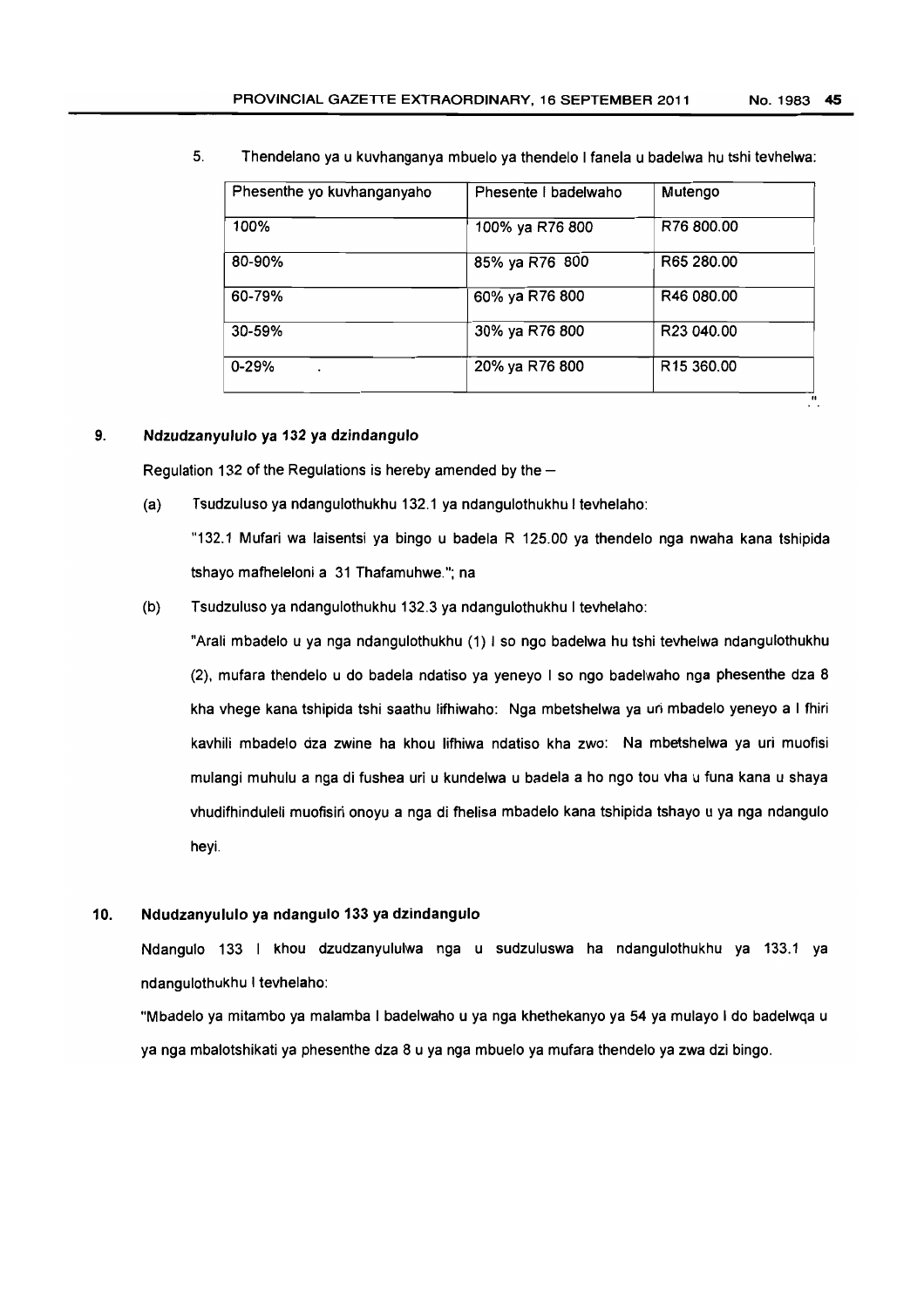#### 11. Ndzudzanyululo ya ndangulo 135 ya dzindangulo

Ndangulo I tevhelaho I khou sudzuluswa nga ndangulo 235 ya dzundangul:

#### "135 ndatiso ya u lenga u badela mutengo wa zwa u tambala malamba

Arali mbadelo dza zwa u tambala malamba u ya nga khethekanyo 54 ya mulayodzi so ngo badelwa u ya nga ndangulo 134, mufara thendelo u do badela ndatiso ya zwe a 5i badele nga phesenthe dza 8 kha vhege kana tshipida tshayo he a si badele: Tenda mbadelo yeneyo I si fhire kavhilimbadelo ya zwine ha khou lifhiwa zwone: Kana muofisi mulangi muhulu arali 0 fushea uri u sa badela a ho ngo vha u sa funa kana u ita nga khole kana u shaya vhudifhinduleli a nga di khetha uri ndatiso yeneyo kana tshipida tshayo zwi fhelisiwe"

#### 12. Ndzudzanyululo ya ndangulo 166 ya dzindangulo

Ndangulo I tevhelaho I khou sudzuluswa nga ndangulo 166 ya dzindangulo:

#### "166. Mitshini ya u tambala malamba I a nwalisiwa

- (1) Mufara thendelo na khathihi a so ngo vha na mitshini kana zwinwe zwishumiswa zwi so ngo nwaliswaho na u themenndelwa nga khoro kana bodo.
- (2) Thendelo yo nekedzwaho nga khoro kana bode u ya nga ndangulothukhu ya (1), I shuma Iwa minwaha ya 7 u bva tshe ya tendelwa nga bodo: Hun a mbetshelwa ya uri thendelo yo nekedzwaho nga bodo hu saathu swika 1 Phando 2010 I shuma minwaha ya sumbe u bva 1 Phando 2010.
- (3) Bodo I nga di engedza minwaha ya 7 u ya nga ndangulo thukhu (2), musi jo sedzwa uri zwo tea u ya nga nyimelo yeneyo.
- (4) Mufara thendelo musi hu saathu fhela minwaha ya 7 sa zwi re kha ndangulo thukhu (2) u ya nga maitele na n9a fomo ya bodo a nga phumulisa mutshini kana tshinwe tshi shumiswa.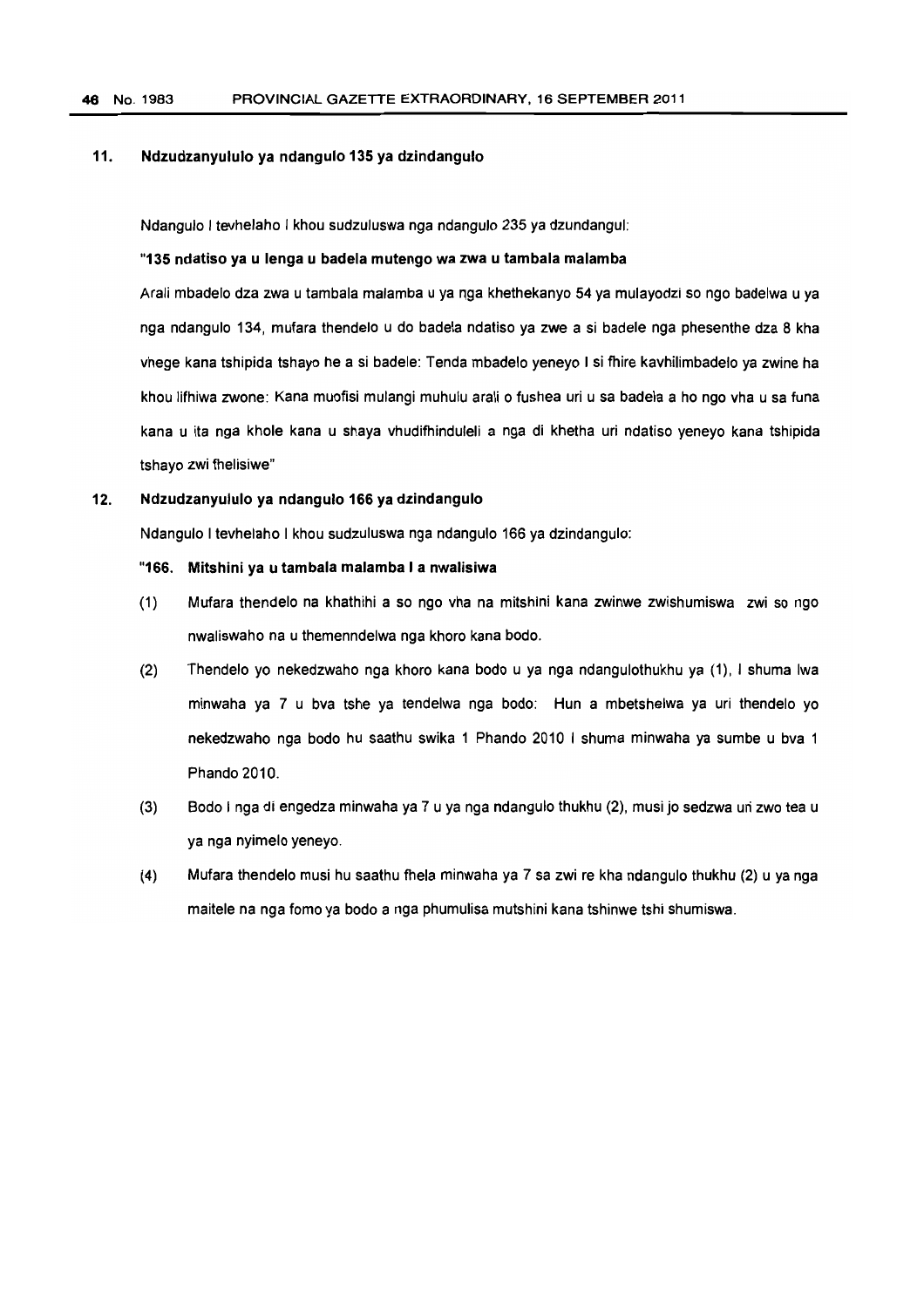# 13. Ndzudzanyululo ya ndangulo 196 ya dzindangulo

Ndangulo I tevhelaho I sudzuluswa nga ndangulo 169 ya dzindangulo:

### "169. Mbadelo dza khumbelo

Khumbelo dzi fanela u fheletshedzwa nga mbadelo dzi sa lifhiwi murahu dzi tevhelaho:

| Lushaka lwa khumbelo |                                  | Mbadelo     |  |
|----------------------|----------------------------------|-------------|--|
| $\mathbf{1}$ .       | Thendelo ya mushumisa mutshinice | R75 300.00  |  |
| 2.                   | U fhirisa thendelo               | R75 300.00  |  |
| 3.                   | U dzudzanyulula thendelo         | R 4 200.00  |  |
| 4.                   | U nwalisa mushumidendele         | R 2 000.00  |  |
| 5.                   | U nwalisa vhashumi               | 420.00<br>R |  |

### 6. Thendelo ya khuvhanganyo ya nzwalelo I fanela u badelwa u ya nga hezwi zwo tiwaho:

| Phesenthe yo wanalaho | Phesenthe i no badelwa | Mutengo                |
|-----------------------|------------------------|------------------------|
| 100%                  | 100% ya R75 300        | R75 300.00             |
| 80-90%                | 85% ya R75 300         | R64 005.00             |
| 60-79%                | 60% ya R75 300         | R45 180.00             |
| 30-59%                | 30% ya R75 300         | R22 590.00             |
| $0 - 29%$             | 20% ya R75 300         | R <sub>15</sub> 060.00 |

# 14. Ndzudzanyululo ya ndangulo 171 ya dzindangulo

Ndangulo 171 ya dzindangulo I a dzudzanyululwa hafha nga-

(a) Tsudzuluso ya ndangulothukhu 171.1 ya ndangulothukhu I tehelaho:

"171. Mufara thendelo ya mutshini wa u tambala malamba u do badela mbadelo ya thendelo ya R46 000.00 na R500.00 ya mutshini munwe na munwe wo tendelwaho kha nwaha kana tshipida tsha nwaha tshi fhelaho nga la 31 Thafamuhwe."

"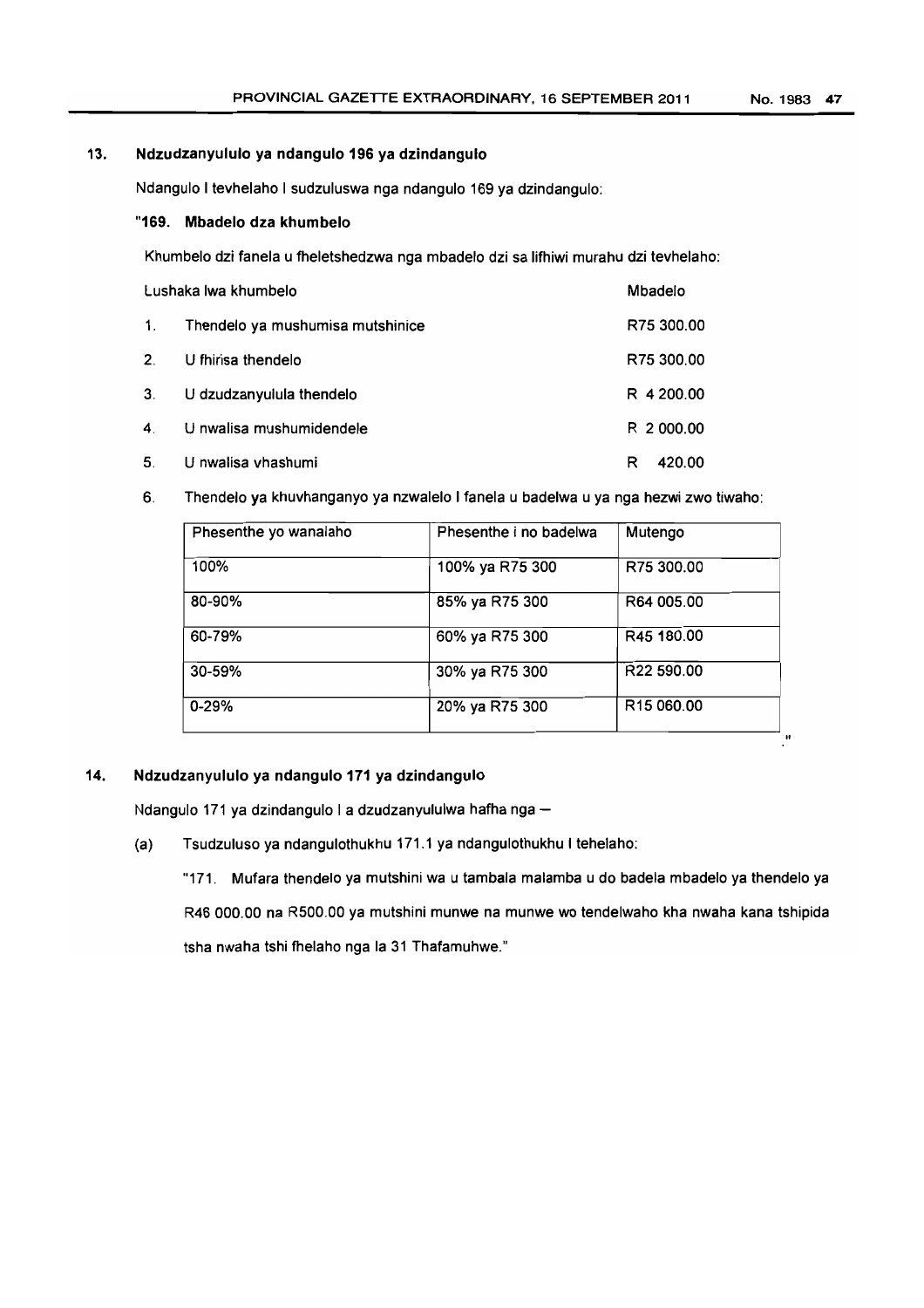(b) Tsudzuluso ya khethekanyo thukhu 171.3 ya khethekanyo thukhu I tevhelaho:

"171.3 Arali mbadelo dza thendelo u ya nga khethekanyo thukhu (1) I so ngo badelwa u ya nga khethekanyo thukhu (2), mufara thendelo u do lifha u ya nga phesenthe dza 8 kha vhege kana tshipida tshenetsho tshe ha si lifhiwe nga tsho: Huno-ha thamu yeneyo I so ngo fhira kavhili mutengo wa zwine ha khou lifhiwa zwone: Hun a mbetshelwa ya uri muofisi mulangi muhulu a nga di fushea uri u sa badela a ho ngo vha ha khole kana u shaya vhudifhinduleli a ita u ya nga mulayo a fhelisa mbadelo iyi kana tshipida tshayo."

# 15. Dzudzanyululo ya ndangulo 172 ya dzindangulo

Ndangulo I tevhelaho I khou sudzuluswa nga ndangulo 172 ya dzindangulo:

"172. Gaming levy

Mbadelo dza u tambala malamba u ya nga khethekanyo 54 ya mulayo dzi do badelwa nga mbalo tshikati ya phesenthe dza 8 kha mbuelo yothe ya ZWa u tambala malamba"

### 16. Ndzudzanyululo ya ndangulo 174 ya dzindangulo

Ndangulo I tevhelaho I khou sudzuluswa nga ndangulo 174 ya dzindangulo:

### "174. Ndatiso ya u lenga u badela kha zwa u tambala malamba

Arali mbadelo dzi so ngo badelwa u ya nga ndangulo 173, mufara thendelou badela ndatiso u ya nga phesenthe dza 8 dza mulandu wawe kha vhege kana tshipida tshe a si badele: Tenda mbadelo yeneyo ya si fhire kavhili zwine ya khou badelelwa zwone: Hun a mbetshelo ya uri muofisi mulangi muhulu a nga di fushea uri u sa lifha hoohu hu nga vha hu si nga khole kna u shaya vhudifhinduleli lune a nga fhelisa kana u fhirisela phanda ndatiso kana tshipida tsha yo."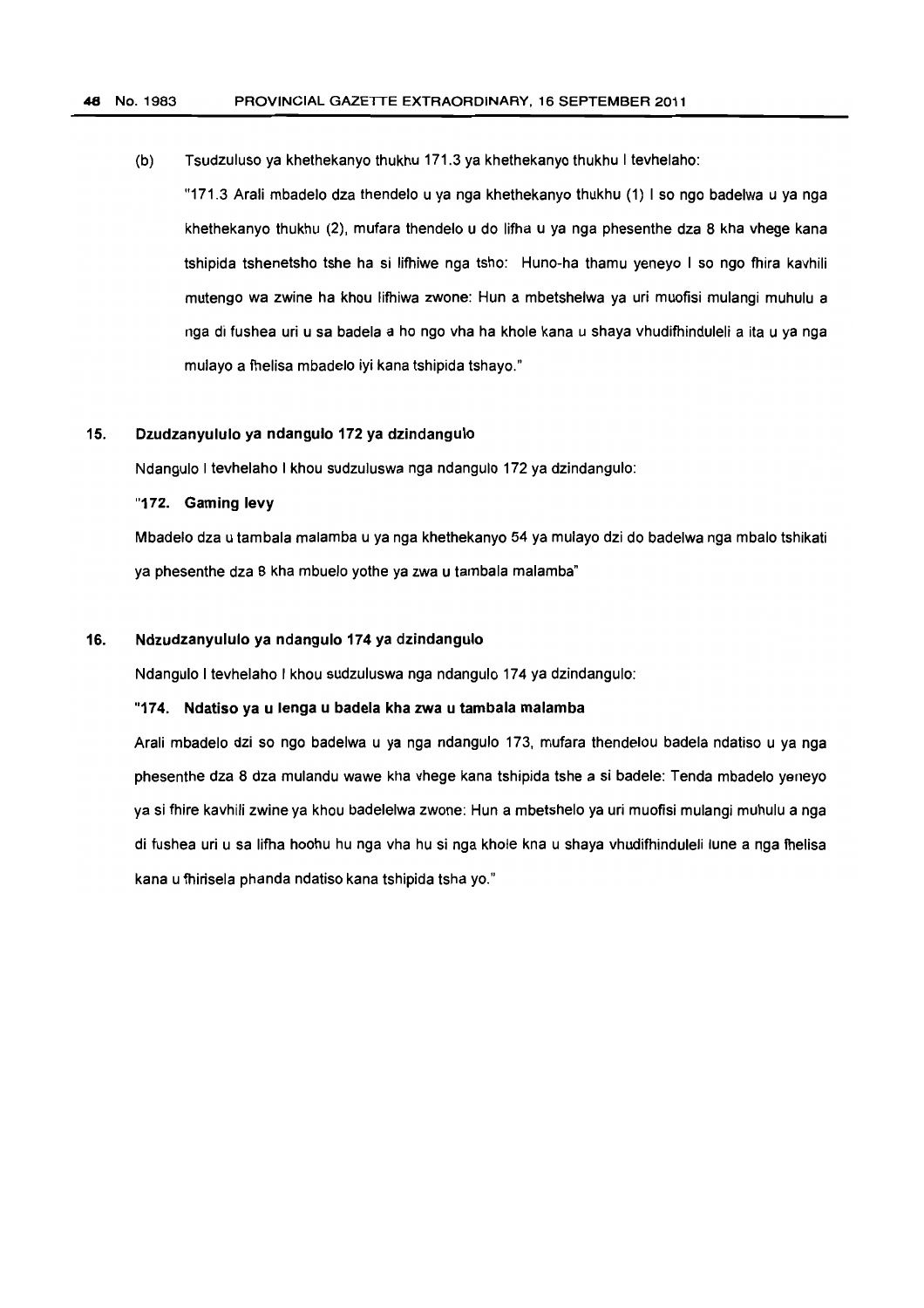#### 17. Ndzudzanyululo ya ndangulo 197 ya dzindangulo

Ndangulo i tevhefaho i khou sudzuluswa nga ndaulo 197 ya dzindaulo:

#### "197. Mbadelo dza khumbelo"

Khumbelo dzi tea u fheletshedzwa nga mbadelo dzi tevhelaho dzi sa humiselwi murahu:

|                | Lushaka lwa mbadelo                            | mbadelo                 | mbadelo                          |
|----------------|------------------------------------------------|-------------------------|----------------------------------|
|                | (mitshini mitanu (5) kana ire fhasi ha mitanu) |                         | (mitshini ire ntha ha mitanu >5) |
| $\mathbf{1}$ . | Mbadelo dza lisense dza fhethu ha mitshini     | R8, 300.00              | R <sub>10</sub> 500.00           |
| 2.             | U fhinsa thendelo                              | R6, 000.00              | R8 250.00                        |
| 3.             | U dzudzanyulula thendelo                       | R1, 250.00              | R4 000.00                        |
| 4.             | U pfulusa vhupo ha bindu                       | R <sub>1</sub> , 250.00 | R4 000.00                        |
| 5.             | Thendelo ya u ita nzwalelo kha thendelo        | R1, 700.00.             | R3 500.00".                      |

# 18. Ndzudzanyululo ya ndangulo 198 ya dzinndangulo

Ndangulo 198 ya dzindangulo i khou shandukiswa hafha nga u sudzuluswa ha ndangulo thukhu 198.1 ya ndangulo thukhu i tevhelaho:

"198.1 Munwe na munwe a re na fhethu ha mutshini wa u tambala malamba u badela thendelo ya lisense nga mutengowat R3, 750.00. arali fhethu afho hu tshi tambiswa mitshini mitanu kana ire fhasi ha mitanu na R5, 250.00 arali fhethu afho hu tshi tambiswa mitshini i fhiraho mitanu, na R500.00 ya mutshini munwe na munwe wo tendelwaho nga nwaha kana tshipida tsha nwaha tshi fhelaho nga la 31 Thafamuhwe".

# 19. Ndzudzanyululo ya ndangulo 199

Ndangulo I tevhelaho I khou sudzuluswa nga ndangulo 199 ya dzindangulo:

#### "199. mbadelo dza u tambala malamba

Mbadelo dza zwa u tambala malamba u ya nga khethekanyo 54 ya mulayo dzi do badelwa nga phesenthe dza 8 dza mbuelo nyangaredzwa."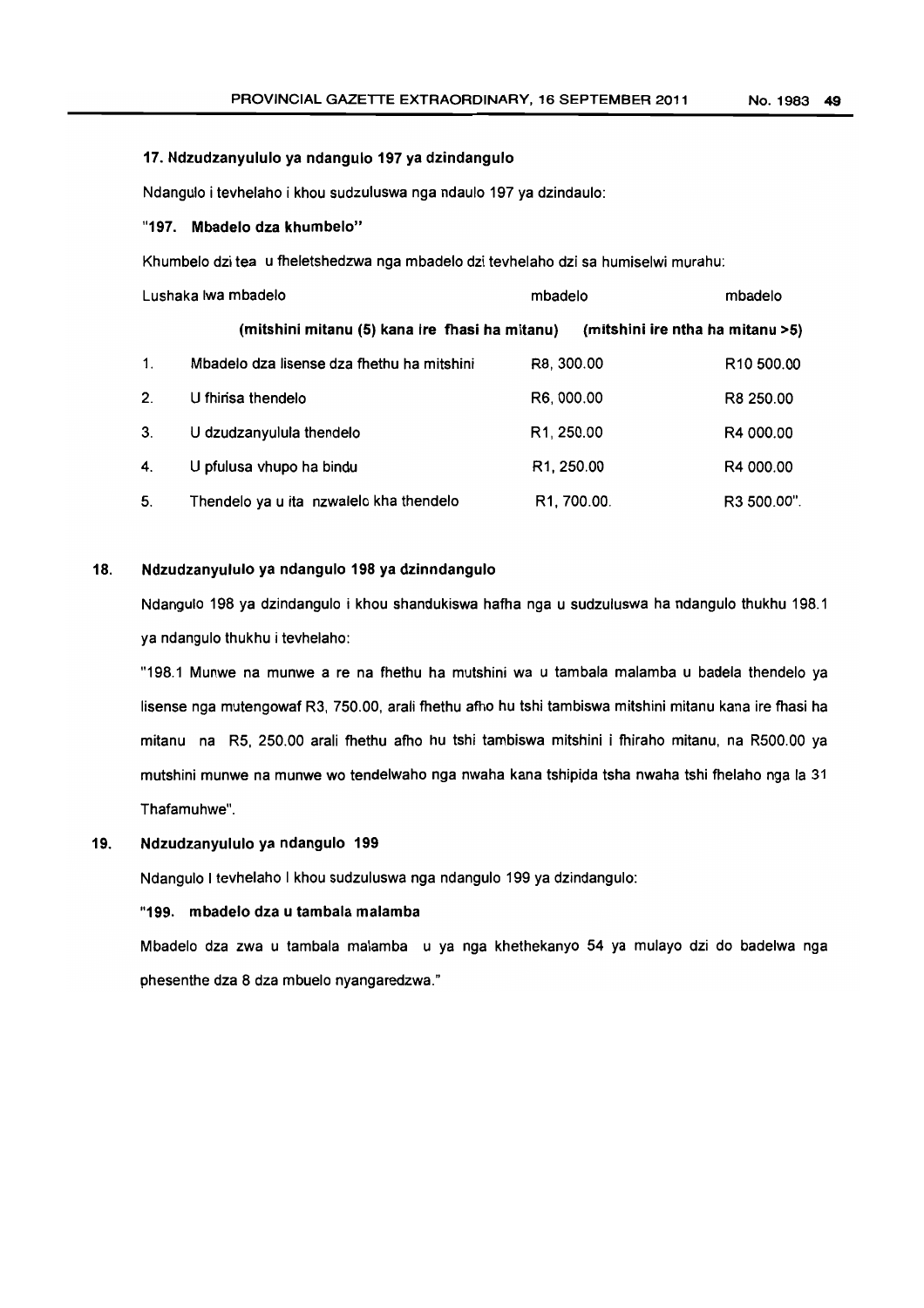#### 20. Ndzudzanyululo ya ndangulo 201

Ndangulo I tevhelaho I sudzuluswa nga ndangulo 201 ya dzindangulo:

### "201. Ndatiso ya u lenga u badela

Arali mbadelo dza zwa u tambala malamba dzi so ngo itwa u ya nga ndangulo 200, mufara thendelo u do lifha ndatiso nga mbalo tshikati ya phesenthe dza 8 kha vhege kana tshipida tshe a si lifhe nga tshi: Tenda mbadelo ya ndatiso I si fhire kavhili zwine ya khu badela zwone: Ha vha na mbetshelwa ya urimuofisi mulangi muhulu a nga fushea nga la uri u sa badela honohu a ho ngo vha ha khole kana u sa funa lune a nga fhelisa kana u fhirisela phanda ndatiso kana tshipida tshayo zwi tshi ya nga mulayo."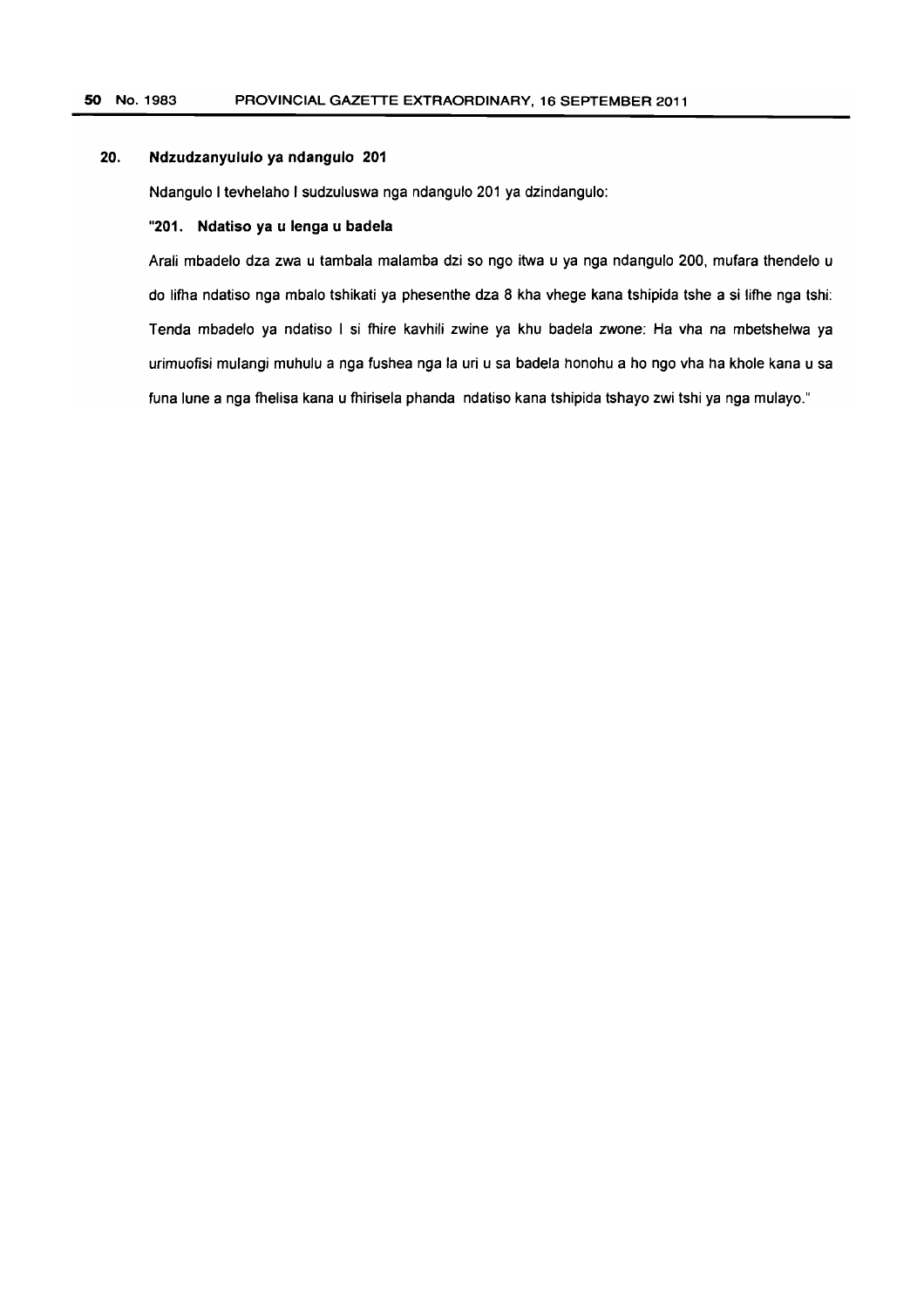### NOTICE 277 OF 2011

### VULAWURI BVA XIFUNOZHANKULU XA LIMPOPO

# NDZAWULO YA NHLUVUKISO WA IKHONOMI, MBANGO NA VUENDZI

# NAWU WA SWA KU BEJA WA XIFUNDZHANKULU XA LIMPOPO, 1996 (NAWU NO.4 WA 1996)

### SWINAWANAWANA SWA KHASINO NA KU TLANGA SWA LIMPOPO, 2011

Ku ya hi xiyenge xa 88 xa Nawu wa swa ku Beja wa Limpopo, wa 1996 (Nawu No.4 wa 1996), Xirho xa Huvonkulu (MEG) u lulamisile swinawanawana leswi humesieke eka Gazete ya Mfumo 292 Xitiviso xa Nomboro 28 ya ti 26 ta September 1997, swa Khasino na ku Tlanga swa Xifundzhankulu xa N'walungu, tani hi laha swi vekiweke eka Xedulu.

# XEDULU

#### 1. Tinhlamuselo na Vuhlamuseri

Eka Swinawanawana leswi "Swinawanawana" swi vula swinawanawana leswi humesiweke ehansi ka Xitiviso xa Mfumo xa No. 28 xa ti 26 September 1997, tani hi laha swi lulamisiweke hi Xitiviso xa Mfumo xa No. 167 xa ti 30 September 2002.

### 2. Ku thunyiwa ka xinawanawana 11 xa swinawanawana

Xinawanawana 11 xi thunyiwile.

### 3. Ku thunyiwa ka xinawanawana 13 xa Swinawanawana

Xinawanawana 13 xi thunyiwile.

### 4. Ku lulamisiwa ka xinawanawana 72 xa Swinawanawana

Xinawanawana Ie xi landzelaka xi siviwile hi xin'wana eka xinawanawana xa 72 xa Swinawanawana:

#### "72. Mintsengo ya swiringanyetona swlkombelo

Swiringanyeto na swikombelo swi fanele ku fambisana na Ie swi landzelaka:

|    |                                                                    |   | Ntsengo     |
|----|--------------------------------------------------------------------|---|-------------|
| 1. | Xikombelo xa layisense ya khasino                                  |   | R450 000.00 |
| 2. | Xikombelo xa ku hundzisela kumbe ku susiwa ka layisenseR450 000.00 |   |             |
| 3. | Xitifikheti xa vufikeleri                                          |   | R 8 300.00  |
| 4. | Ku lulamisiwa ka layisense                                         | R | 8 300.00    |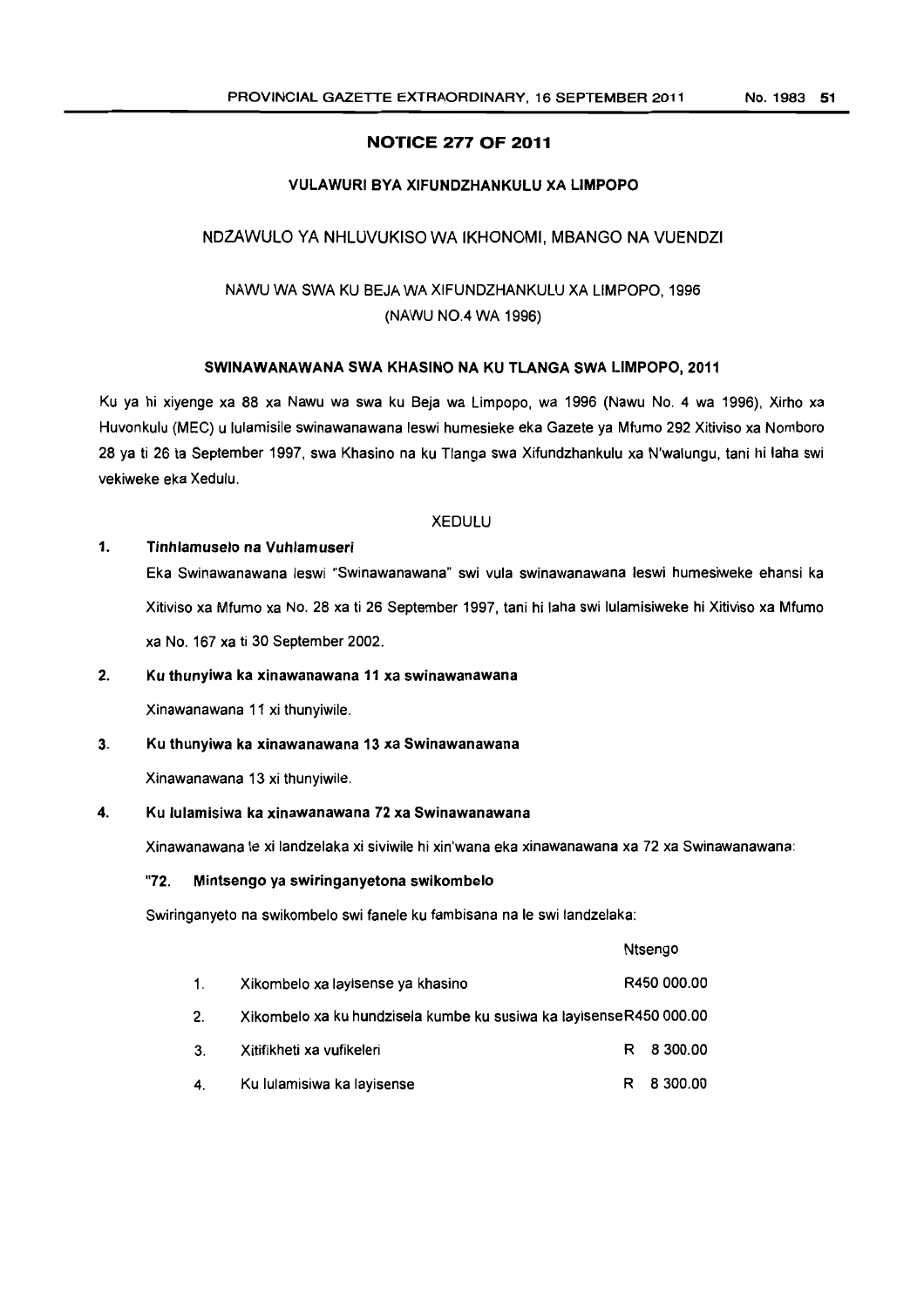| 5. | Ku tsarisiwa ka Mutirhinkulu          |    | R 2000.00 |
|----|---------------------------------------|----|-----------|
| 6. | Ku tsarisiwa ka mutirhi wa le khasino | R. | 420.00    |
|    | Ku tsarisiwa ka muyimeri wa "Junket"  |    | R 1000.00 |

8. Vupfumeleri eka tihakelo ta ku tsakela eka layisense swi fanele ku hakeriwa ku ya hi tafule Ie ri nga laha hansi:

| Tiphesente le ti xaviweke | Tiphesente le ti faneleke | Ntsengo     |
|---------------------------|---------------------------|-------------|
|                           | ku hakeriwa               |             |
| 100%                      | 100% ya R450 000          | R450 000.00 |
| 80-90%                    | 85% ya R450 000           | R382 500.00 |
| 60-79%                    | 60% ya R450 000           | R270 000.00 |
| 30-59%                    | 30% ya R450 000           | R135 000.00 |
| $0 - 29%$                 | 20% ya R450 000           | R 90 000.00 |

#### 5. Ku lulamisiwa ka xinawanawana 74 xa Swinawanawana

Xinawanawana 74 xi iulamisiwile hi-

(a) ku siviwa ka xinawanawana-ntsongo 74.1 xa xinawanawana-ntsongo Ie xi landzelaka:

"74.1 Mutameri un'wana na un'wana wa layisense ya khasino u ta hakela ntsengo wa layisense wo ringana R83 000.00 na  $-$ 

- (a) R1 500.00 ya muchini wun'wana na wun'wana wo tlanga 10 wu nga tsarisiwa; na
- (b) R3 100.00 ya tafula Ie ri nga layisensiwa ra khasino, swa lembe na lembe kumbe xiphemu xa lembe Ie ri helaka hi ti 31 March."; na

(b) ku siviwa ka xinawanawana-ntsongo xa xinawanawana-ntsongo 74.3 xa xinawanawana-ntsongo Ie xi landzelaka:

"74.3 Loko ntsengo wa layisense 10 wu faneleke ku hakeriwa ku ya hi swipimelo swa xinawanawana-ntsongo (1) wu nga hakeriwi hi ku fambelana na xinawanawana-ntsongo (2), n'winy; wa layisense u ta hakela ndziho eka ntsengo wa layisense yin'wana na yin'wana Ie yi nga se hakeriwaka, eka mpimo wa tiphesente ta 8 ta ntsengo wa layisense wa vhiki rin'wana na rin'wana kumbe xiphemu xa kona eka nkarhi lowu ntsengo wa layisense wu tam aka wu nga se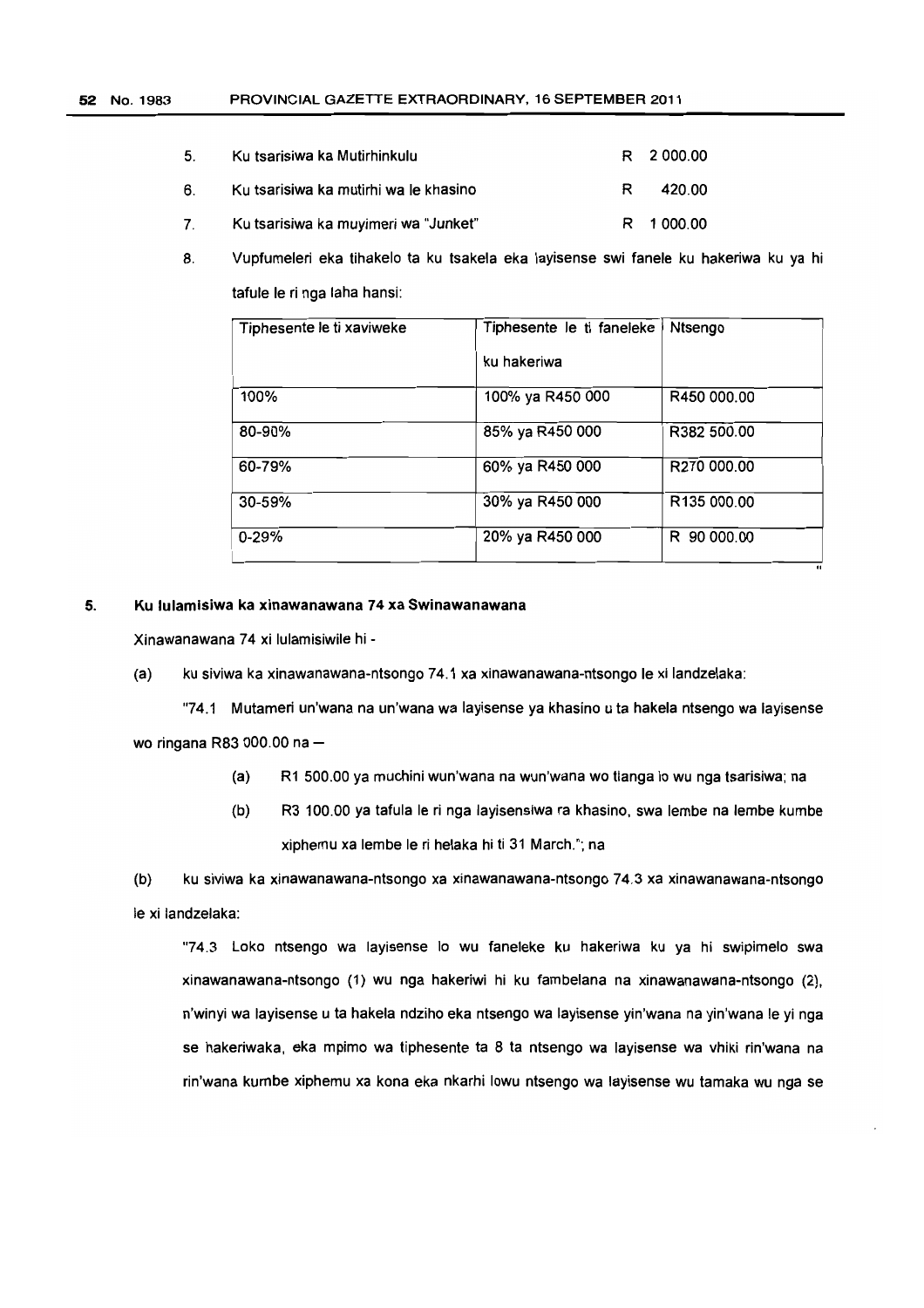hakeriwa: Swi lawuriwa hi loko ndziho wa kona wu taka wu nga hundzi tihakelo ta mintsengo mimbithi ya layisense hi ku hlonipha mali leyi faneleke ku hakeleriwa ndziho wa kona: Swi tlhela sw; lawuriwa nakambe hi loko Ndhunankulu (CEO) a enetekile leswaku ku tsandzeka eka xiphemu xa n'winyi wa layisense wihi na wihi ku hakela xibalo xelexo kumbe ntsengo eka nkarhi 10 wu vekiweke a swi nga ri hi kwalaho ka, kumbe ku endleriwa leswaku, a papalata kumbe ku hundzisela emahlweni ku hakeriwa ka mali yeleyo yi kolotiwaka, Ndhunankulu a nga yirisa ku koxa hinkwayo kumbe xiphemu xa ndziho 10 wu hakelekaka ku ya hi swipimelo swa xinawanawana lexi.".

#### 6. Ku lulamisiwa ka xinawanawana 75 xa Swinawanawana

Xinawanawana 75 xi lulamisiwile hi -

- (a) ku siviwa ka xinawanawana-ntsongo 75.1 xa xinawanawana Ie xi landzelaka:
	- "75.1 Xibalo xa ku tlanga Ie xi hakelekaka ku ya hi xiyenge xa 54 xa Nawu xi ta hakeriwa hi mpimo wa tiphesente ta 8 ta xibalo-nkulu (gross) xa kutlanga xa n'winyi wa layisense."; na

#### (b) ku siviwa ka xinawanawana-ntsongo 75.3 xa xinawanawana:

"Eka muchini wun'wana na wun'wana wo beja, xibalonkulu xa ku tlanga xi ringana ( ntsengo hi mali Ie yi nga pimiwa) ku susiwa eka ntsengonkulu ( mali Ie yi nga pimiwa) ku susiwa Ie yi hakeriwaka hi voko, loko n'winyi wa layisense a hlayisa matsalwa la ma koxometaka yak u tiyisisa ku hungutiwa ka timal; teleto ( ti nga tihakelo ta mampela ta n'winyi wa layisense. murhumiwa wa vena kumbe mutirhi wa kwe, kumbe munhu loyi a nga ku lawuleni, kumbe ku lawuriwa, kumbe ehansi ka vulawuri bya nhlengelo na n'wnyi wa layisense, bya nhundzu yihi na yihi, ehandle ka mintsengo ya swo famba, swakudya, byetlelo, vukorhokeri, na swakudya na swo nwa) Ie swi nyikiweke kumbe ku hangalasiwa eka mutlangi tani hi swivuyelo swa ntlangu.".

#### 7. Ku lulamisiwa ka xinawanawana 77 xa Swinawanawana

Xinawanawana Ie xi landzelaka xi siviwile eka xinawanawana 77 xa Swinawanawana:

"77. Ndziho wa ku hlwela ku hakela swibalo swa ku tlanga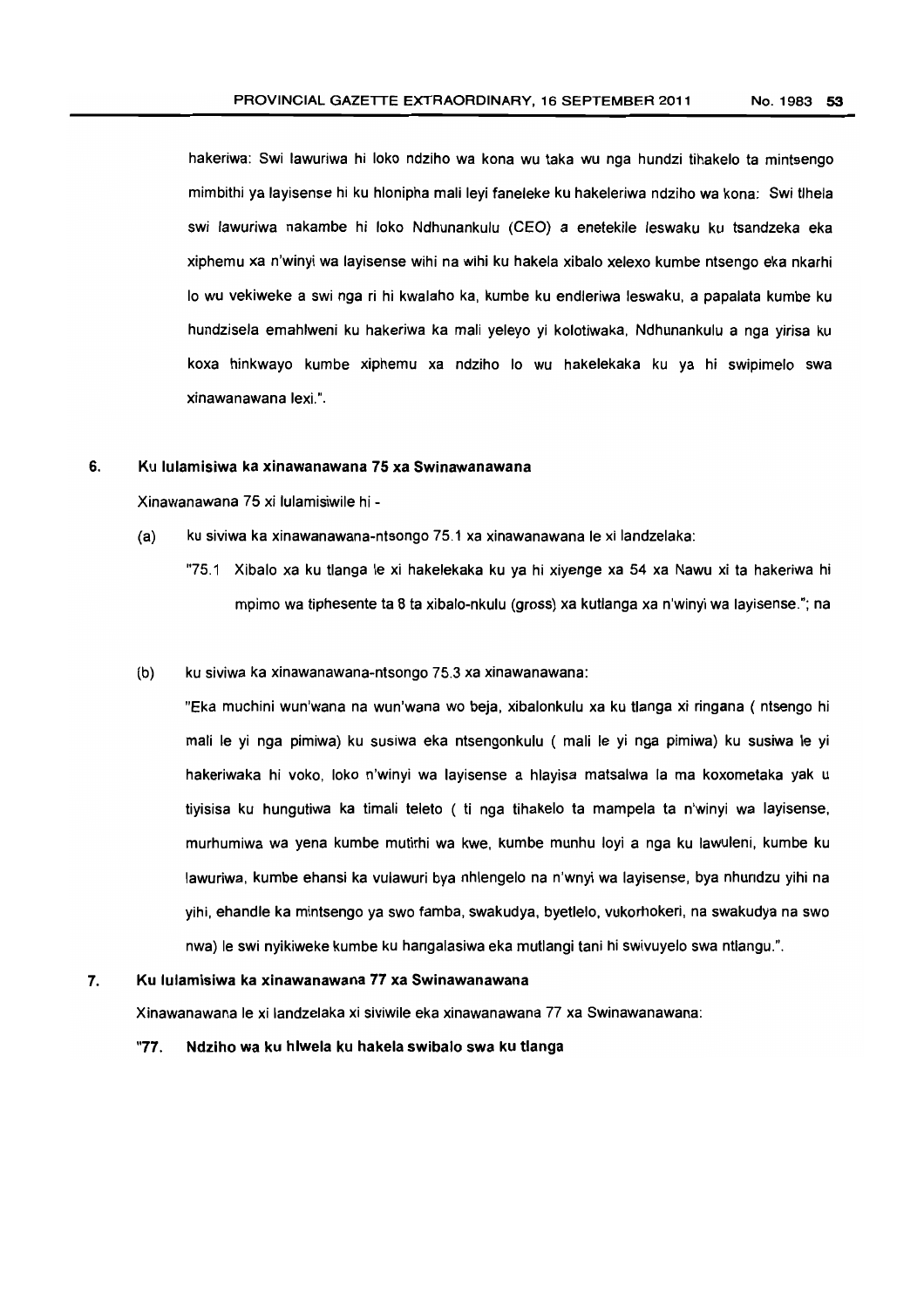Loko xibalo xa ku tlanga Ie xi hakelekaka ku ya hi xiyenge 54 xa Nawu xi nga hakeriwi hi ku fambisana na swipimelo swa xinawanawana 76. n'winyi wa layisense u ta hakela ndziho eka ntsengo wun'wana na wun'wana 10 wu saleleke endzhaku hi mpimo wa tiphesente wa swibalo swa vhiki kumbe xiphemu xa kona swa nkari lo wu swibalo swi tamaka swi nga hakeriwanga: Swi lawuriwa hi leswaku ndziho wa kona wu taka wu nga tluli kambirhi mintsengo Ie yi faneleke ku hakeriwa tani hi ndziho: Swi tlhela swi lawuriwa na hi loko Ndhundnkulu (CEO) a enerisekile hi leswaku ku tsandzeka ka ku endla xibalo xa kona kumbe ntsengo etlhelweni ra n'winyi wa layisense hi nkarhi 10 wu vekiweke a swi nga vangiwi hi, kumbe ku endleriwa ku, papalata kumbe ku hundzisela emahlweni ndzhwalo wa ku hakela ntsengo 10 wu kolotiwaka, Ndhunankulu a nga tshimbisa ku koxiwa ka hinkwayo kumbe xiphemu xa ndziho 10 wu faneleke ku hakeriwa ku ya hi xinawanawana lexi.".

#### 8. Ku lulamisiwa ka xinawanawana 130 xa Swinawanawana

Xinawanawana Ie xi landzelaka xi siviwile eka xinawanawana 130 xa Swinawanawana:

#### "130. Ntsengo wa swikombelo

Swikombelo swi fanele ku famba na mintsengo Ie yi landzelaka Ie yi nga tlheriselekiki ya swikombelo: Muxaka wa xikombelo Ntsengo

| 1. | Layisense ya Bingo/ ku hundziseriwa ka layisense | R76,800.00            |
|----|--------------------------------------------------|-----------------------|
| 2. | Ku lulamisiwa ka layisense                       | R4,000.00             |
| 3. | Ntsariso wa mutirhinkulu                         | R <sub>1.700.00</sub> |
| 4. | Ntsanso wa mutirhi wa Bingo                      | R420.00               |

5. Vupfumeleri bya ku endliwa ka ntsakelo eka layisense byi fanele ku hakeriwa ku ya hi tafula leri nga laha hansi:

| Tiphesente le ti nga tsakeriwa | Tiphesente le ti hakelekaka | Ntsengo    |
|--------------------------------|-----------------------------|------------|
| 100%                           | 100% ya R76 800             | R76 800.00 |
| 80-90%                         | 85% ya R76 800              | R65 280.00 |
| 60-79%                         | 60% ya R76 800              | R46 080.00 |
| 30-59%                         | 30% ya R76 800              | R23 040.00 |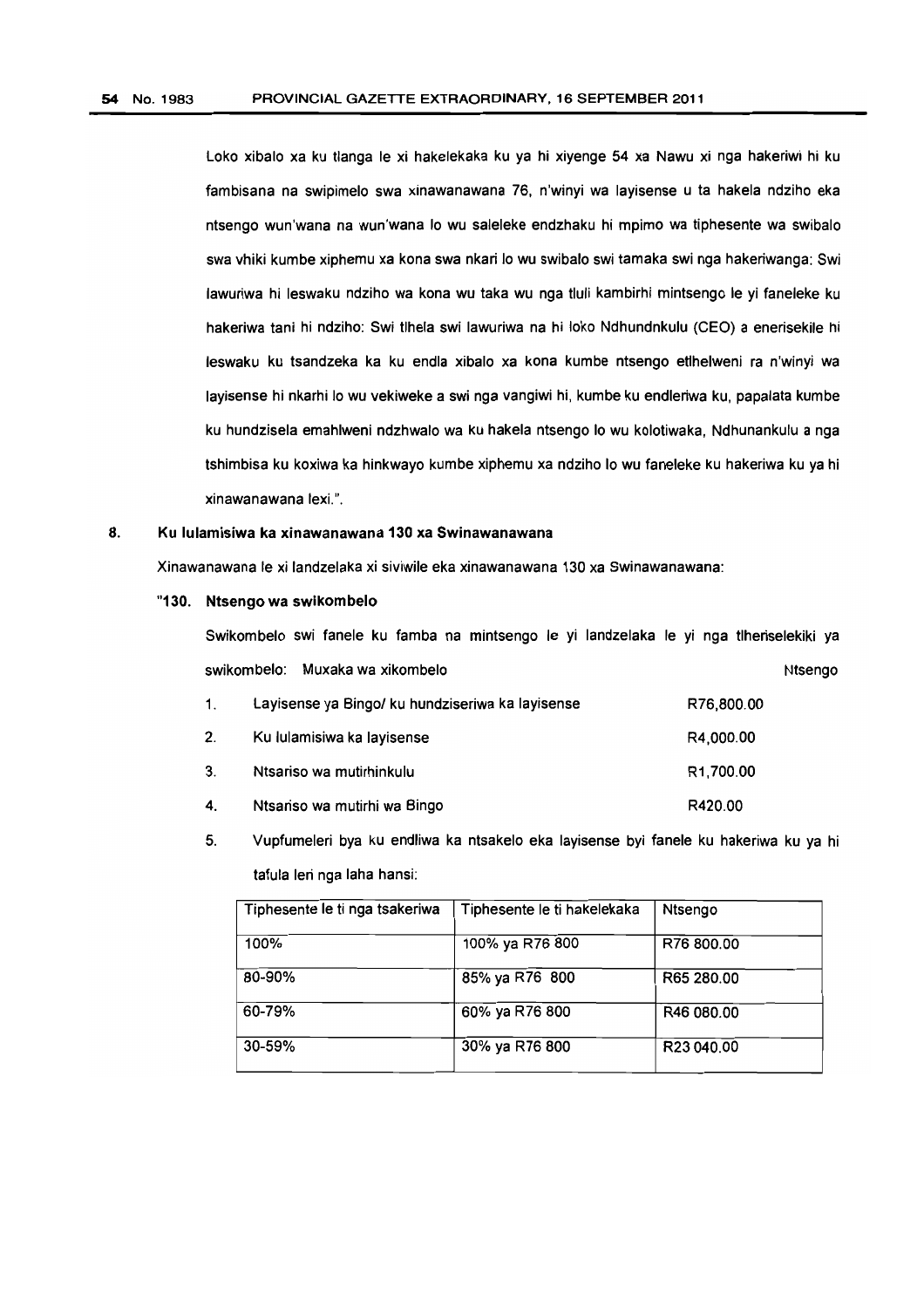| $0 - 29%$ | 20% ya R76 800 | R <sub>15</sub> 360.00 |
|-----------|----------------|------------------------|
|           |                |                        |

#### 9. Ku lulamlsiwa ka xinawanawana 132 xa Swinawanawana

Xinawanawana 132 xa Swinawanawana xi lulamisiwile hi -

(a) ku siviwa ka xinawanawana-ntsongo 132.1 xa xinawanawana-ntsongo Ie xi landzelaka:

"132.1 Mutameri un'wana na un'wana wa layisense ya bingo u ta hakela ntsengo wa layisense wa R 125.00 ku ya hi xituli/ xitshamo le xi nga layisensiwa swa lambe rin'wana na rin'nwana kumbe xiphemu xa Ie ri nga ta hela hi ti 31 March."; na

(b) ku siviwa ka xinawana-ntsongo 132.3 xa xinawanawana Ie xi landzelaka:

"Loko ntsengo wa layisense 10 wu hakelekaka ku ya hi xinawanawana-ntsongo (1) wu nga hakeriwi hi ku fambelana na xinawanawana-ntsongo (2), n'winyi wa layisense u ta hakela ndziho ehehla ka ntsengo wun'wana na wun'wana 10 wu kolotiwaka hi mpimo wa tiphesente ta 8 ta ntsengo wa layisense swa vhiki rin'nwana na rin'wana kumbe xiphemu xa rona laha layisense yi tam aka yi nga hakeriwanga: Swi lawuriwa hi leswaku ndziho wa kona a wu nga tluri mintsengo ya swibalo ka mbirhi ku ya hi leswi ndziho wu faneleke ku hakerisiwa xiswona: Swi tlhela swi lawuriwa na hi lake Ndhunankulu a enetiwa hi leswaku ku tsandzeka koloko ka ku hakela xibalo kumbe ntsengo etlhelweni ra n'winyi wa layisense enkarhini 10 wu vekiwekea swi nga vangiwi hi, kumbe swi endleriwa ku, papalata kumbe ku hundzisela emahlweni ndzwalo wa ku hakela xikweleti xa kona, Ndhunankulu a nga ha yimisa ku koxiwa ka hinkwawo kumbe xiphemu xa ndziho 10 wu faneleke ku hakeriwa ku ya hi xinawanawana lexi.".

#### 10. Ku lulamisiwa ka xinawanawana 133 xa Swinawanawana

Xinawanawan 133 xi lulamisiwile hi ku siviwa hi xinawanawana 133.1 xa xinawanawana-ntsongo Ie xi landzelaka:

"Xibalo xa ku tlanga le xi hakelekaka ku ya hi xiyenge 54 xa Nawu, xi ta hakeriwa hi mpimo wa tiphesente ta 8 ta ntsengo wa bingo ya n'winyi wa layisense.".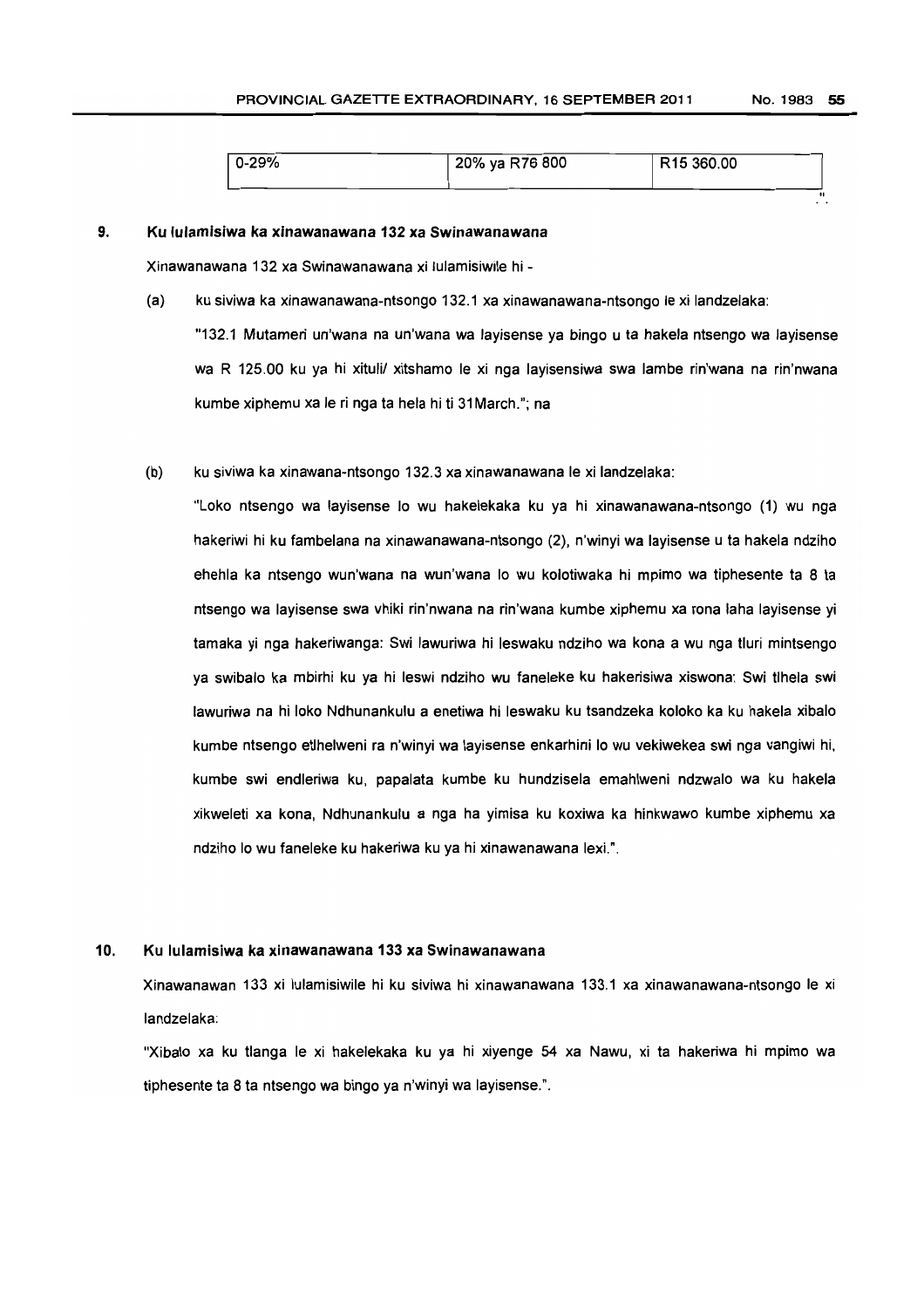#### 11. Ku lulamisiwa ka xinawanawana 135 xa Swlnawanawana

Xinawanawana le xi landzelaka xi siviwile eka xinawanawana 135 xa Swinawanawana:

#### "135 Ndziho wa ku hlwela ku hakela xibalo xa ku tlanga

Loko xibalo xa ku tlanga Ie xi hakelekaka ku ya hi xiyenge 54 xa Nawu xi nga hakeriwi hi ku fambelana na swipimelo swa xinawanawana 134, n'winyi wa Jayisense u ta hakela ndziho ehenhla ka ntsengo wun'wana na wun'wana lo wu kolotiwaka hi mpimo wa tiphesente ta 8 ta xibalo xa vhki na vhiki kumbe xiphemu xa kana ku ringana nkarhi lawu xibala xi nga hakeriwangiki: Swi lawuriwa hi lako ndziha wa kana wu taka wu nga tluli ntsengo wa swibala swa kana ka mbirhi kuya laha swibalo swa kana swi faneleke ku hakeriwa ha kana: Swi tlhela swi lawuriwa na hi loka Ndhunankulu a enerisiwa hi leswaku ku tsandzeka ka ku hakela xibalo kumbe ntsengo wa kana etlhelweni ra n'winyi wa layisense a swi nga vangiwi hi, kumbe ku endleriwa ku, papalata kumbe ku hundzisela emahlweni ndzhwalo wa ku hakela ndziho 10 wu kolotiwaka, Ndhunankulu a nga yimisa ku londziwa ka ndziho wa kona hinkwawo kumbe xiphemu xa ndziho 10 wu faneleke ku hakeriwa ku ya hi xinawanawana lexi.

# 12. Ku lulamisiwa ka xinawanawana 166 xa Swinawanawana

Xinawanawana Ie xi landzelaka I nsivo wa xinawanawana 166 xa Swinawanawan:

#### "166. Mlchini yo tlanga Ie yi faneleke ku tsarisiwa

- (1) N'winyi wa layisense a nga ka a nga veki kumbe ku hlayisa muchini wo beja wihi na wihi kumbe xitirhisiwa lexi hi nkarhi wa ku endla xikombelo na hi maendlele na xivumbeko Ie swi vekiweke hi Bodo swi nga pfumeleriwangiki na ku tsariseriwa etlhelo hi Bodo.
- (2) Mpfumelelo 10 wu nyikiwaka hi Bodo ku ya hi xinawanawana-ntsongo (1), wu tirhiseka ku ringana nkarhi wa malembe ya 7 ku sukela siku ra ku pfumeleriwa h Bodo: Swi lawuriwa hi loko mpfumelelo 10 wu nyikiweke hi Bodo ku nga se fika ti 1 ta January 2010, wu tirhiseka ku ringana malembe ya 7 ku sukela hi ti 1 ta January 2010.
- (3) Bodo yi nga ha engetela nkarhi wa malembe ya 7 ku ya hi xinawanawana (2), loko Bodo yi ri na mavonele ya leswaku ku engeteriwa koloko ku fanerile ku ya hi matshamele ya swilo.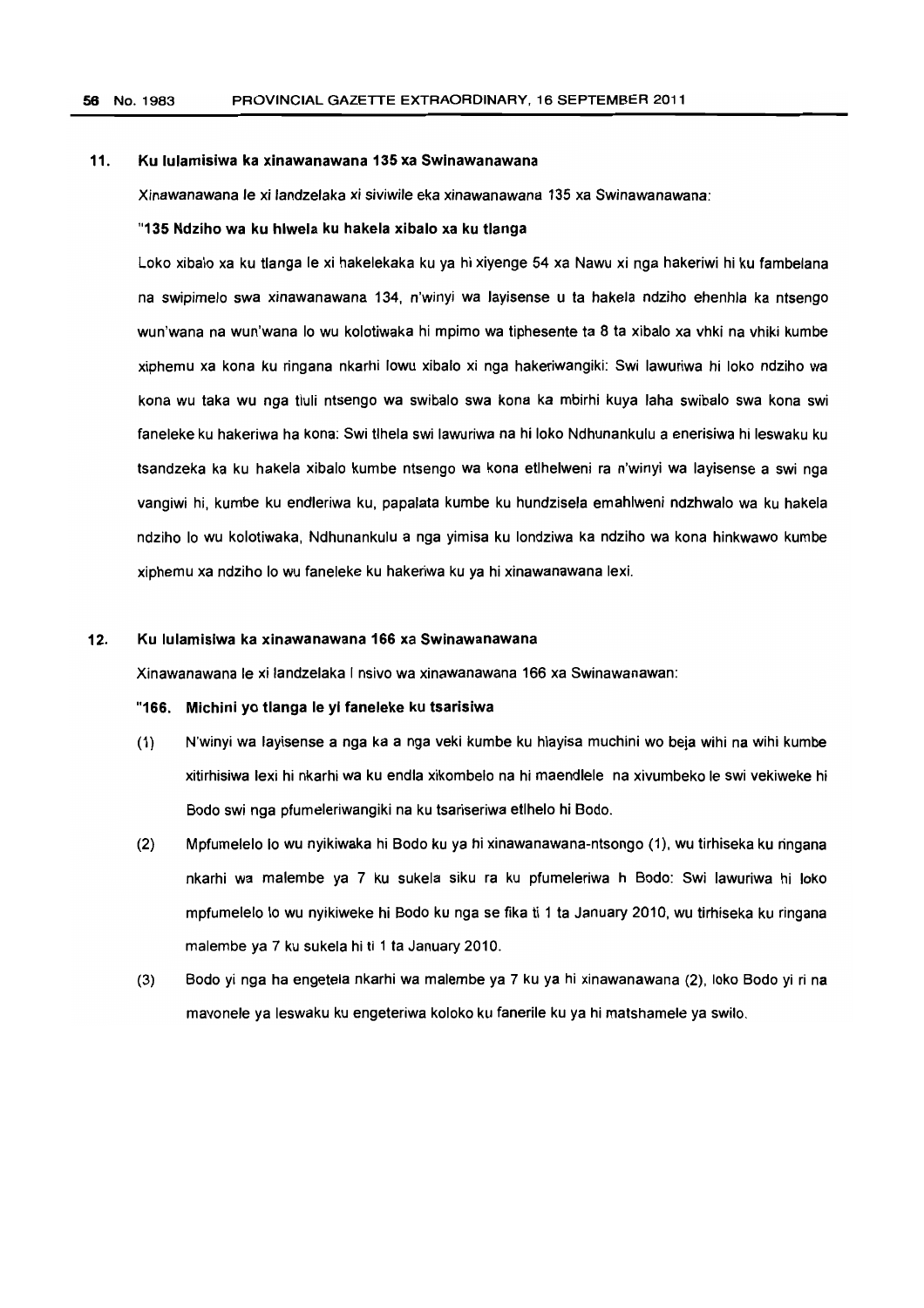$\mathbf{u}$ 

(4) Loko ku nga se hela nkarhi wa maim be ya 7 la ma vuriwaka eka xinawanawana-ntsongo (2), n'winyi wa layisense a nga endla xikombelo xa ku sula ntsariso wa muchini wihi na wihi wa ku beja kumbe xitrhisiwa, nkarhi wun'wana na wun'wana.

#### 13. Ku lulamisiwa ka xinawanawana 169 xa Swinawanawana

Xinawanawana Ie xi landzelaka xi siva xinawanawana 169 xa Swinawanawana:

#### "169. Ntsengo wa ku endla swikombelo

Swikombelo swi fanele ku fambisana na mintsengo Ie yi landzelaka Ie yi nga tlheriskiki:

| Muxaka wa xikombelo |                                           | Ntsengo     |
|---------------------|-------------------------------------------|-------------|
| $\mathbf{1}$ .      | Layisence ya mutirhisi wa muchinu wo beja | R75 300.00  |
| 2 <sub>1</sub>      | Ku hundziseriwa ka layisense              | R75 300.00  |
| 3 <sub>1</sub>      | Ku lulamisiwa ka layisense                | R 4 200.00  |
| 4.                  | Ntsariso wa mutirhinkulu                  | R 2 000.00  |
| 5.                  | Ntsariso wa mutirhi wa mintlango          | 420.00<br>R |

6. Mimpumelelo ya ku hakerisiwa ka ku tsakela eka layisense swi fanele ku hakeriwa ku ya hi tafula Ie ri nga laha hansi:

| Tiphesente le ti tsakeriweke | Tiphesente le ti hakelekaka | ntsengo                |
|------------------------------|-----------------------------|------------------------|
| 100%                         | 100% of R75 300             | R75 300.00             |
| 80-90%                       | 85% ya R75 300              | R64 005.00             |
| 60-79%                       | 60% ya R75 300              | R45 180.00             |
| $30 - 59%$                   | 30% ya R75 300              | R22 590.00             |
| $0 - 29%$                    | 20% ya R75 300              | R <sub>15</sub> 060,00 |

#### 14. Ku lulamisiwa ka xinawanawana 171 xa Swinawanawana

Xinawanawana 171 xa Swinawanawana xi lulamisiwile hi -

(a) ku siviwa ka xinawanawana-ntsongo 171.1 xa xinawanawana-ntsongo Ie xi landzelaka: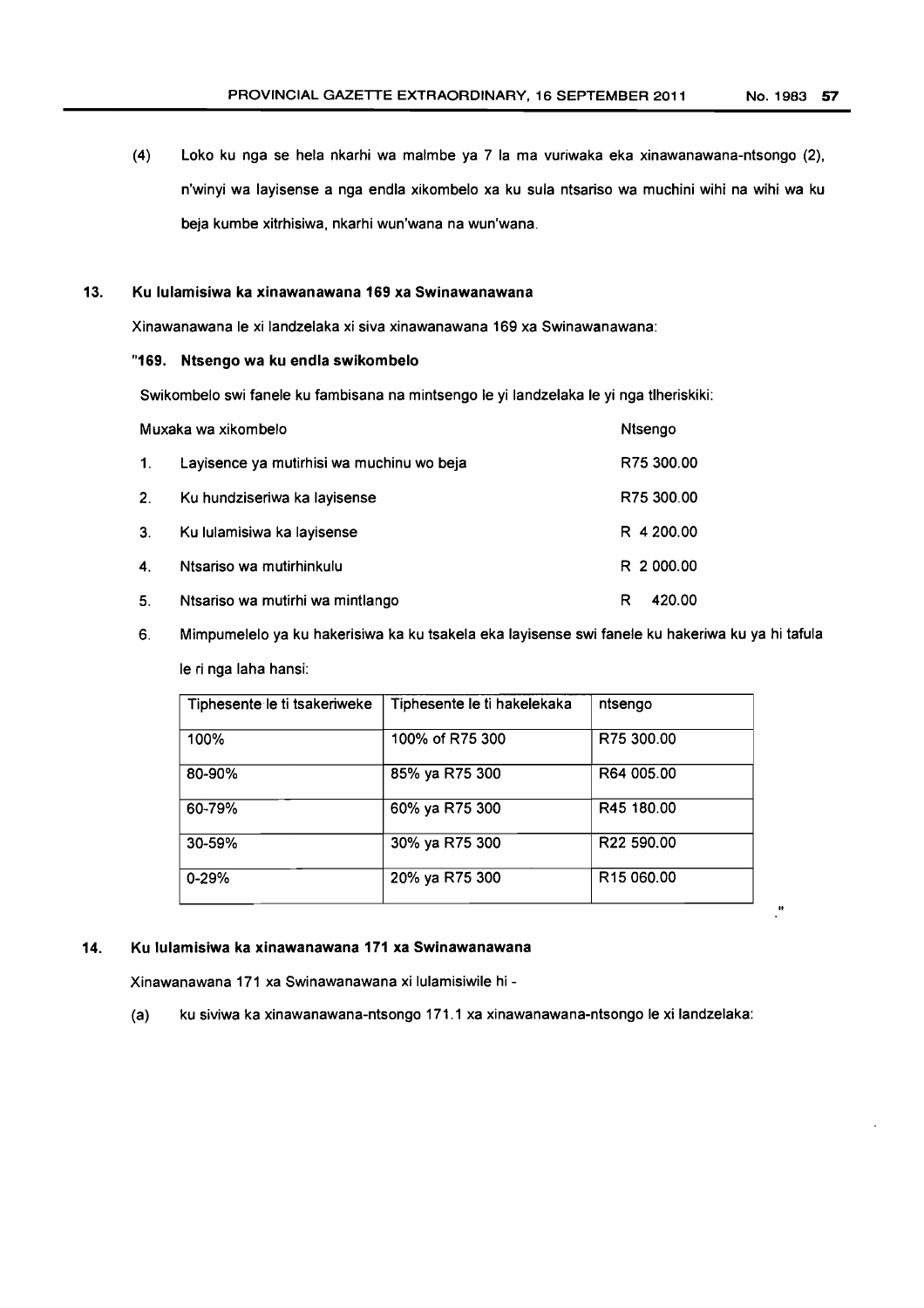"171. Mutameri un'wana na un'wana wa layisense ya muchini wo beja u ta hakela ntsengo wa layisense wa R46 000.00 na R500.OO ku ya hi muchin; wo beja 10 wu pfumeleriweke ku ya hi layisense ya lembe na lembe kumbe xiphemu xa lembe le ri helaka hi ti 31 March.".

(b) ku siviwa ka xinawanawana-ntsongo 171.3 xa xinawanawana Ie xi landzetaka:

"171.3 Loko ntsengo wa layisense 10 wu fanelaka ku hakeriwa ku ya hi xinawanawana-ntsongo (1), wu nga hakeriwi hi ku fambelana na xinawanawana-ntsongo (2), n'winyi wa layisense u ta hakela ndziho eka ntsengo wun'wana na wun'wana 10 wu kolotiwaka hi mpimo wa tiphesente ta 8 ta ntsengo wa layisense ya vhiki rin'wana na rin'wana kumbe xiphemu xa kona ku ringana nkarhi lowu ntsengo wa layisense wu nga hakriwangiki: Swi lawuriwa hi loko ndziho wa kona wu taka wu nga tluri hi ka mbirhi swibalo leswi ndziho wa kona wu faneleke ku swi hakela: Swi tlhela swi lawuriwa na hi loko Ndhunankulu a enerisiwa hi leswaku ku tsandzeka ka ku hakela xibalo xelexo kumbe ntsengo etlhelweni ra n'winyi wa layisense a swi nga vangiwi hi, kumbe swi endleriwa ku, papalata kumbe ku hundzisela emahlweni ndzhwalo wa ku hakela swibalo swa kona. Ndhunankulu a nga yimisa ku koxiwa ka hinkwawo kumbe xiphemu xa ndziho lo wu faneleke ku hakeriwa ku ya hi xinawanawana lexi.".

### 15. Ku tulamisiwa ka xinawanawana 172 xa Swinawanawana

Xinawanawana Ie xi landzelaka xi siviwile eka xinawanawana 172 xa Swinawanawana:

#### "172. Xibalo xa ku tlanga

Xibalo xa ku tlanga Ie xi hakelekaka ku ya hi xiyenge 54 xa Nawu xi ta hakeriwa hi mpimo wa wa tiphesente ta 8 ta rhevhenyu-nkulu ya n'winyi wa layisense.".

#### 16. Ku lulamisiwa ka xinawanawana 174 xa Swinawanawana

Xinawanawana Ie xi landzelaka xi siviwile eka xinawanawana 174 xa Swinawanawana:

# "174. Ndziho wa ku hlwela ku hakela xibalo xa ku tlanga

Loko xibalo xa ku tlanga xi nga hakeriwi hi ku fambelana na swipimelo swa xinawanawana 173, n'winyi wa layisense u ta hakela ndziho ehenhla ka ntsengo wihi na wihi lo wu kolotaka hi mpimo wa tiphesente ta 8 swa vhiki na vhiki kumbe xiphemu xa kona ku ringana nkarhi lowu ndziho wu faneleke ku va wu hakeriwile hi wona: swi lawuriwa hi loko ntsengo wa kona wu ta ka wu nga tluri hi ka mbirh swibalo Ie swi faneleke ku hakeriwa: Swi tlhela swi lawuriwa hi loka Ndhunankulu a enerisiwa hi leswaku ku tsandzeka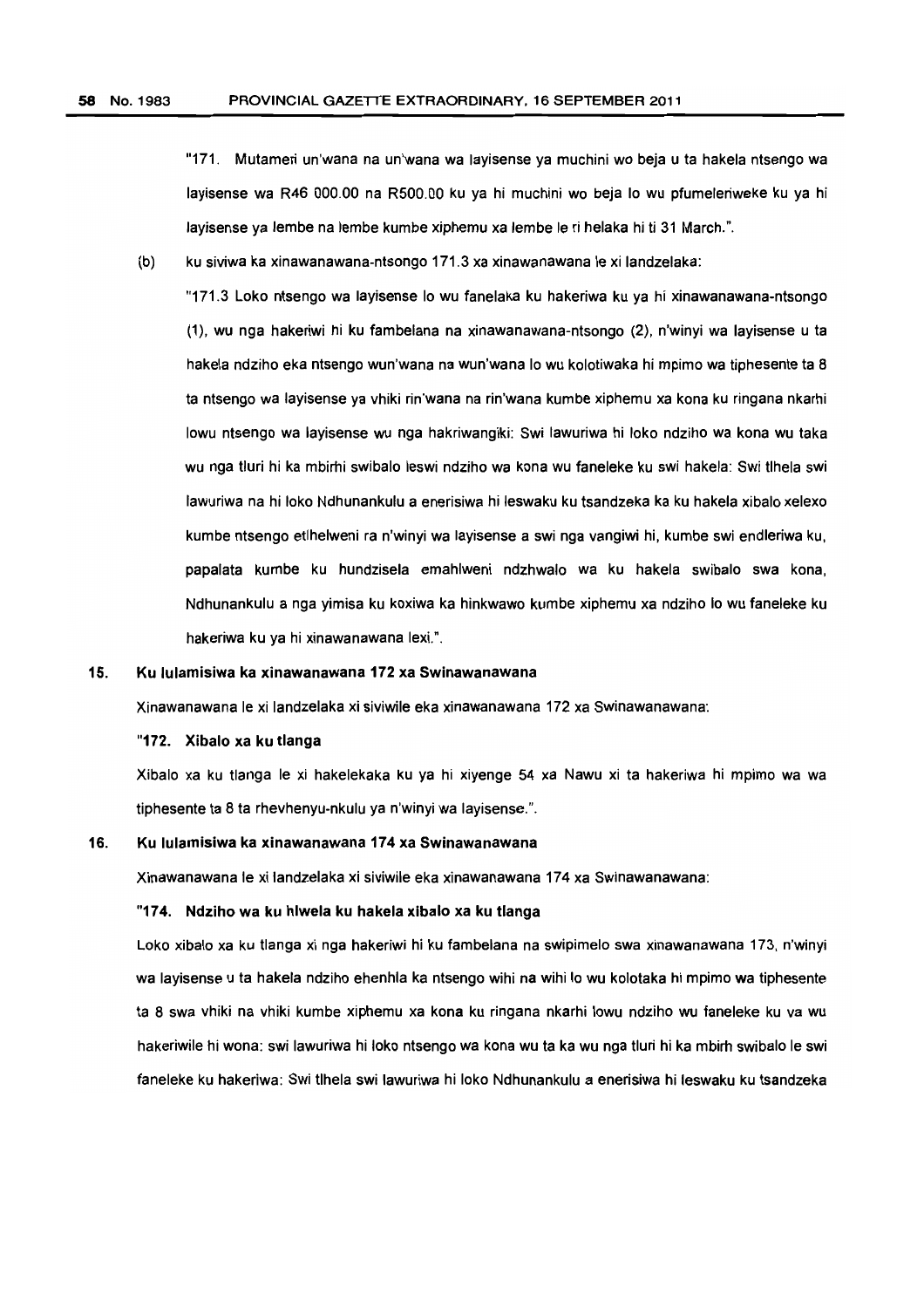ku hakela xibalo kumbe ntsengo wa kona etlhelweni ra n'winyi wa layisense hi nkarhi 10 wu vekiweke a swi nga vangiwi hi. kumbe ku endleriwa ku, papalata kumbe ku hundzisela emahlweni ndzhwalo wa ku hakela xibalo xa kona, Ndhunankulu a nga yimisa ku koxiwa ka hinkwawo kumbe xiphemu xa ndziho 10 wu faneleke ku hakeriwa ku ya hi xinawanawana lexi.".

#### 17. Ku lulamisiwa ka xinawanawana 197 xa Swlnawanawana

Xinawanawana Ie xi landzelaka xi siviwile eka xinawanawana 197 xa Swinawanawana:

#### "197. Mitsengo ya swikombelo

Swikombelo swi fanele ku famba na mintsengo Ie yi landzelaka Ie yi nga tlherisekiki:

| Muxaka wa xikombelo |                                                                 | Ntsengo                |                              |
|---------------------|-----------------------------------------------------------------|------------------------|------------------------------|
|                     | Tihanu kumbe hansi ka michini ya thianu)                        |                        | (Michini ya ku hundza tihanu |
|                     | 1. Layisense ya Bingo/ ku hundziseriwa ka layisense             | R8,300.00              | R 10,500.00                  |
| 2 <sub>1</sub>      | Ku lulamisiwa ka layisense                                      | R 6,000.00             | R 8,250.00                   |
| 3.                  | Ntsanso wa mutirhinkulu                                         | R <sub>1</sub> ,250.00 | R4,000.00                    |
| 4.                  | Ntsariso wa mutirhi wa Bingo                                    | R <sub>1</sub> ,250.00 | R4,000.00                    |
| 5.                  | Vupfumeleri bya ku nyiketana ku tsakela eka layisense R1,700.00 |                        | R3,500.00                    |

#### . ".18. Amendment of regulation 198 of the Regulations

Xinawanawana 198 xa Swinawanawana xi lulamisiwile hi ku siviwa hi xinawanawana 198.1 xa xinawanawana Ie xi landzelaka:

"198.1 Mutameri un'wana na un'wana wa layisense ya ndzhawu ya muchini wo beja uta hakela ntsengo wa R3 750.00 loko ndzawu yi ri na michini ya thlanu (50 kumbe leyi i ngha hansi ka michini ya thlanu «5) ha R5,250.00 loko ndzhawu yiri na michini i nga henhla ka thlanu (>5) na kambe R500.00 ku ya hi muchini wun'wana na wun'wana 10 wu tsarisiweke swa lembe na lembe xiphemu xa lembe Ie ri helaka hi ti 31 March.".

#### 19. Ku lulamisiwa ka xinawanawana 199

Xinawanawana Ie xi landzelaka xi siviwile eka xinawanawana 199 xa Swinawanawana:

#### "199. Swibalo swa ku tlanga

Swibalo swa ku tlanga Ie swi hakelekaka ku ya hi xiyenge 54 xa Nawu swi ta hakeriwa hi mpimo tiphesente ta 8 ta mbuyelonkulu wa swibalo swa n'winyi wa layisense.".